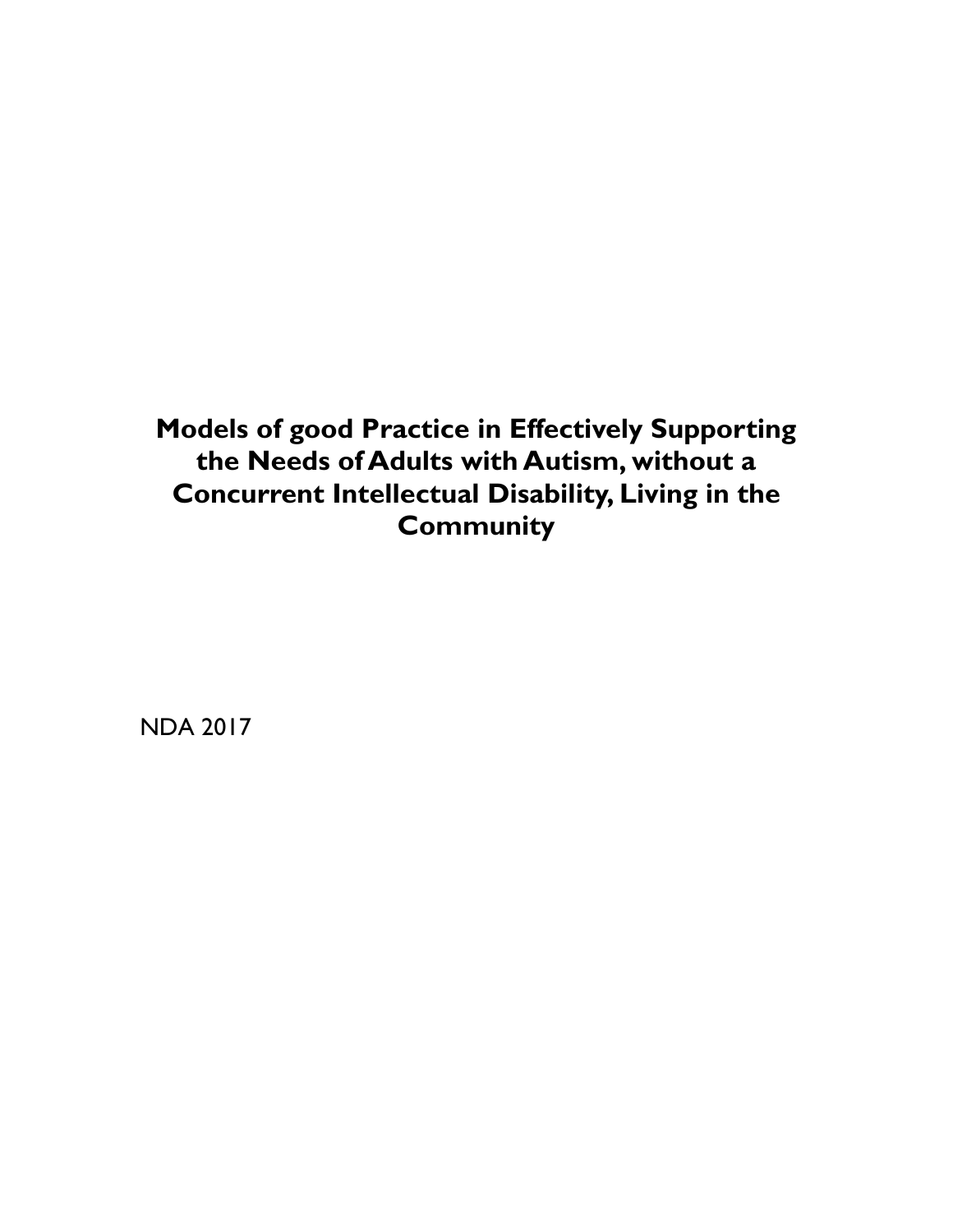## **Contents**

| $\mathsf{I}$ . |                                                                      |  |  |
|----------------|----------------------------------------------------------------------|--|--|
| 2.             |                                                                      |  |  |
| 3.             |                                                                      |  |  |
| 4.             |                                                                      |  |  |
| 5.             |                                                                      |  |  |
| 5.1            |                                                                      |  |  |
| 5.2            |                                                                      |  |  |
| 6.             |                                                                      |  |  |
| 6.1            |                                                                      |  |  |
| 6.2            |                                                                      |  |  |
| 6.3            |                                                                      |  |  |
| 6.4            |                                                                      |  |  |
| 6.5            |                                                                      |  |  |
| 6.6            |                                                                      |  |  |
| 6.7            |                                                                      |  |  |
| 7.             |                                                                      |  |  |
| 7. I           | Good practice in making public services more autism aware and autism |  |  |
|                |                                                                      |  |  |
| 7.2            |                                                                      |  |  |
| 7.3            | Good practice in making normal daily life more autism friendly 35    |  |  |
| 8.             |                                                                      |  |  |
| 9.             |                                                                      |  |  |
|                |                                                                      |  |  |
|                |                                                                      |  |  |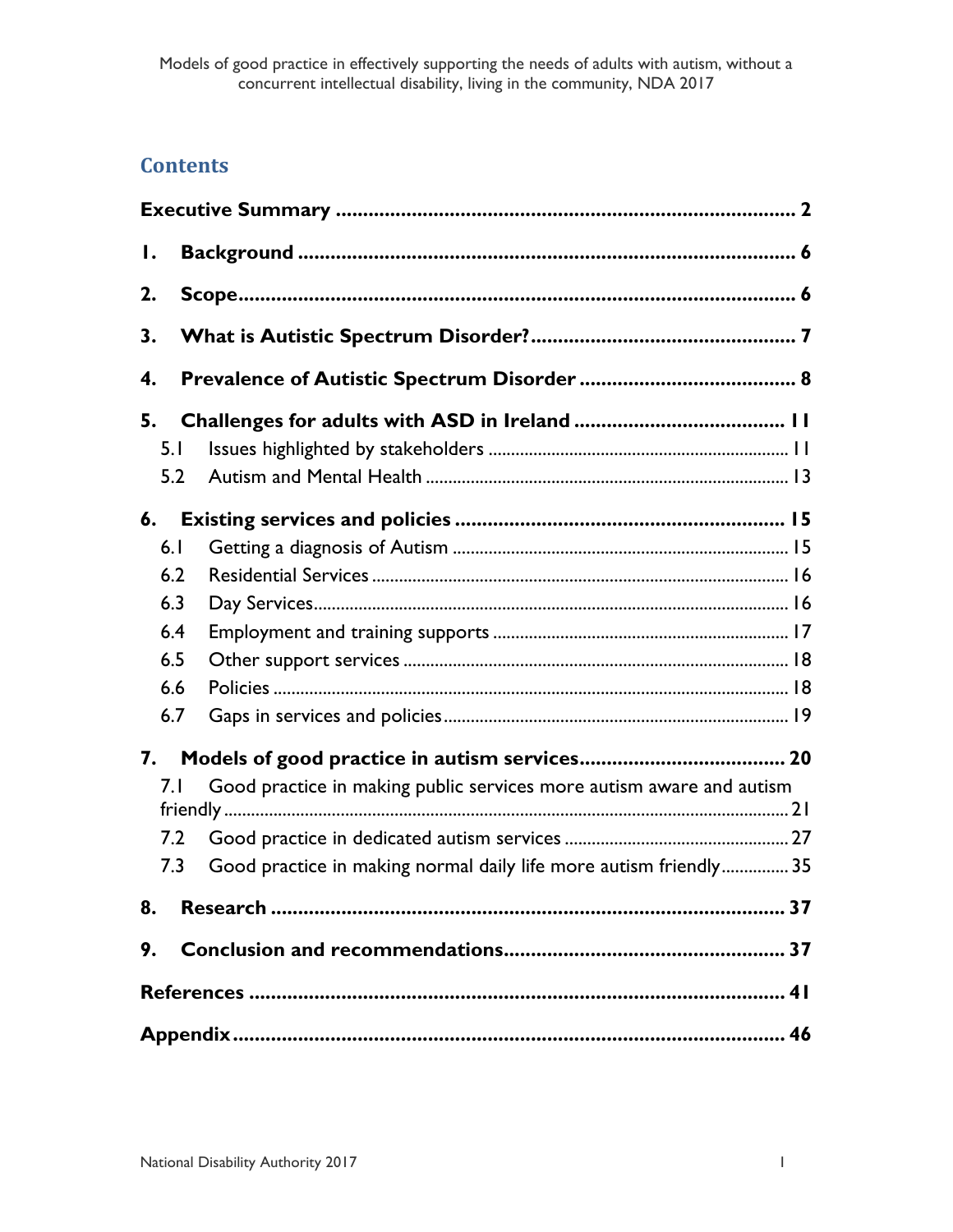# <span id="page-2-0"></span>**Executive Summary**

The National Disability Authority was asked to identify models of good practice in effectively supporting the needs of adults with autism, without a concurrent intellectual disability (ID), living in the community. This is one of the additional actions in relation to autism that was added to the National Disability Strategy Implementation Plan in 2015 and which remains in the current National Disability Inclusion Strategy (2017-2021).

This is an exploratory report that looked at evidence of good practice from Ireland and around the world with most of the evidence coming from grey literature. The report looked at service developments for adults with autism without an ID living in the community and focused mainly on health, social care and education services that are in the preventative and supportive realm. Most of the information and examples came from England and Scotland with some from the US.

Adults with an autistic spectrum disorder (ASD) are a heterogeneous group. Approximately 50% have a concurrent ID. This group generally require life-long supports that are provided by ID services. Of the 50% of adults without an ID some achieve professional qualifications, employment, and have generally very little need for services. Many others however struggle with education, finding and keeping employment, and may have health and social care support needs that are frequently not met.

A particular issue for adults with ASD is the invisibility of autism as a condition. Many people with autism do not have obvious physical signs of it and are therefore, sometimes thought to interact in ways that may be considered unusual. We estimate, based on limited data, that between 16,379 and 23,079 adults aged 18-64 with an ASD and without an intellectual disability live in Ireland. However, many of this group are likely to be undiagnosed.

The report looked at various stakeholder consultations on autism in Ireland that were conducted over the last number of years which identified several gaps in availability of, and access to, services for adults with autism without an ID. It also identified the specific needs of adults with autism that are often not met due to the lack of awareness or lack of competence on autism among service providers resulting in many adults with autism without ID not reaching their full potential.

Services are often organised around ID in a way that makes it difficult for adults with autism from being able to access the supports they need if they do not have an ID. They are often neglected in service planning particularly if they don't have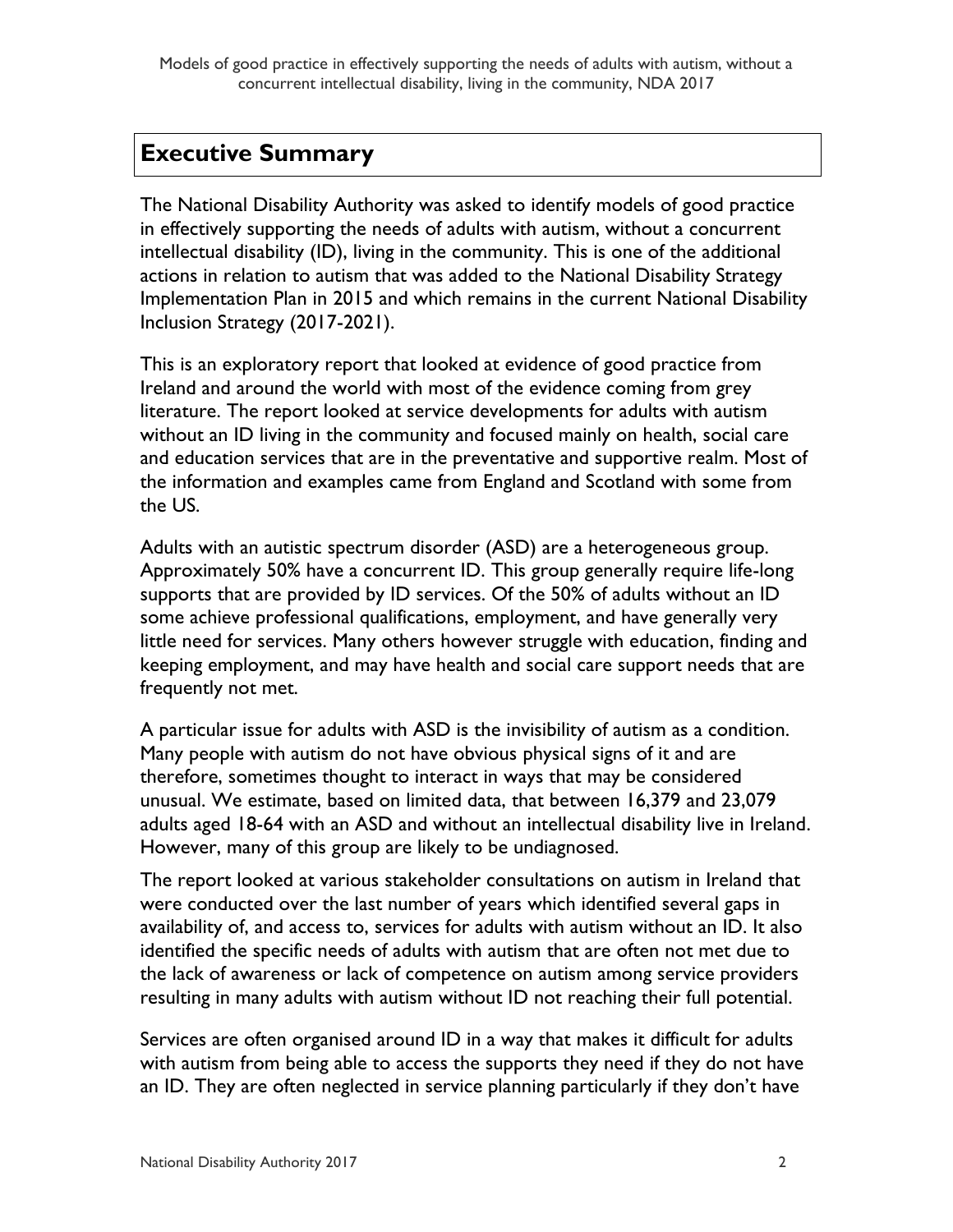a concurrent ID or mental health disorder as support for adults with autism usually stem from these services. Adults without these concurrent disorders may fall between the gaps created by traditional service boundaries and therefore may not be considered eligible to access support.

This report found that in general there is a lack of research, and a consequent lack of evidence, around the optimal configuration of services and the most effective and efficient supports that are required to ensure that adults with autism without an ID can live as independent and fulfilling a life as possible. The two main services available to adults with autism without an ID, in the UK, are specialist autism teams and One-Stop-Shops. The specialist teams aim to provide local specialist expertise to mainstream services. The configuration of these teams varied from place to place. A comprehensive team in Glasgow provided services from diagnosis, post-diagnostic group courses on accepting and understanding the diagnosis, consultations to reduce stress and anxiety in their lives, and the provision of ongoing services through a self-referral clinic. The One-Stop-Shops, although not always exclusive to adults with autism without an ID, aim to prevent unnecessary referrals of people with autism to more specialist settings by providing support and linking service users to relevant mainstream services. In addition, they act as an information hub for people with ASD and their families.

Although the data are limited, evidence from the report suggests that adults with autism without an ID who have access to these teams have better outcomes, such as they:

- find getting a diagnosis easier
- lead more independent lives
- are more likely to work
- are less likely to have mental health difficulties
- are more likely to have carers who are in work (i.e. parents or other carers have not had to give up their jobs to care for the person with autism)
- are less likely to be in residential care

There is some evidence that a relatively low level of ongoing support for adults with autism without an ID can prevent anxiety and distress, and negate the need for more expensive crisis support later. While One-Stop-Shops and specialist autism services are undoubtedly providing valuable services, the structures and functions vary and they struggle to retain funding for their services. A tension exists between the provision of mainstream and specialist services but from the limited evidence presented it seems as though some level of specialist services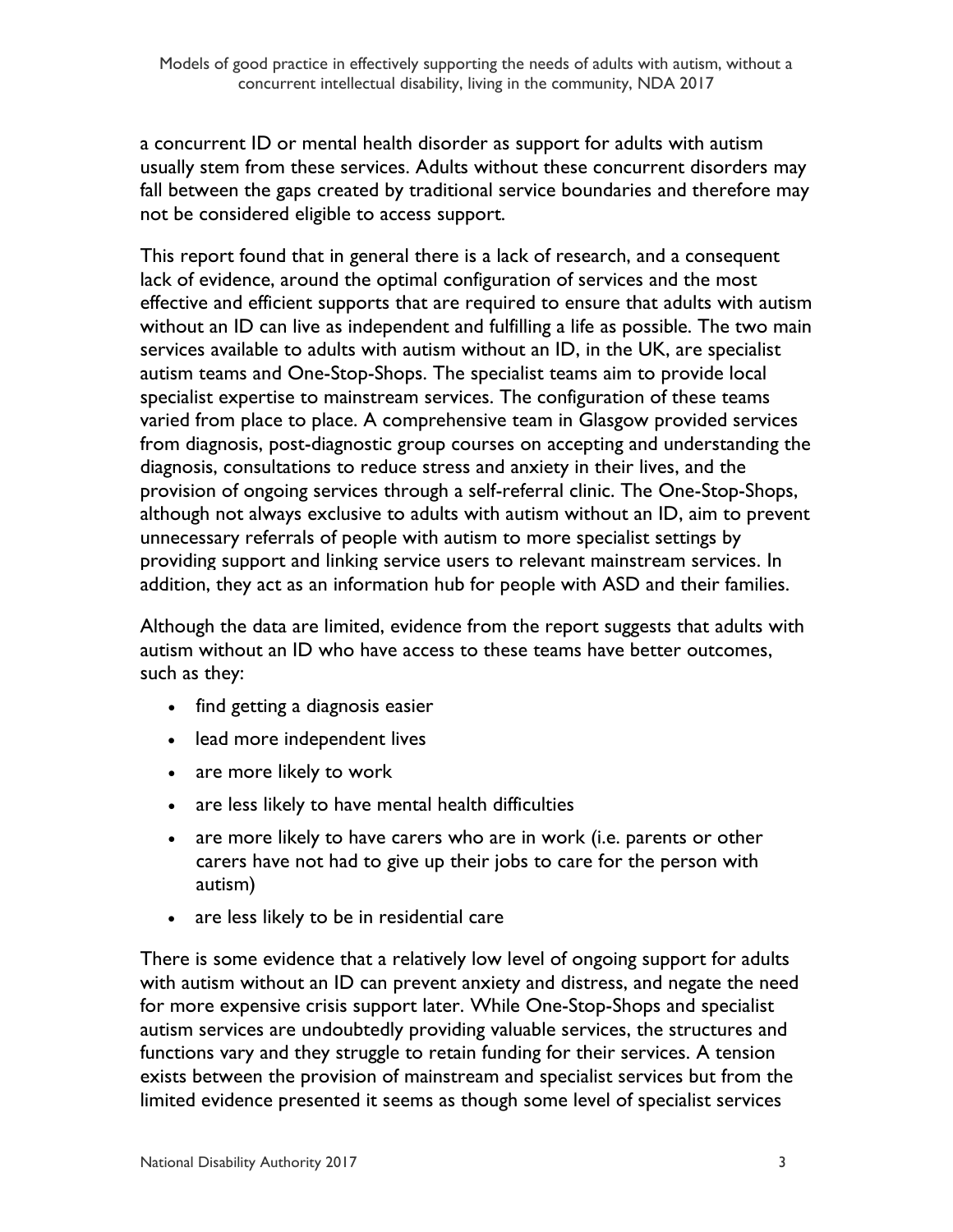will be required for adults with autism without an ID living in the community to ensure that they have a good quality of life and can meet their life goals. The evidence also suggests that despite the need for an initial investment, investment in such specialist services will be cost saving in the long term.

There are several advances in the third level education sector around inclusion, autism-friendly campuses, and career and employment support. There was some evidence on the effectiveness of these services resulting in better short and longer-term outcomes for these students.

The policy in Ireland is for the majority of services to be provided by mainstream service providers. For this to happen there is a need for extensive training of service providers with specific autism awareness training included as part of routine disability awareness training. In addition, there needs to be more comprehensive training for those who will be providing more in-depth services for adults with autism. While some autism-specific services exist in Ireland for adults with autism without an ID, they are not universally available throughout the country and a formal evaluation including a cost effectiveness analysis of these services may be warranted before any recommendation to expand them is made.

A number of recommendations are provided based on some of the gaps identified in this report. The key ones are outlined below.

#### **Recommendations relating to research and evidence**

- 1. Estimate the number of adults with autism without an ID, both receiving and not receiving supports and include the number of undiagnosed adults who may require support in the future. This would include conducting an extensive mapping exercise of who is currently receiving services (the NDA/HSE school leavers survey has started this process)
- 2. Evaluate the efficiency and effectiveness of existing autism services for adults with autism without an ID that are publically funded. Estimate the costs of replicating the well performing services throughout the country.
- 3. Develop and pilot test new models of support for the Irish context.
- 4. Develop a number of case studies of people with autism without an ID documenting met and unmet need to help clarify the existing unmet need.

#### **Recommendations relating to training and awareness raising**

5. Continue to train public service workers on issues surrounding disability including ASD. ASD specific training for professionals and service providers including gatekeepers and managers involved in ASD services should be further developed.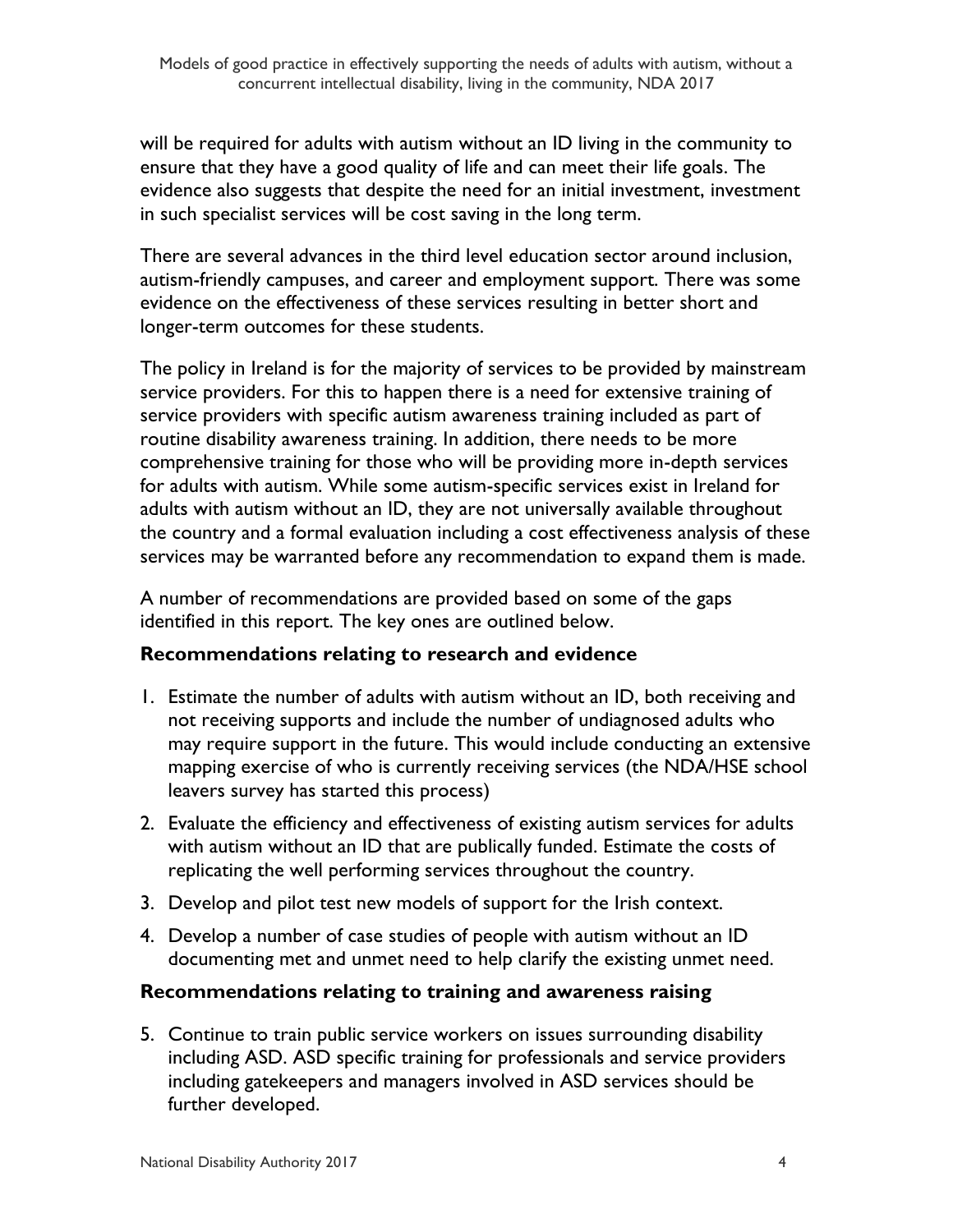6. Consider options that would give access to in-depth training on ASD across disciplines such as through a centre for excellence in autism model.

#### **Recommendations relating to service improvement**

- 7. Identify a clear pathway to diagnosis for adults who are suspected to be on the autistic spectrum. There should be an appropriate referral pathway to address any unmet support needs. Related to this is the need to develop and test new and improved tools for the diagnosis of autism in adults
- 8. Explore ways of providing a seamless service in supporting people with autism without an ID through multidisciplinary and inter-sectoral working. This is particularly so for the transition periods, for example, a move from child to adult services
- 9. Establish a shared understanding regarding what services should be delivered by mainstream versus specialist services in the context of adults with autism without an ID and in the context of New Directions. There should be a clear outline of what is envisaged for a local community level service and the longterm role of the voluntary sector.

#### **Recommendations relating to next steps**

10. Bring together the HSE, relevant service providers and other stakeholders to discuss these recommendations in more detail ultimately leading to a policy advice paper for the government (the NDA could facilitate this)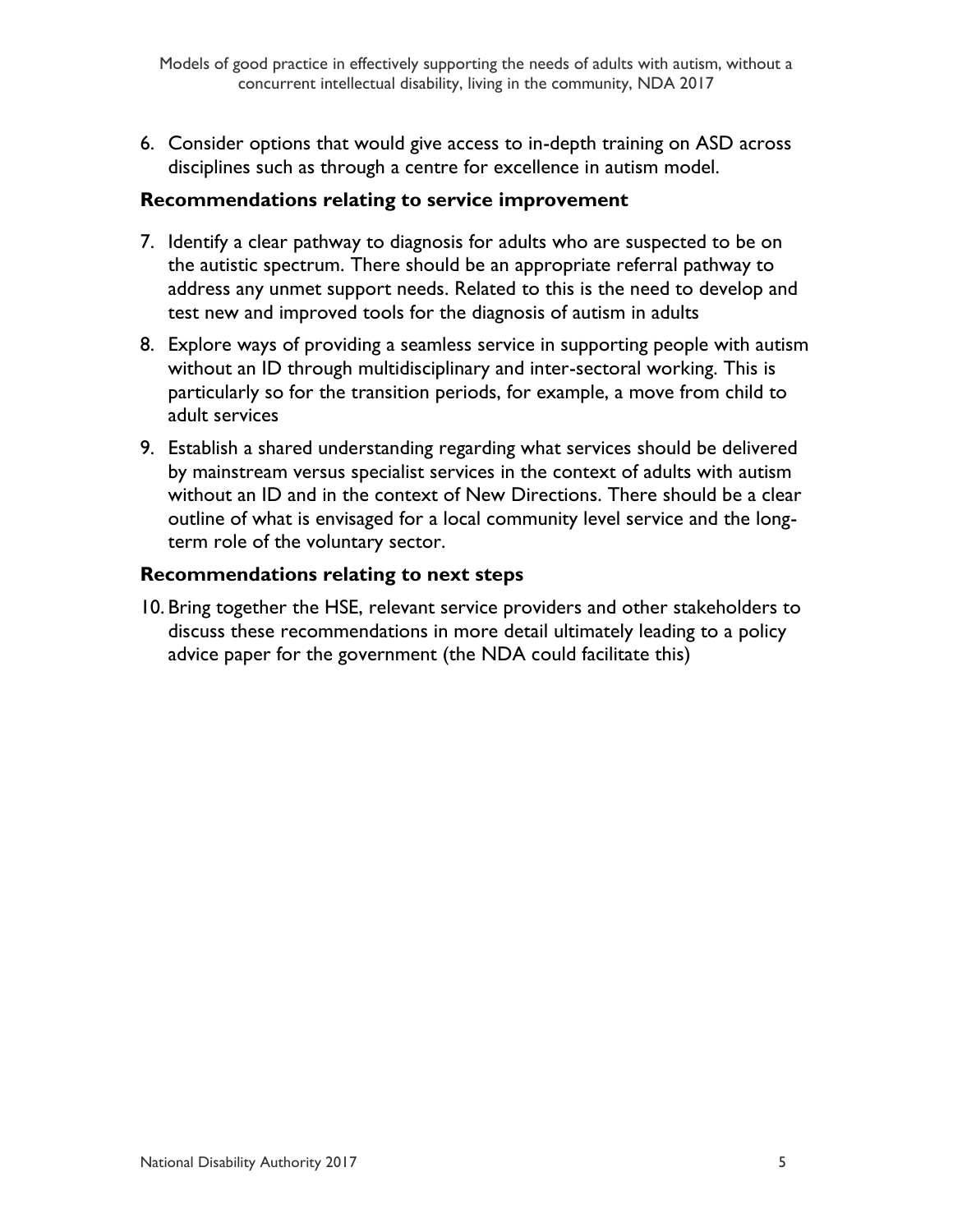Models of good practice in effectively supporting the needs of adults with autism, without a concurrent intellectual disability, living in the community, NDA 2017

# <span id="page-6-0"></span>**1. Background**

The National Disability Inclusion Strategy (2017-2021) sets out a programme of actions with the goal of ensuring a whole of government approach to advancing the social inclusion of all persons with disabilities. In 2015 a Programme of Additional Actions in relation to Autism (National Disability Strategy Implementation Plan, 2015) was developed, recognising that an increased understanding of autism across the public sector is required to ensure that the implementation of the plan address the needs of people with autism on an equal basis to other people with disabilities. These additional activities are included in the National Disability Inclusion Strategy. One of the actions in the plan is to identify models of good practice in effectively supporting the needs of adults with autism, without a concurrent intellectual disability (ID), living in the community. This report reviews some of the current issues surrounding autism in Ireland, describes some good practice models and makes recommendations for the enhancement of services for adults with autism, without a concurrent ID in Irish disability services.

Adults on the autistic spectrum are a heterogeneous group. Between 32% and 74% (Morbidity and Mortality Weekly Report, 2012; Bourke et al, 2016; Postorino et al., 2016), frequently cited as 50%, have a concurrent ID and between 8 and 20% of people with an ID have concurrent autistic spectrum disorder (ASD) (Bhaumik et al, 2008, Cooper et al, 2007, Matson and Shoemaker, 2009). This group generally require life-long supports that are provided by ID services. Of the 50% without an ID, some achieve professional qualifications, employment, and have generally very little need for services. Many others however, struggle with education, and finding and keeping employment, and may have health and social care support needs that are frequently not met.

# <span id="page-6-1"></span>**2. Scope**

This paper focuses on adults with autism without an ID living in the community. There is a lack of evidence with regard to the effectiveness of services for adults with autism. The literature review we started very quickly revealed that few service models for adults have been evaluated. Therefore, the focus shifted to finding models of service largely through a general web search, leading to this exploratory report which looks at Irish and international experiences and service developments for adults with autism without an ID. Some of the documentation does not differentiate between adults with autism with and without an ID and this report will highlight that where relevant. The focus is on health, social care and education services provided for adults with autism without an ID, which are in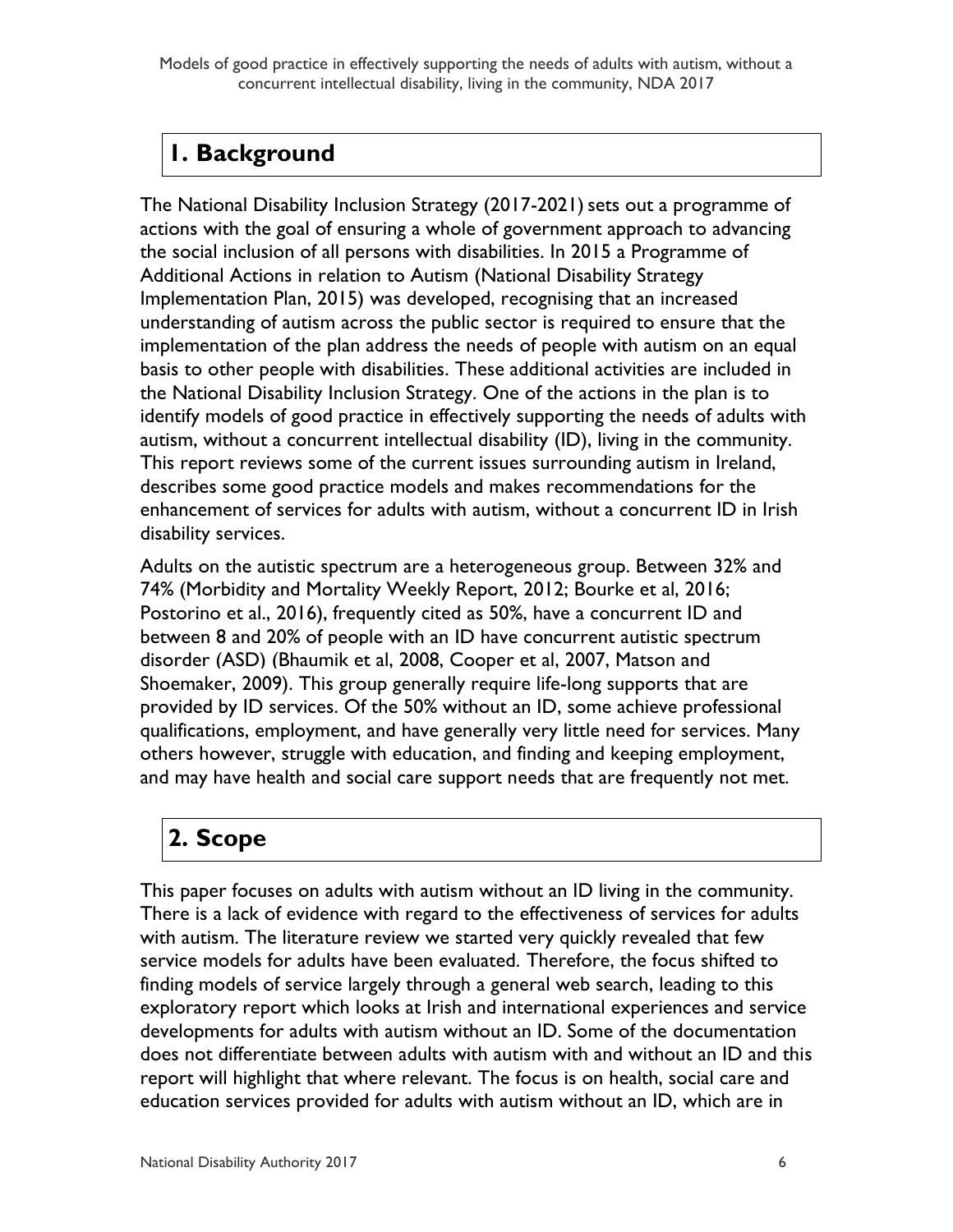the preventative and supportive realm, and will include limited focus on more general autism friendly services such as leisure and social activities. The NDA is conducting other pieces of work on employment, criminal justice and housing supports so these areas are not reviewed here.

The concept of good practice is hard to define. For the purposes of this paper it will include services that adopt a social approach to disability, that is, where persons with disabilities are supported to achieve independence, social inclusion and participation according to the individual needs of each person.

This document is written bearing in mind the existing Irish policies of taking a mainstream approach to disability services. In an NDA consultation with stakeholders (people with autism, parents and carers, autism service organisations) in 2014, some participants suggested the establishment of a separate service for people with autism without an ID (NDA, 2014). This, however, does not fit with the mainstreaming approach.

The paper begins by describing what is ASD and the prevalence of ASD in Ireland. It then presents the key issues followed by existing policies and services. The paper then presents some good practices in providing services for adults with autism. It ends with a conclusion and recommendations.

Some have suggested that the use of the term 'autism spectrum condition' in preference to autism spectrum disorder to avoid the 'negative overtones of the disorder label' and because the use of condition would still recognise that autism is a medical diagnosis for which individuals need support (Cassidy et al, 2014). However, as the standard terminology used in Ireland in all the research and reports reviewed is Autistic Spectrum Disorder (ASD) this paper uses 'disorder' rather than 'condition' throughout.

# <span id="page-7-0"></span>**3. What is Autistic Spectrum Disorder?**

ASD is a lifelong pervasive condition. The core difficulties are in social communication, social interaction and social imagination (Wing et al, 1979). In addition, many people with autism have sensory difficulties and unusually restrictive and repetitive behaviours and interests. While the core deficits are present throughout life the expression of these difficulties will vary with age and with the presence of other disabilities or the influence of life events.

The American Psychiatric Association classify autism as a 'Mental Disorder' in their official Diagnostic and Statistical Manual of 'Mental Disorders' (DSM) (2013). Their new classification system in the fifth edition of the DSM eliminates the previously separate subcategories on the autism spectrum, including Asperger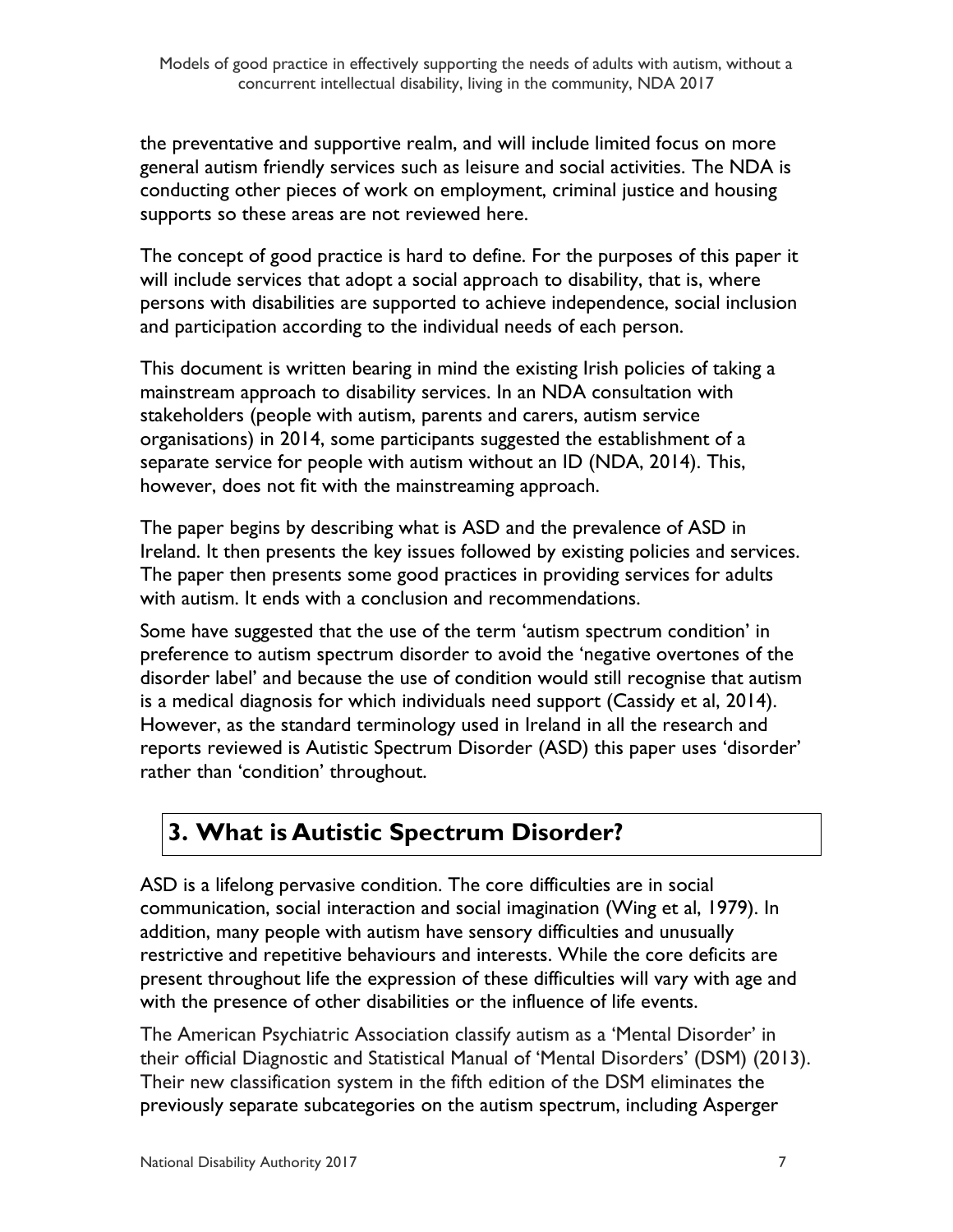syndrome, Pervasive Developmental Disorder-Not Otherwise Specified, childhood disintegrative disorder and autistic disorder. These are all encompassed under the broad term of ASD. Practitioners in the UK and Ireland tend to reference the International Classification of Diseases; Classification of Mental and Behavioural Disorders (ICD-10), which classes autism as a 'disorder of uncertain nosological validity' and where sub-categories including Asperger syndrome still exist. (WHO 1992). There is a campaign underway to retain the Asperger syndrome diagnosis in the forthcoming  $ICD-11$ .<sup>1</sup> The diagnosis of Asperger Syndrome continues to be used and recognised in Ireland.

The term high functioning autism (often called mild autism) is not included as a diagnostic category in either the DSM5 or ICD10. However, it is a term used to refer to people who meet criteria for autism but have an intelligence quotient (IQ) in the normal or above average range and are without a speech difficulty (A Vision for Change, 2006). However, the term is something of a misnomer as it includes a range of people from those who present with very challenging behaviour and who require a lot of support to those with Asperger Syndrome who may have no speech or learning difficulties and are capable of functioning in society with no or minimal support. Therefore, in this report we refer to the main group of interest – adults with autism without an ID living in the community as 'adults without an ID'. Asperger Syndrome is a sub-group on the Autism Spectrum and usually refers to someone with autism without speech or learning difficulties but this term will only be used in this paper when it is referred to by a particular service.

A particular issue for adults with ASD is the invisibility of autism as a condition. Many people with autism do not have obvious physical signs of it and are sometimes therefore thought to interact in ways that may be considered unusual.

Interestingly some places, for example, Massachusetts in the US are proposing that they no longer use an IQ based eligibility requirement for day services for adults with autism. Instead, they will use a standard definition of a developmental disability that takes into account a range of limitations in adaptive functioning skills (The Massachusetts Autism Commission Report 2013).

# <span id="page-8-0"></span>**4. Prevalence of Autistic Spectrum Disorder**

The most recent estimate of the prevalence of ASD in Ireland is 1.55% for school going children (National Council for Special Education (NCSE), 2015). The

<sup>&</sup>lt;sup>1</sup> <http://asiam.ie/about-autism-2/aspergers-syndrome>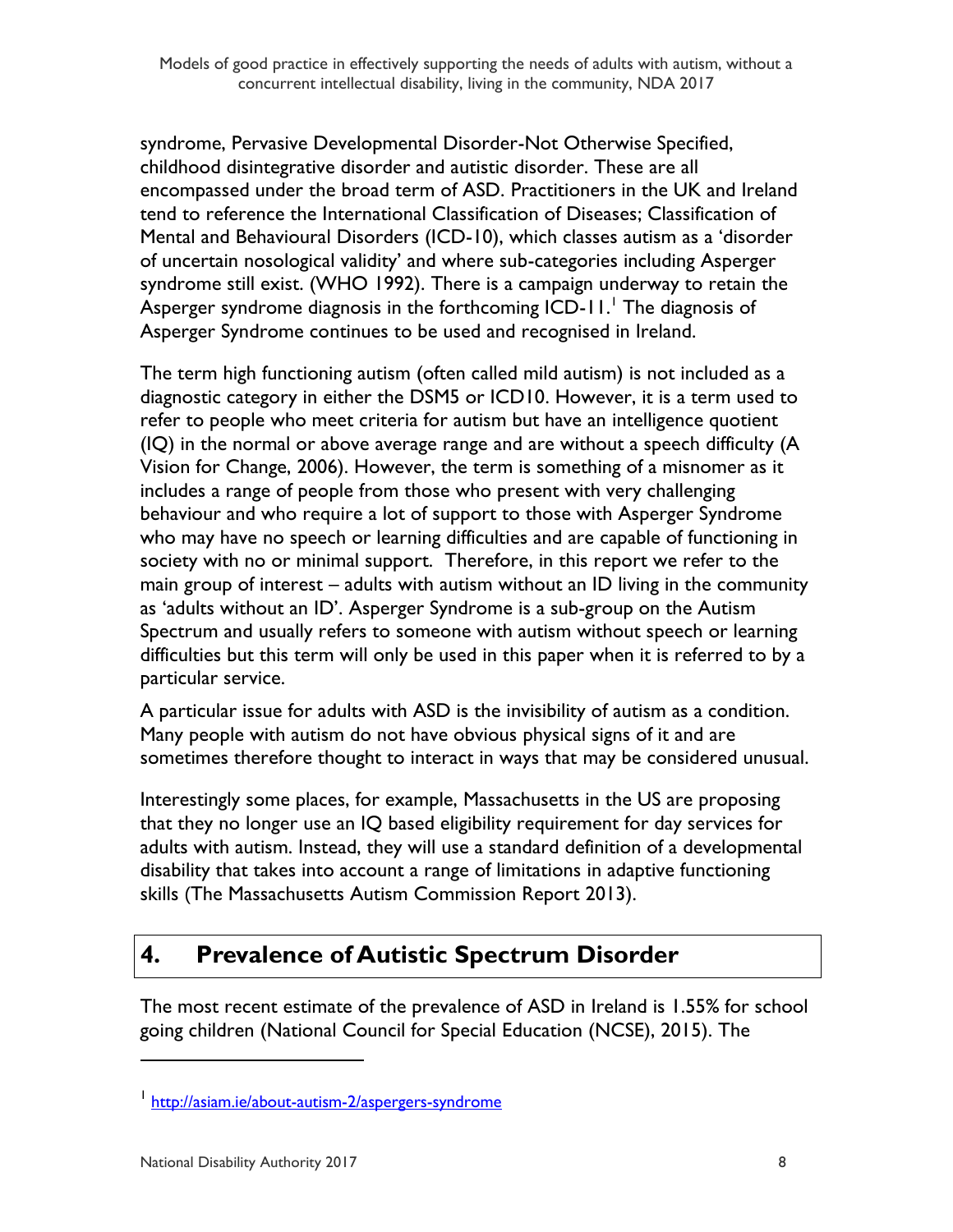prevalence of ASD has been increasing in recent years globally. It is unknown whether there is a true increase in the prevalence, but it is widely believed that the increase is due primarily to increased detection and broadening diagnostic boundaries. In the United States of America, the prevalence of parent-reported ASD was 2% (CDC, 2013).

While there are no studies on the prevalence of ASD in adults in Ireland estimates from the 2006 CSO disability survey suggest a prevalence of 1.1% in the overall population (HSE, 2012). This is likely to be higher now if consideration is given to the NCSE data mentioned above. Figures from two surveys in England suggest a prevalence rate of 1.1% among adults (Brugha et al, 2009, Brugha et al., 2012). Analysis of data from the first survey suggested that cases are often underdiagnosed in the elderly, people with lower levels of functioning, those in paid employment and men (Brugha 2011). They also found that the rate of ASD is not significantly associated with age. Weakness with this study was its small sample size and that it only surveyed adults living in the community and not those in institutions. No other adult prevalence surveys have been identified.

In order to make a projection of the prevalence of ASD among adults aged 18-64 without an ID in Ireland we used two methods that are outlined in Table 1:

- Method 1- Applying the NCSE prevalence estimate of children with ASD (1.55%) to the adult population – estimate 23,079
- Method 2 Applying the English prevalence estimate of 1.1% of adults with ID – estimate 16,379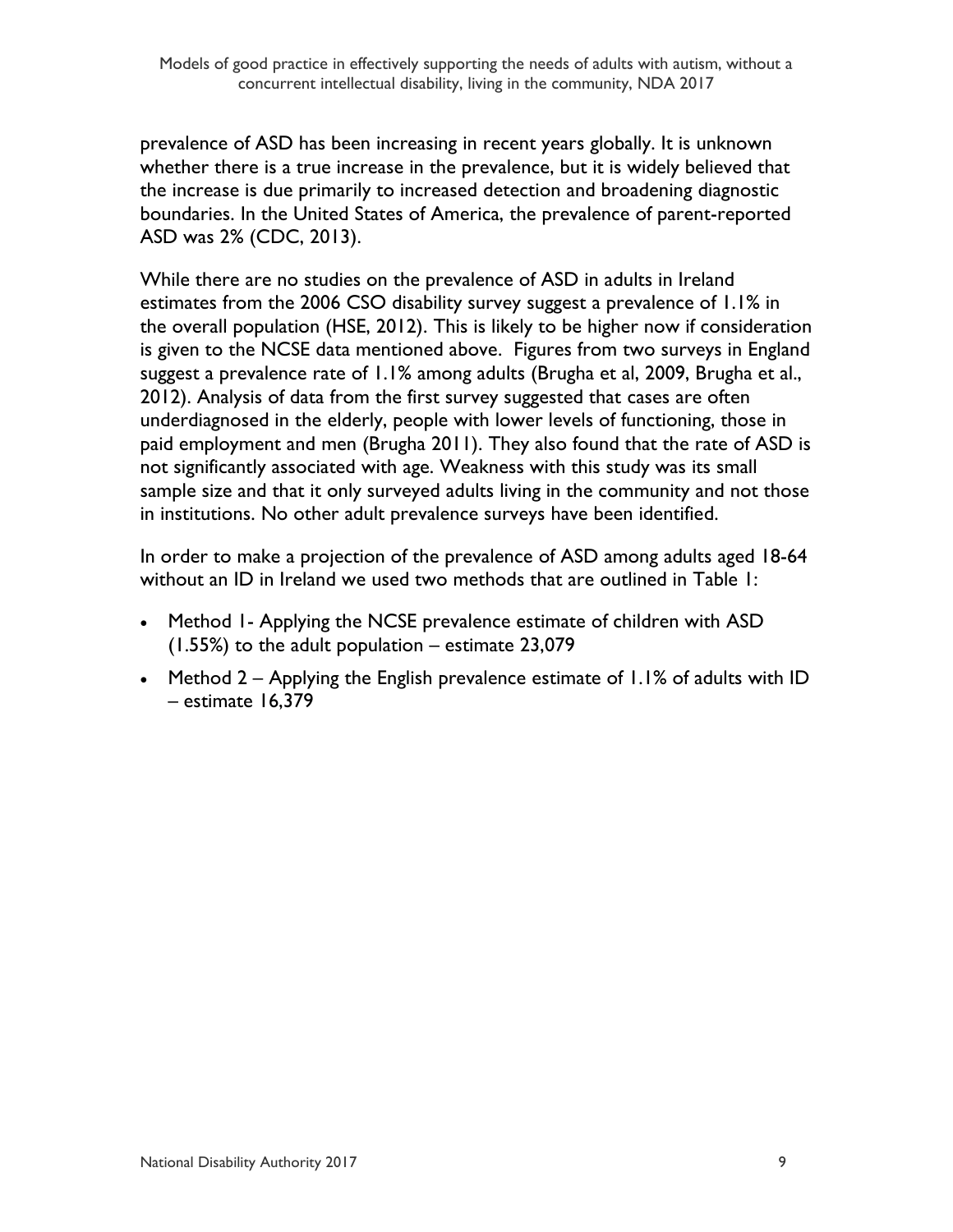| Group                                                                                                                    | <b>Number</b> | <b>Number</b> |
|--------------------------------------------------------------------------------------------------------------------------|---------------|---------------|
|                                                                                                                          | method I      | method 2      |
| Number of people in Ireland aged 18-64 <sup>2</sup>                                                                      | 2,977,952     | 2,977,952     |
| $1.1\%$ of people aged $18-64^3$                                                                                         |               | 32,758        |
| 1.55% of people aged $18-644$                                                                                            | 46,158        |               |
| Number with an ASD aged 18 to 65<br>within the overall national population<br>without an ID $(50\% \text{ of total}))^5$ | 23,079        | 16,379        |

| Table 1: Estimated number of adults aged 18-65 with autism without |
|--------------------------------------------------------------------|
| an ID in Ireland                                                   |

The second method is likely to be more accurate given the documented increase in the prevalence of autism in children in recent years that would not be reflected in adults. The male to female ratio is generally accepted to be 4:1 (Tsai, 1981). This would mean there are approximately13,103 men and 3,276 women with ASD between 18 and 65 years in Ireland without an ID. For each individual age group there are potentially 341 people with autism without an ID.

There seems to be a consensus that there are many older adults with undiagnosed autism who have not received any services and are largely supported by their families. In her paper on autism characteristics in older adults with depressive disorders, Geurts et al. (2015) found that 31% of older adults with a depressive disorder had increased ASD characteristics compared with 6% in the comparison group. The paper concludes that ASD might be overlooked in geriatric psychiatry and that those treating depression in older adults should consider ASD as a factor. However, this is potentially a group of adults who will require support as their main supporters die and they may not have the skills to manage alone.

It is estimated that 0.5-1% of people with autism have savant syndrome, a condition in which a person demonstrates profound and prodigious capacities or

 $\overline{a}$ 

 $2$  CSO Statbank 2016 population

<http://www.cso.ie/px/pxeirestat/Statire/SelectVarVal/Define.asp?maintable=EY007&PLanguage>

 $^3$  Brugha et al, 2012, Brugha et al, 2009, HSE, 2012

<sup>4</sup> NCSE, 2015

<sup>&</sup>lt;sup>5</sup> MMWR, 2012; Bourke et al, 2016; Postorino et al., 2016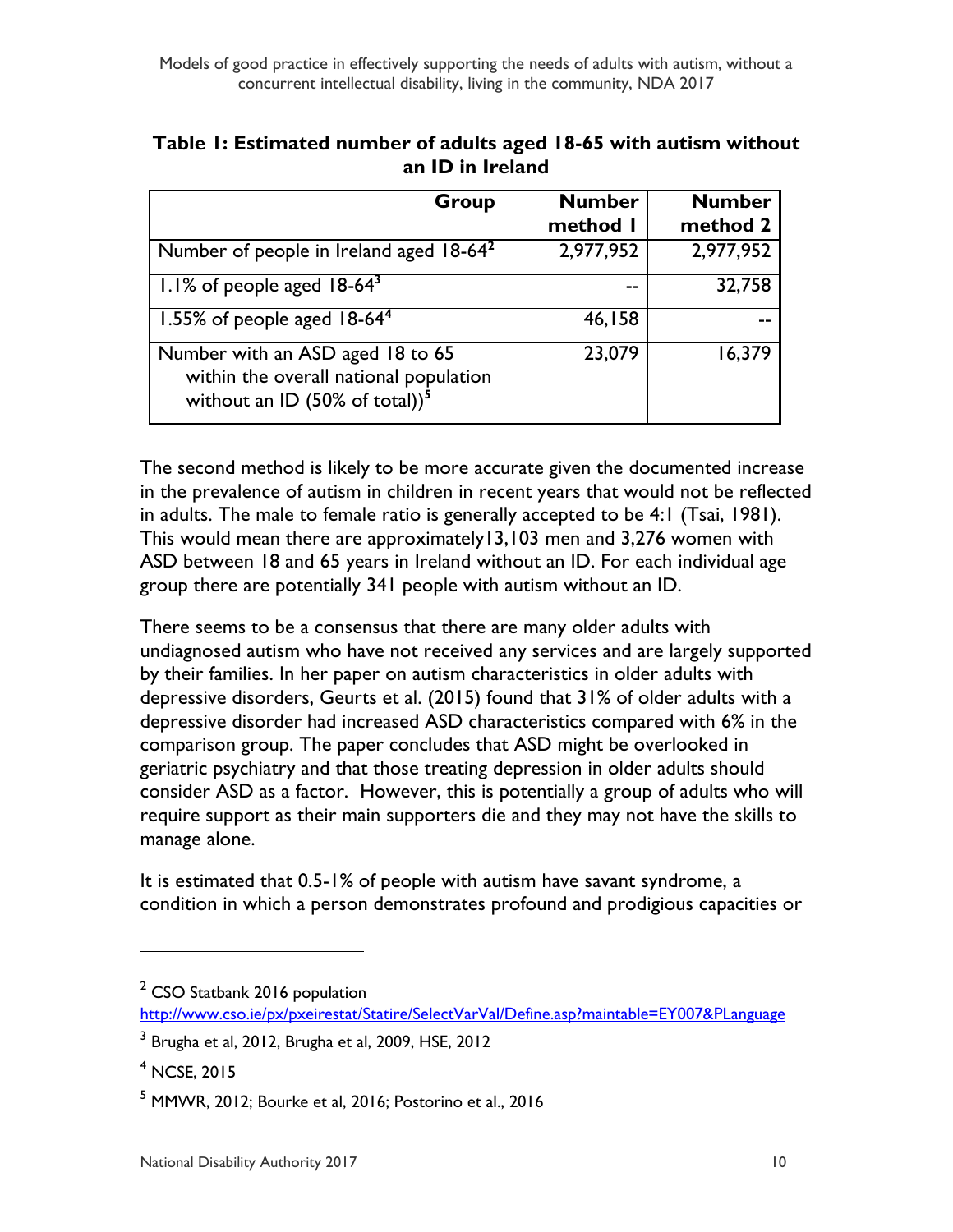abilities far in excess of what would be considered normal (Hermelin, 2001). The most common forms involve mathematical calculations, memory feats, artistic abilities, and musical abilities. There is a misconception that all people with autism have savant abilities. Not all people with autism have savant syndrome and not all people with savant syndrome have autism.

# <span id="page-11-0"></span>**5. Challenges for adults with ASD in Ireland**

One of the key reasons that support needs for adults with ASD without an ID are not met is that these needs are not assessed and therefore no investment is made to provide services (Higgins, 2009). Without this investment in services, no preventative interventions take place and therefore the government may end up funding expensive mental health services for adults with autism who experience a crisis (National Audit Office, 2009). In addition, if these adults drop out of further education or are unable to access or remain in employment they are at risk of being dependant on benefits, facing social exclusion, and not achieving their full potential.

Where assessment does take place, people with autism are often unable to adequately identify or communicate their needs and therefore those needs are not identified and supported. According to the Social Care Institute of Excellence (2011) in the UK, someone with autism may have a good theoretical knowledge about an issue and appear to have capacity, but in fact are not able to retain or weigh up the information. The National Audit Office, also in the UK, makes an economic argument for increasing diagnosis and support for people with ASD (2009).

Experience from the UK shows that most local authorities only provide services to people whose needs are in the substantial or critical bands which tends to militate against the provision of early intervention services (SCIE, 2011). It is also reported in the UK that only 16% of autistic adults are in full-time paid employment and only 32% are in some kind of paid work (The National Autistic Society, 2016). Although there are no data, the numbers in Ireland are likely to be similar.

## <span id="page-11-1"></span>**5.1 Issues highlighted by stakeholders**

In 2014, the NDA undertook a consultation exercise to find out how the National Disability Strategy Implementation Plan could most effectively address the needs of people with autism. The consultation included adults with autism, autism stakeholders, and completion of an online questionnaire for individuals and organisations interested in autism. With regard to adults with autism, there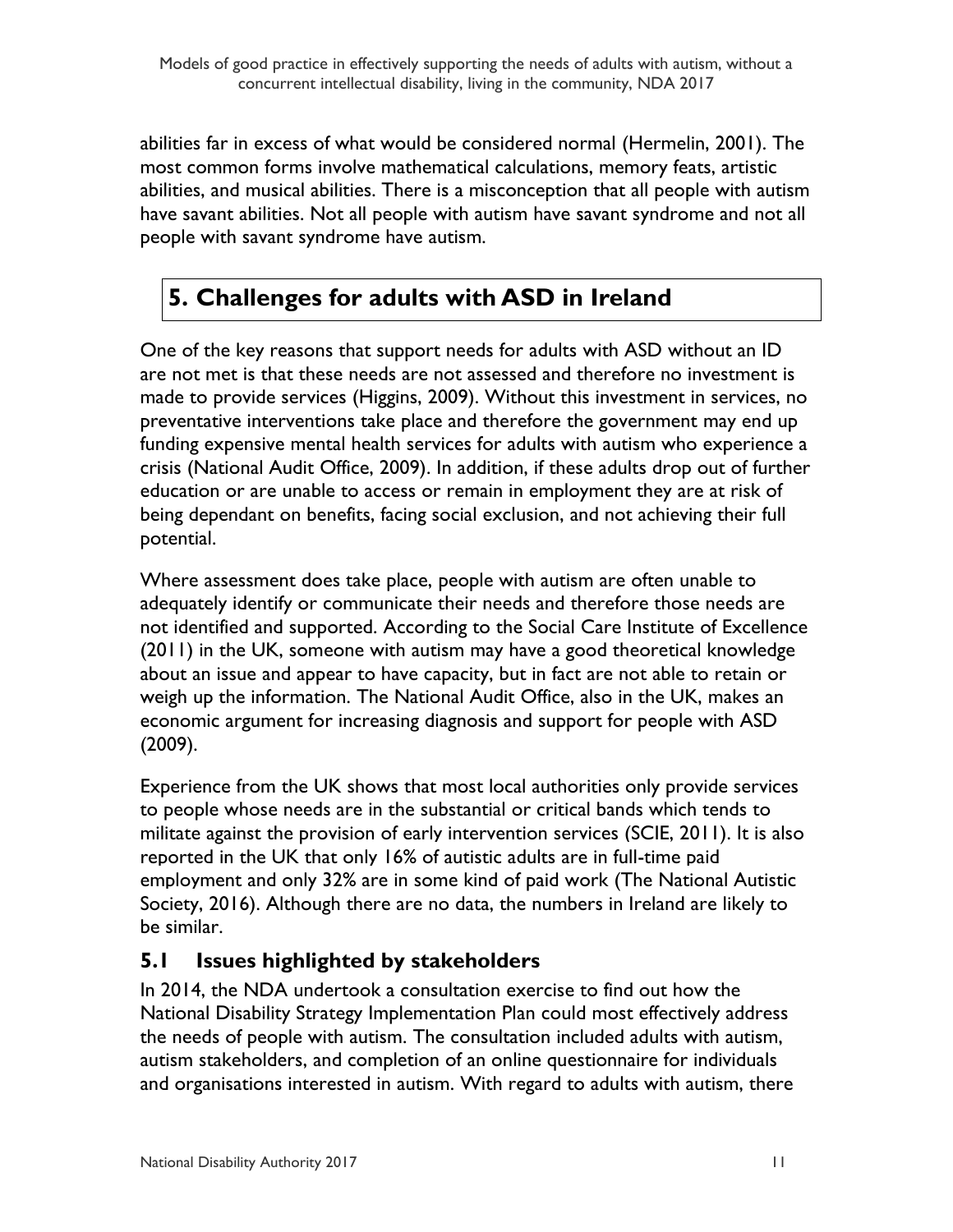were a number of key areas of concern for consultation participants, which included:

- Different rules in different parts of the system often mean that a person with autism loses supports when they move from one part of the system to the other. For example, having the support of a SNA in school but may have no, or much more limited, support when they go to third level.
- Lack of access to disability support services for people with autism if they do not have an ID.
- A legacy of under-investment in intervention from early in the person's life and particularly during teenage years resulting in people not achieving their potential
- An inconsistent range of services available.
- Loneliness and not having someone to talk to about his or her problems.

A review of autism services was undertaken by the HSE in 2017 which including a public consultation. However, the findings of that review are not available at the time of writing. However, submissions to a similar review in 2012 and a consultation with stakeholders highlighted a number of gaps in services and those of particular relevance to this piece of work are listed below:

- Lack of defined pathways for services and difficulties with access to adult services particularly for young adults transitioning from children's services or mainstream schooling
- Lack of multi-disciplinary intervention and supports within adult services, in particular psychological supports and behavioural therapy
- Lack of employment options
- Lack of family support services and in particular support for parents who are involved in caring for their adult children
- Lack of comprehensive information on the number of adults with ASD to support service planning
- The absence of information on services and entitlements and the difficulties encountered when engaging with many aspects of life such as seeking employment, housing and benefits
- Absence of choice in terms of service provision

The experience of stakeholders is exacerbated by the lack of awareness about autism among some social care staff, other professions and society generally. There is also a lack of skills and competencies among many staff who support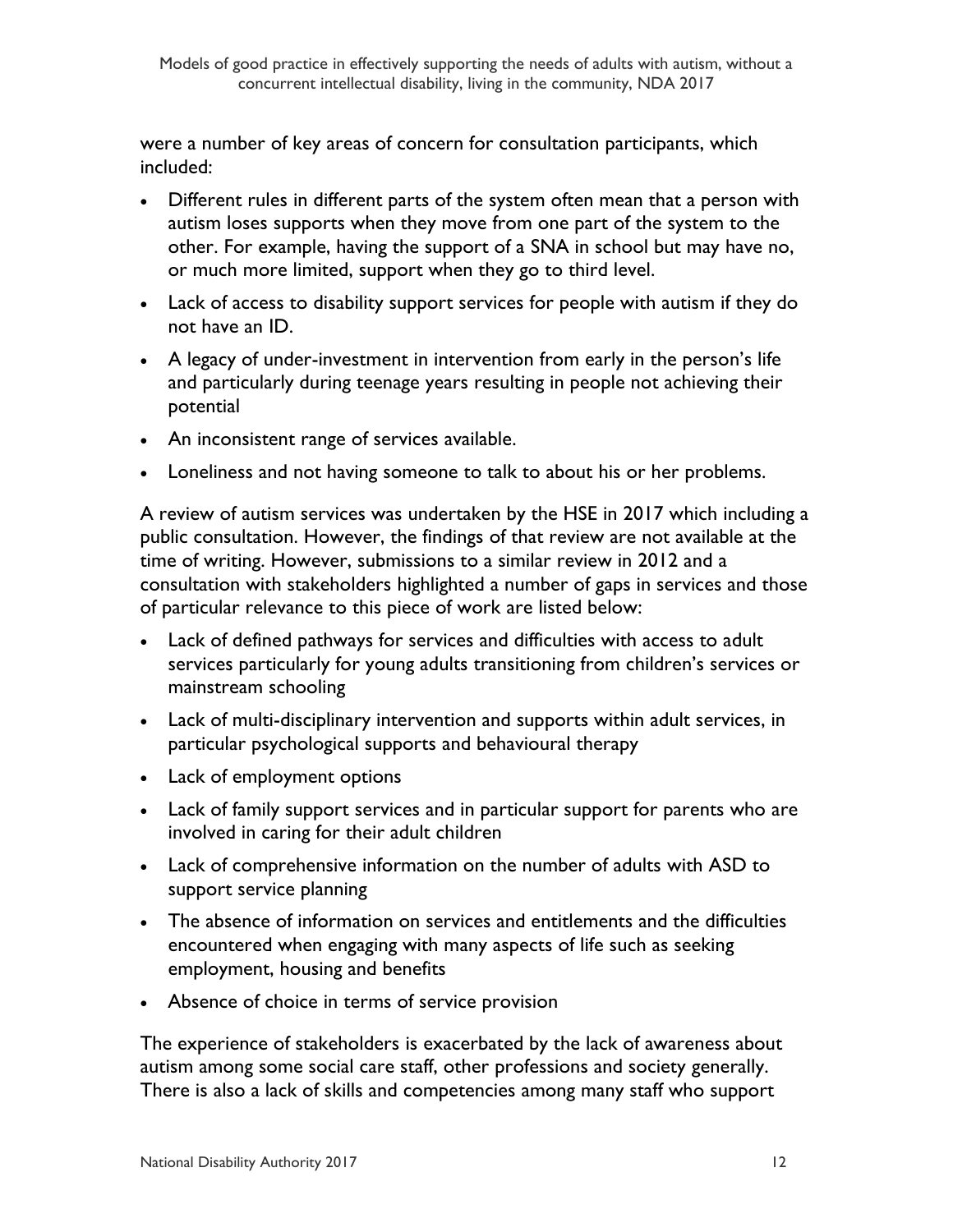people with autism. Where relationships with professionals are established, a lack of consistency in staffing is frequent and can be difficult for people with autism. In addition, there is uncertainty around what a support package for adults with autism without an ID should be.

These findings are backed up by the literature. An SCIE research briefing (2013) found that adults with autism experience difficulties with access to social care, difficulties with transition periods, limited training for health and social care staff, and poor outcomes for adults on the autistic spectrum including isolation. An Irish survey of young adults with autism without an ID found that outcomes in adulthood is variable with some living very restrictive lives (Farrelley, 2001). It also found the following when parents were asked to outline the service needs of their adult children with autism:

- A structured lifestyle
- Reduced dependency on parents/family
- Employment where disability is recognised and understood
- Life-skills training
- Good-quality education
- Help in forming relationships and building self-esteem
- Access to appropriate training and courses to enable them to find appropriate work

## <span id="page-13-0"></span>**5.2 Autism and Mental Health**

Mental health difficulties are a common feature among people with ASD. Roughly 40% of people with autism are estimated to have symptoms of at least one anxiety disorder at any time (Skokauskas and Gallagher, 2012). Other studies have estimated that around 30% of adults with autism have obsessive compulsive disorder (Russell et al, 2013) and between 5% and 34% have depression. It is common to have both anxiety and depression together. Iemmi (2017) states that at some point in their lives, 80% of people with autism suffer from a mental health difficulty. Others have found that people with autism have a higher risk of suicide and suicidal ideation (Hirvikoski et al, 2016, Cassidy, 2014).

No evidence could be found as to the whether the rate of a psychiatric comorbidity among people with ASD was higher in people with an ID or without an ID. Mental health difficulties are difficult to diagnose in those with ASD. They can be over diagnosed due to overlap between autism symptoms and those associated with the mental health difficulty. Aspire, an Irish organisation that offers support and information to people who have Asperger Syndrome and their families, reports that some people have been misdiagnosed as having mental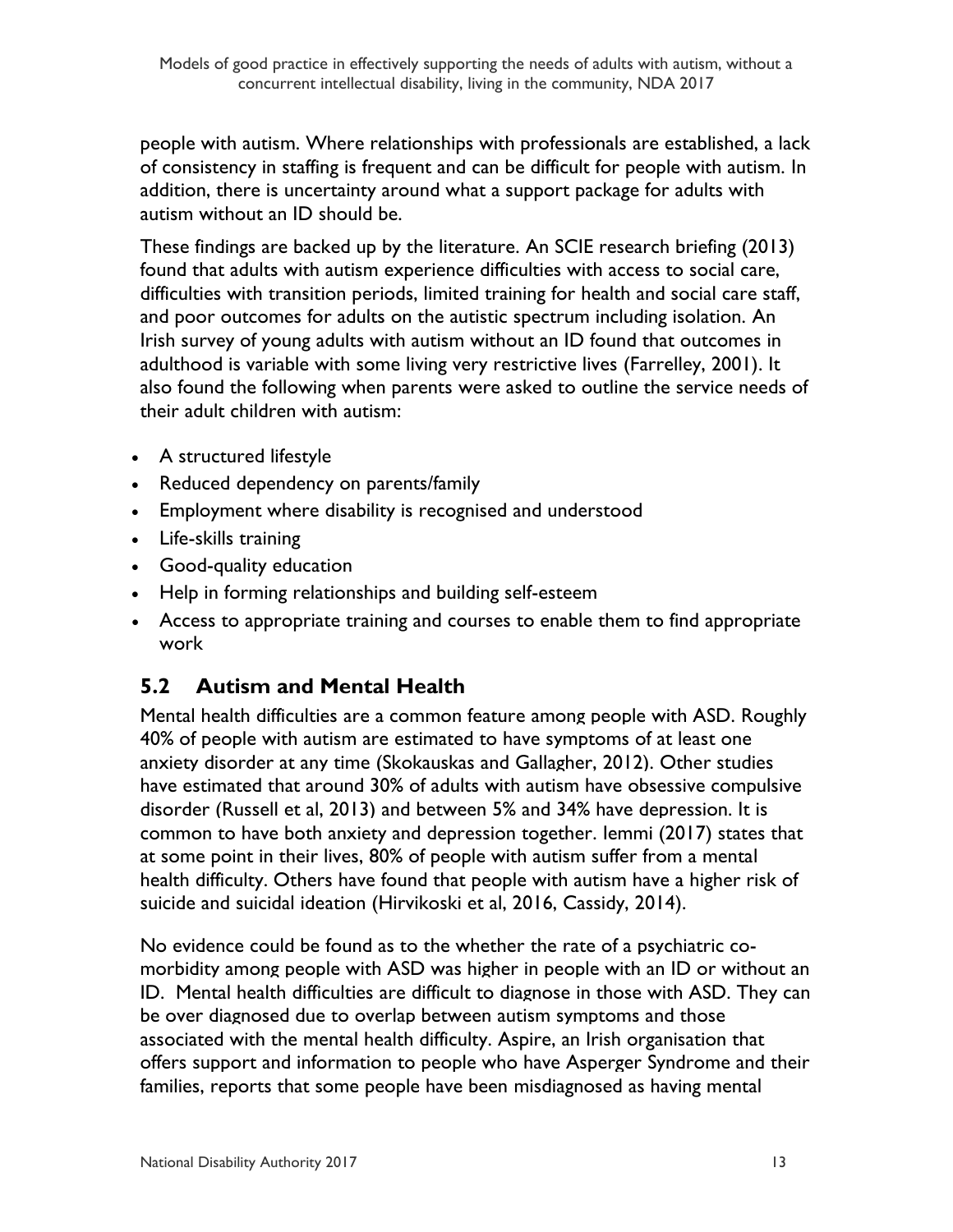health difficulties and were later diagnosed with autism.<sup>6</sup> People with ASD and a mental health difficulty can see a worsening of their autism symptoms, which can interfere with their education and behaviour. Many of these mental health difficulties can be treated successfully with effective behavioural therapy and medication.

Autism stakeholder consultations identified lack of access to mental health services and needing to reach crisis point in order to access services as key concerns (HSE, 2012a, NDA, 2014). They called for mental health services to be specific to individuals with autism without an ID (Farrelley, 2001). A Health Services Executive (HSE, 2012a) review of Autism Services stated that

'The difficulties in accessing mental health services can be attributed to the lack of clear policy and pathways to mental health services for adults on the autistic spectrum. [...] Some adults with autism receiving services through autism specific services providers have also in many cases had their mental health needs met by arrangements specifically put in place by these service providers. Others have had to navigate their way through generic mental health services with difficulty.'

Ireland's mental health policy 'A Vision for Change' (2006) does not explicitly identify the needs of those with autism without an ID despite the known high prevalence of mental health difficulties in this group. The mental health needs of children with ASD and adults with ID are specified but not adults with ASD without an ID.

In their guide for parents on mental health in children and young people with autism, the National Autistic Society in the UK suggests that people with ASD may be more susceptible to experiencing mental health difficulties due to their feeling of not fitting in in their day-to-day lives. Often they are not understood and therefore remain unsupported. They may also have difficulty communicating how they are feeling and therefore their problems increase and are not dealt with early (National Autistic Society). In another study.

<sup>6</sup> <http://www.aspireireland.ie/cmsWP/reasons-why-you-might-need-a-diagnosis/>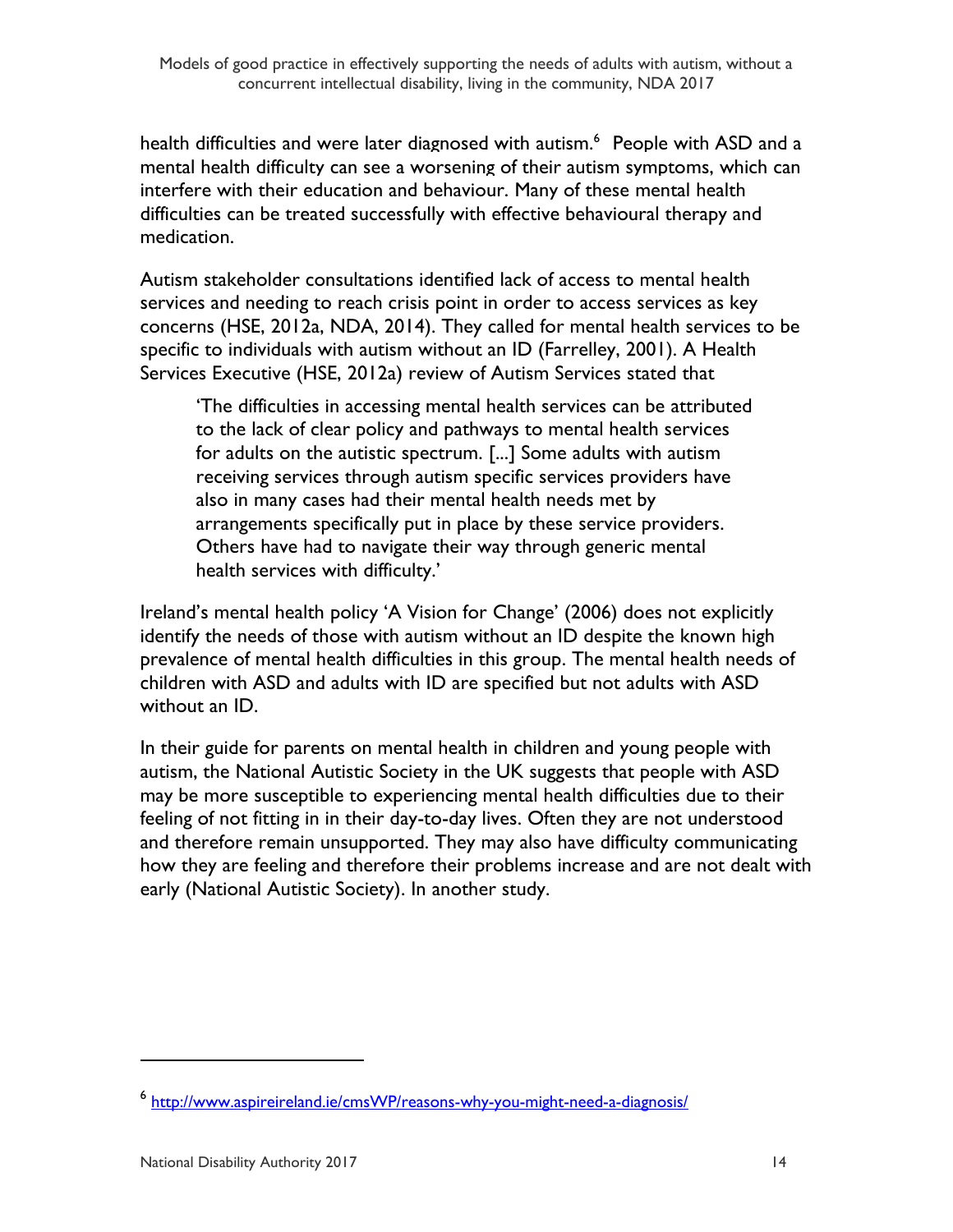Models of good practice in effectively supporting the needs of adults with autism, without a concurrent intellectual disability, living in the community, NDA 2017

# <span id="page-15-0"></span>**6. Existing services and policies**

### <span id="page-15-1"></span>**6.1 Getting a diagnosis of Autism**

A diagnosis of autism is difficult to confirm in young children. Due to long waiting lists, many parents seek an assessment and diagnosis privately. Children are entitled to an assessment of their health and education needs arising from their disability under the Disability Act (2005). This process must be conducted in a timely fashion and is coordinated by the HSE. It results in an assessment report and a service statement. The assessment of need may include a diagnosis if that has not already been obtained. Children's disability services are being reformed as part of the transformation of the sector under the Progressing Disability Services for Children and Young People.<sup>7</sup>

For adults there is no clear pathway for getting a diagnosis of ASD. The Assessment of Need outlined in the 2005 Disability Act does not yet extend to adults. One route to diagnosis is to get a referral from a GP for a psychiatrist or clinical psychologist.<sup>8</sup> There can be long waiting lists in the public system and again some people will choose to get a diagnosis privately if they can afford it. It is recommended that adults seeking a diagnosis look for someone who is experienced in diagnosing autism and GPs or autism organisations may be able to make recommendations. Many adults would not have been diagnosed as children, as ASD was not well recognized and diagnostic tools were limited. However, some adults with autism may not have the insight or skills to seek a diagnosis, may feel that they have some problems but are coping ok, or may feel that a diagnosis will not make any difference to their lives and therefore do not see the point. The literature does not give any indication of what proportion of diagnoses are initiated by a health professional who suspects that a person has ASD. Aspire, the Asperger Syndrome Association of Ireland, gives reasons why someone might need a diagnosis of ASD as an adult. These are to:<sup>9</sup>

'Understand themselves. Learn about the condition and understand what areas they have difficulties in and why.

<sup>&</sup>lt;sup>7</sup> <http://www.hse.ie/eng/services/list/4/disability/progressing-disability/pds-programme/>

<sup>&</sup>lt;sup>8</sup> <u><http://www.aspireireland.ie/cmsWP/peoplewithas/adult-diagnosis/></u>

<sup>&</sup>lt;sup>9</sup> ibid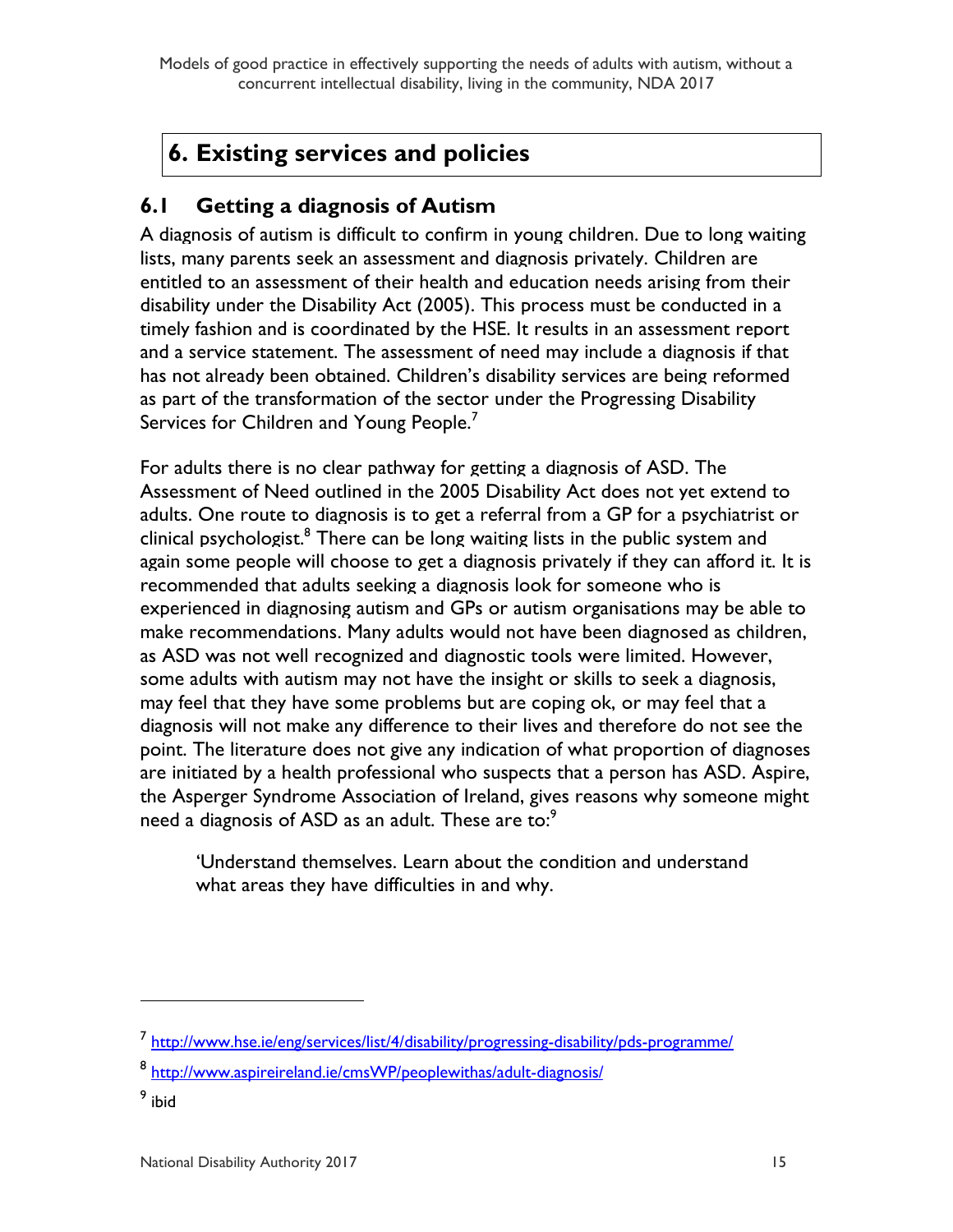Gain the understanding of others. Other people can be more empathetic when they understand that there is a reason for a person's difficulties.

Receive services appropriate to their needs. A diagnosis can allow a person with autism to seek autism-specific services or services from people who specialise in autism.

Joining the autism/AS community. Some people get support from meeting others with autism/AS either through autism/AS support groups or through the internet.'

The HSE envisages that in future, with improved assessment and diagnosis for children and clear pathways for accessing services, the majority of adults will have received their diagnosis of autism as children, and will have undergone assessment of future needs. The new systems under Progressing Disability Services for Children and Young People should help with this process. They will then undergo appropriate transitioning into adult services (HSE, 2012a). However, the HSE recognizes the need to develop a clear, consistent pathway for diagnosis for autism in adults and describes how a key worker/case manager would be assigned to the adult to arrange assessments, liaise with relevant agencies, coordinate services and provide information and guidance.

## <span id="page-16-0"></span>**6.2 Residential Services**

A number of the submissions to the HSE Review of autism services (2012a) indicated a lack of capacity and appropriateness of adult residential options for people with autism, particularly in their local area. This causes particular problems around the time of transition from child residential to adult residential services. It is also particularly difficult for families where the behaviours of the adult with ASD are challenging and are impacting negatively on other members of the family. The HSE reported that the number of new residential placements developed for adults with autism in recent years has been small in comparison to the number of places developed for adults with learning disabilities and has not kept pace with the emerging needs for this client group. Some residential service providers also provide respite services giving families and the person with autism a break.

## <span id="page-16-1"></span>**6.3 Day Services**

A census of day services for people with disabilities conducted by the HSE as part of the New Directions review of day services (2012b) identified 25,000 people in receipt of HSE-funded adult day services, with 357 adults identified as having a primary diagnosis of autism (1% of the overall day service population). It is likely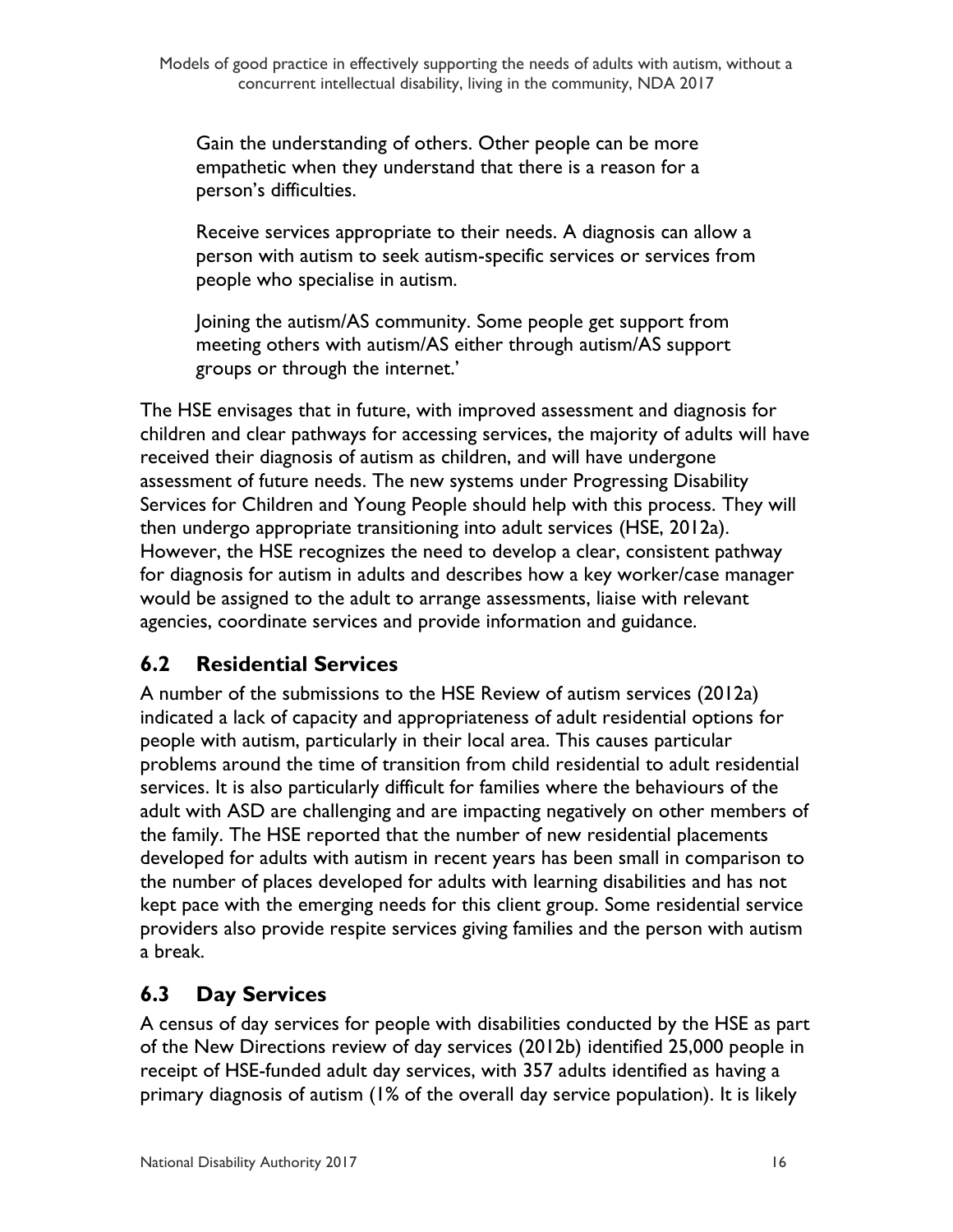that there are also many adults using services with a secondary diagnosis of autism although this figure is not recorded. One hundred and eight locations were identified as providing day service supports to adults with autism but only 24 of these locations were providing autism-specific services with the remaining locations catering for a primary diagnosis of learning disability, mental health or physical & sensory disability. In addition to these day services, the HSE funded rehabilitative training for 2,798 people, of which 2.8% had a primary diagnosis of autism (roughly 78 people).

There is also information available from the 2017 School Leavers survey conducted by the HSE and NDA (unpublished). This study profiles school leavers who apply for a day service or rehabilitation training place in their final year of school or on exiting rehabilitation training. In 2017, of the 1,456 applicants 502 (34%) had an autism diagnosis. Of these, just over half 278 (55%) had autism and ID. Of the remaining 224 without an ID several had a co-existing mental health difficulty (n=64, 29%). It was reported anecdotally that some community health areas only accept applications from people who have an intellectual disability, which would prevent someone with autism without an intellectual disability from applying.

## <span id="page-17-0"></span>**6.4 Employment and training supports**

There is a range of employment and training supports for people with disabilities including autism to help with getting a job and staying in employment. The Department of Social Protection provides these supports through local employment services offices and Intreo centres.<sup>10</sup> SOLAS provides vocational training. The HSE is responsible for rehabilitative training that focuses on the development of an individual's life skills, social skills and basic work skills with the objective of enhancing the trainee's quality of life and general work capacity.

Other organizations assist specifically in helping people on the autism spectrum to find employment. Specialisterne is a consultancy that recruits and supports people with autism in a number of diverse workplaces.<sup>11</sup> Focus group participants from the 2014 NDA consultation felt that with access to a low level of support, such as a mentoring or counselling services, many people they knew could have remained in jobs or education and training courses.

 $\overline{a}$ 

<sup>&</sup>lt;sup>10</sup> Intreo is a service from the Department of Employment Affairs and Social Protection that provides a single point of contact for all employment and income supports.

<sup>&</sup>lt;sup>11</sup> [http://www.specialisterne.ie/#after\\_full\\_slider\\_0](http://www.specialisterne.ie/#after_full_slider_0)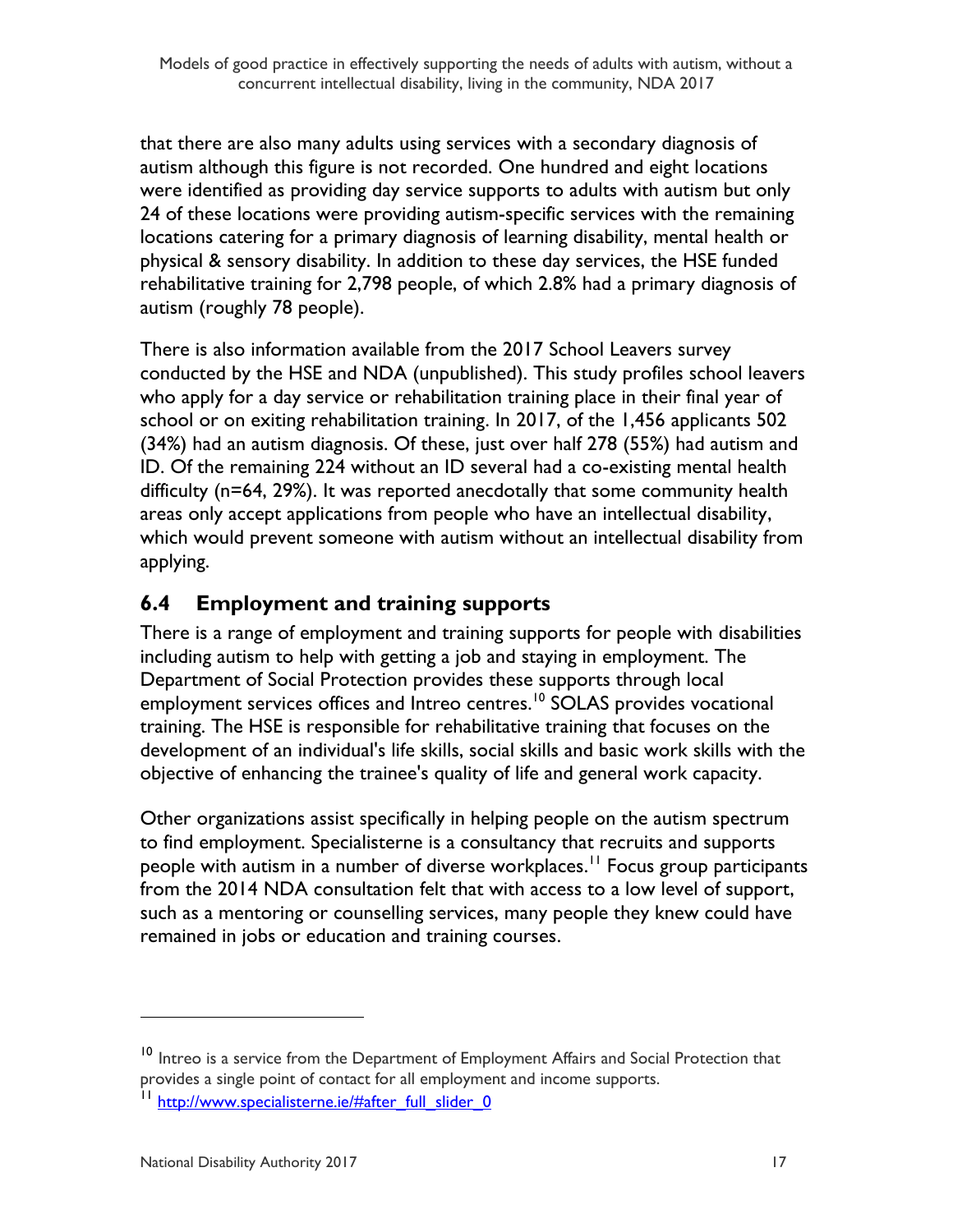## <span id="page-18-0"></span>**6.5 Other support services**

There are some examples of services provided for adults with autism without an ID. These include ASPIRE - the Asperger Syndrome association of Ireland which provides a helpline, support groups and career training and other supports nationwide.<sup>12</sup> The HSE funded ASPECT, part of the Cork Association for Autism, provides key workers who provide support and guidance on education, employment and social and communication skills.<sup>13</sup> Autism Initiative provides outreach services for people with Asperger Syndrome.<sup>14</sup> AsIAm provides general awareness raising around autism and promotes autism friendly spaces.<sup>15</sup> Although it would seem that the services provided are very valuable and appreciated there is no evidence that these services have been formally evaluated in terms of their effectiveness.

# <span id="page-18-1"></span>**6.6 Policies**

An Autism Spectrum Bill is currently (at the end of 2017) before the fifth stage of the Seanad. This Private Members Bill requests the Minister of Health to develop and implement an ASD strategy. A similar bill was introduced to the Dáil in 2012, and while it did not pass, it was instrumental in a programme of actions on autism being developed. These were incorporated into the National Disability Strategy Implementation Plan (2013-2016) and subsequently into the National Disability Inclusion Strategy (2017-2021). While these disability strategies set out actions for implementation by government departments and public bodies with the goal of ensuring a whole of government approach to advancing the social inclusion of all persons with disabilities, the additional programme of actions on autism were to ensure that these strategies address the needs of people with autism on an equal basis to other people with disabilities. The autism actions are in keeping with the cross disability, whole of government social model of disability approach set out in the disability strategies.

Reconfiguration of existing health and social care services for people with disability are currently underway through three main approaches:

• Progressing Disability Services for Children and Young People (0-18s)<sup>16</sup>

<sup>12</sup> <http://www.aspireireland.ie/cmsWP/>

<sup>13</sup> <http://corkautism.ie/aspect/>

<sup>14</sup> <http://www.asdi.ie/?tabindex=7&tabid=3297>

<sup>15</sup> <http://asiam.ie/>

<sup>16</sup> <http://www.hse.ie/progressingdisabilityservices/>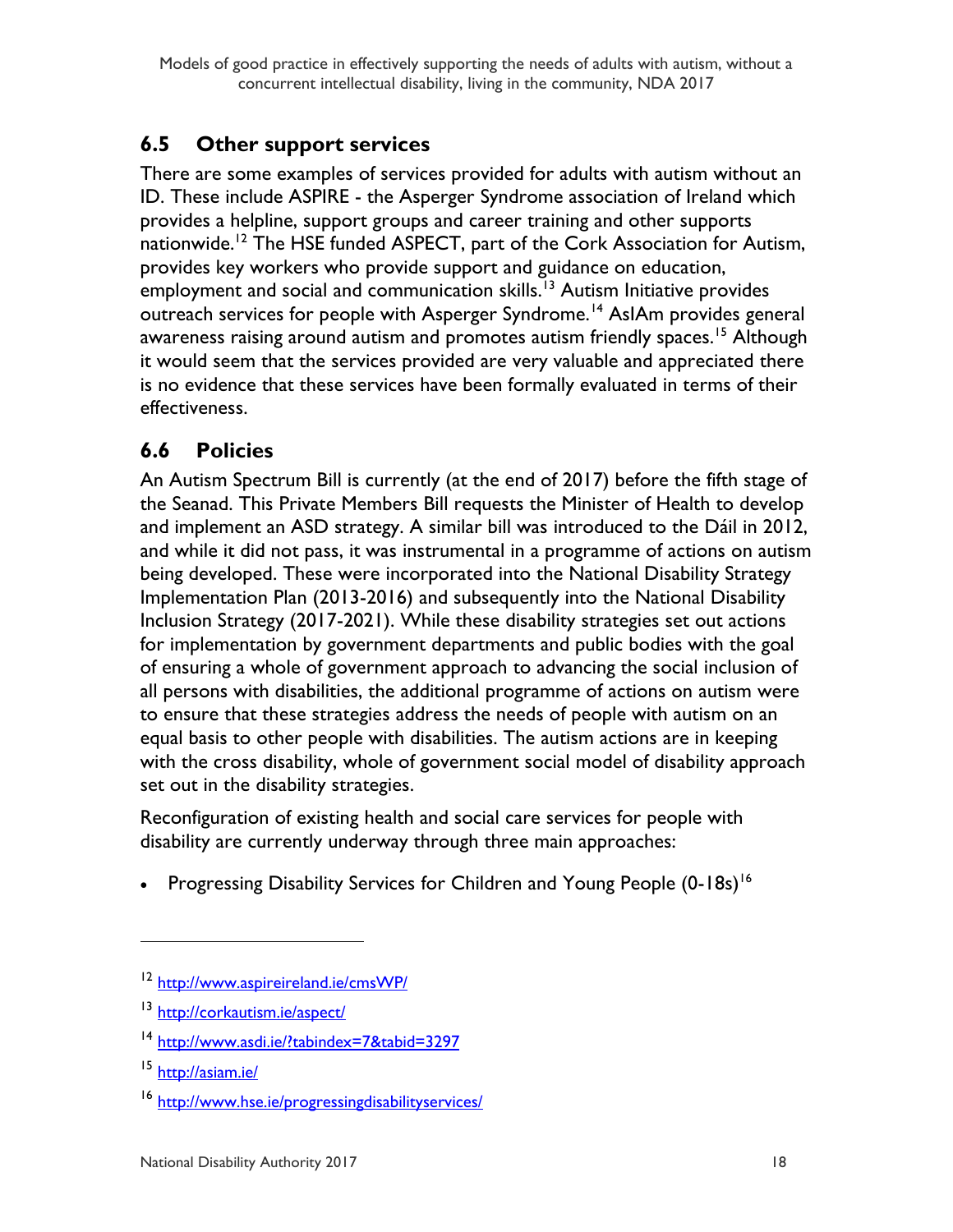- Time to Move on from Congregated Settings (HSE, 2011)
- New Directions Personal Support Service for Adults with Disabilities (HSE, 2012b)

In Ireland, health and social care related support services to adults with autism without an ID are primarily provided either directly by the HSE or by voluntary autism specific services providers (who are often funded by the HSE). However, many people with autism without an ID will not be accessing any service, some because they do not need it and some because they cannot obtain access. Only where specialist knowledge, skill or expertise is required are people referred to specialist services. Mental health supports can be accessed through the local primary care team structure. However, for adults with autism without an ID there are limited existing specialist services and those that do exist are often provided by the voluntary sector, frequently with long waiting lists.

The HSE autism review (2012a) looked at the UK Department of Health Autism Strategy which, similar to Ireland, promoted a mainstream approach with specific services and supports dedicated to adults with autism when necessary and which may be required to enable people with autism to use mainstream services effectively. It found that despite all the commitments in Fulfilling and Rewarding Lives, the UK autism strategy (2010), those planning and or operating front line public services generally still didn't have a good idea of how to ensure the service they deliver can include people with ASD. Many public servants, or those who deliver services on their behalf, assume that costly specialist responses are required to support people with ASD and have very little knowledge of how they would practically operationalise a support or accommodation for someone with autism.

The HSE review recommended several elements of service provision as being key for development and improvement of services for adults with ASD (2012a). Ongoing education/training and support for families, service providers and professionals working with adults with ASD is crucial so that those delivering services have the necessary knowledge, understanding, experience and skills to deliver the service and supports to the individual. It is also important so that they can make reasonable adjustments for adults with autism. Appropriate transition arrangements were also highlighted recognising that there should be minimal barriers to move between services and supports. However, the review has not really translated to policy, and many of the recommendations of the HSE review seem to be outstanding.

## <span id="page-19-0"></span>**6.7 Gaps in services and policies**

There is currently an underdeveloped service response for adults with autism as highlighted in the HSE review of services and the concurrent stakeholder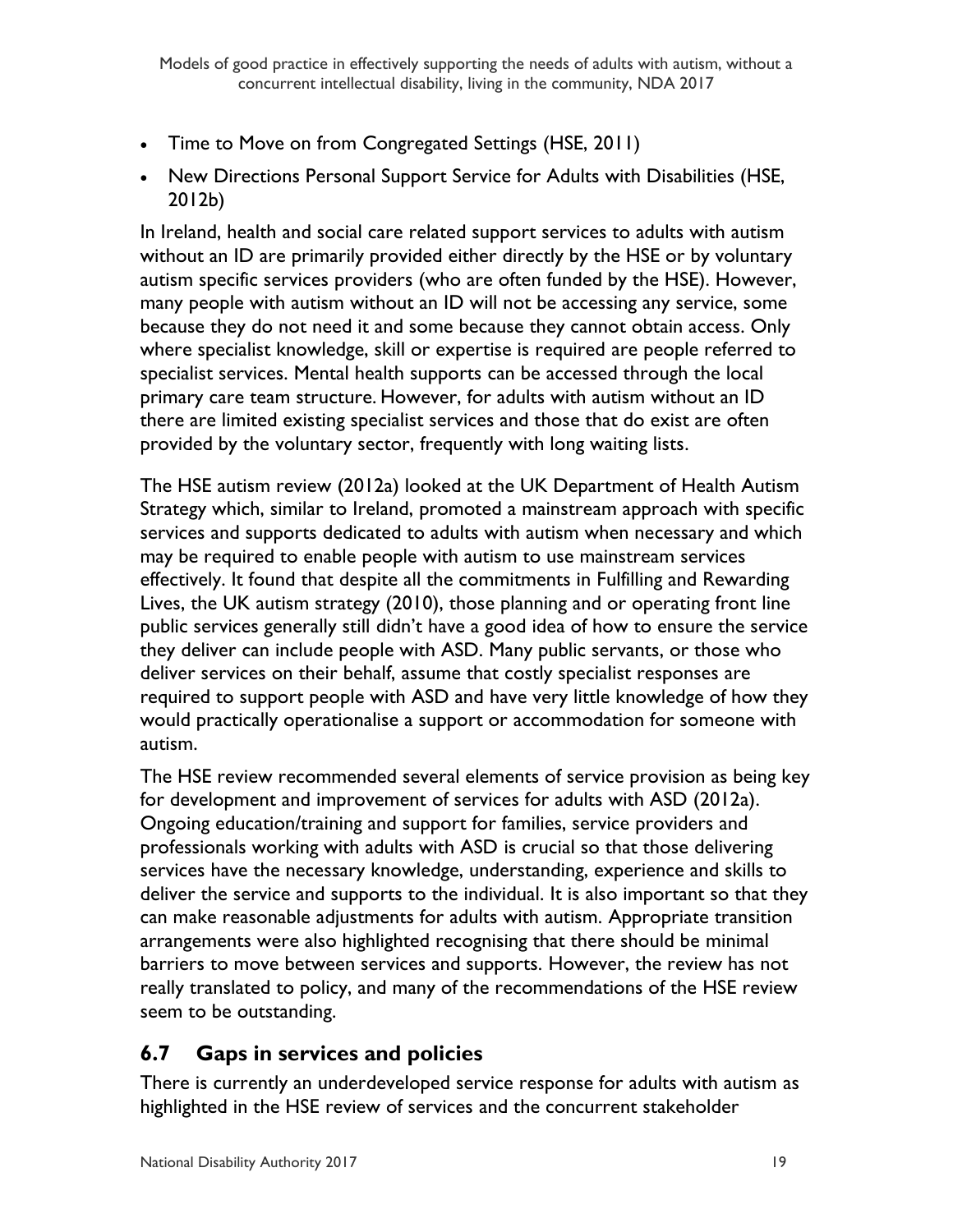consultations (2012a, NDA, 2014). This is partly due to the lack of knowledge of the number of adults with autism, their location and their needs. Funding of services tend to be relatively short term without thinking of the longer term benefits that may accrue, for example, investing in a child with autism will pay dividends as an adult. The concept of spending now to save later or to achieve savings in another sector is not always encouraged and can be challenging for policy makers (Iemmi, 2017). Iemmi outlines how it is necessary to take a life course view, which extends to the funding of services but also acknowledges that performance targets may mitigate against this approach (2017).

There is a growing cohort of people with autism coming through the school system, which needs comprehensive planning around supporting transitions and provision of services for the range of varied needs, many of which will not suit the traditional day service model. This planning model has been developed and is in the early stages of implementation. There is a lack of expertise throughout the mainstream health and social care system in dealing with people with autism as indicated in the feedback from autism focus group participants. There is a lack of supports for those who drop out of school or work. For example, there is no clear system of support for people with autism who left school and pursued third level education but did not cope and dropped out. There is currently no comprehensive mapping of autism services in Ireland and little evaluation of existing services.

There is also a lack of data in Ireland on the costs of care for people with autism and the lack of this data makes cost effectiveness studies of certain interventions more difficult. Having more specific cost data would allow the development of a stronger evidence base to be used by policy makers in deciding how to allocate resources. The cost of supporting an individual with an ASD without intellectual disability over their lifetime was \$1.4 million in the United States and the United Kingdom (£0.92 million) (Buescher, 2014). Costs were driven by special education services and parental productivity loss for children and residential care or supportive living accommodation and individual productivity loss in adults. The study found that 90% of the overall cost of autism arose in adulthood (2014).

# <span id="page-20-0"></span>**7. Models of good practice in autism services**

Although there is a lot of evidence that early intervention for children with autism improves outcomes, this is often hampered by inflexible and reactive services. For a diagnosis of autism to be useful, there is a need for it to lead to appropriate, personalised services being assigned, which is not always the case. For example, for an adult receiving a diagnosed of autism, a diagnosis may make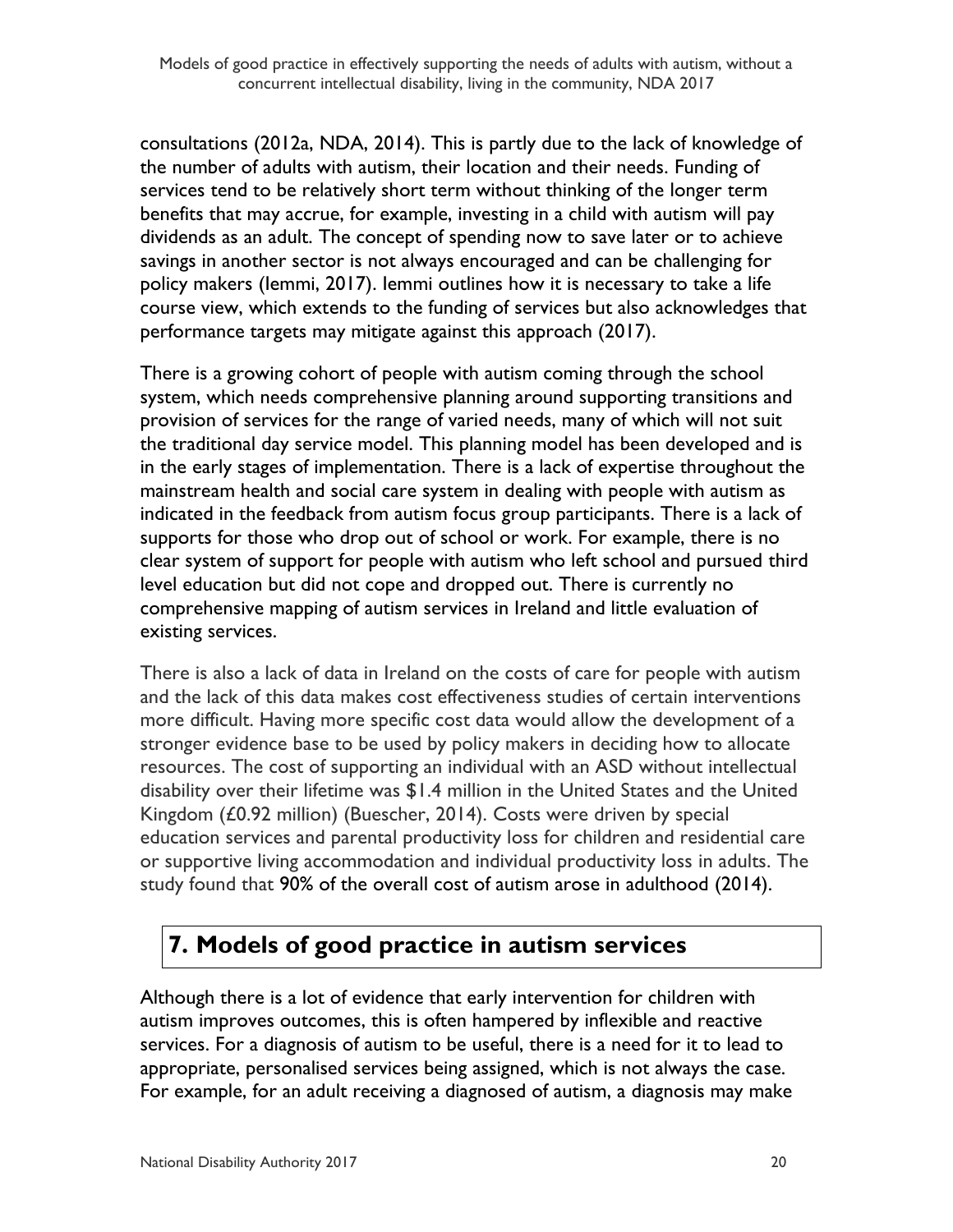no difference to his life unless he receives supports or services that improve his life. People with autism often have complex and highly individual needs that are hard to accommodate in services delivered to groups of people (Beadle-Brown et al, 2009). While there is a shortage of strong evidence about which services work best for people with autism, indications are that specialised and individualised services achieve better outcomes (Mills and Francis, 2010).

The National Audit office in the UK found that some of the difficulties faced by people with autism could be addressed or reduced if low-level, often relatively inexpensive services were provided promptly (2009). They also found that effective support could substantially reduce cost. However, the cost of autism in the UK was estimated at £32 billion in 2014 (Beuscher et al, 2014), an increase from £28 billion in 2007 (Knapp et al, 2009). This led Iemmi to conclude that despite years of programmes, strategies and initiatives in the UK, the needs of autistic people are still unmet and the expected economic dividend never materialised (2017).

This report found that the evidence base for the effectiveness of many support practices and interventions in current use was limited or of poor quality. The sections below explore some models of good practice across mainstream public services, dedicated autism services and normal daily life.

### <span id="page-21-0"></span>**7.1 Good practice in making public services more autism aware and autism friendly**

### **7.1.1 Multi-agency planning**

Services are often organised in a way that prevents people with autism from being able to access the supports they need. They are often neglected in service planning particularly if they don't have a concurrent ID or mental health difficulty as support for adults with autism usually stem from these services. Adults without these concurrent disorders may fall between the gaps created by traditional service boundaries and are not eligible to access support. To address these issues Higgins outlines how local authorities in England are increasingly developing autism planning groups to facilitate integrated planning (2009). This move has been driven by the 2010 English autism strategy. The strategy recommends that a joint commissioner across health and social care chairs the groups and includes family/carers, learning disability and mental health commissioners, relevant local authority and health managers, voluntary sector representatives, and children and young people's services representatives. Housing and employment services representatives may also be invited.

In Gloucestershire, an ASD partnership Board was set up in 2006 following a needs identification conference. Its focus was on unlocking mainstream agencies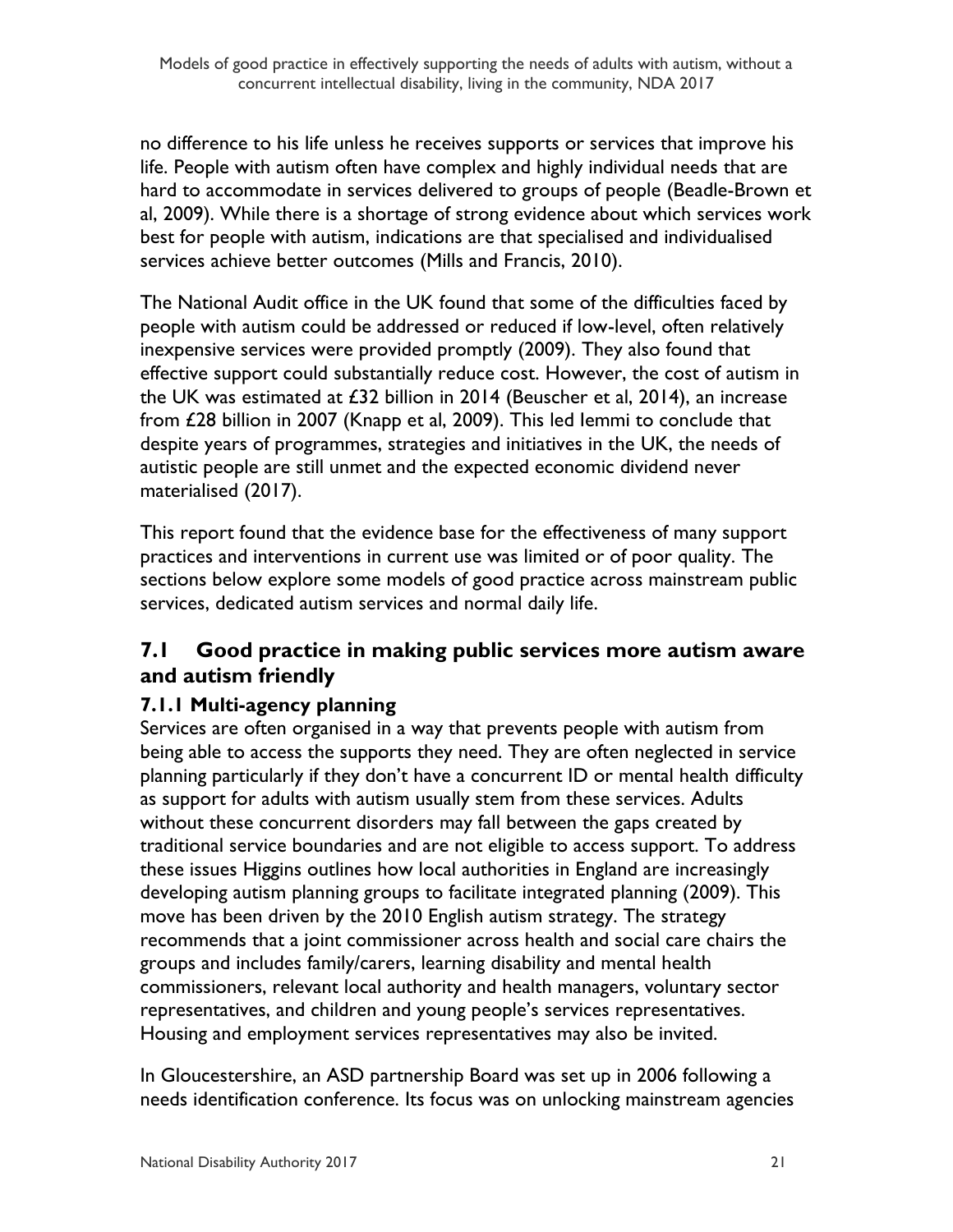in order to develop better support for adults with autism. They implemented a training programme at local level and developed a clear pathway to assessment and diagnosis. Leicestershire and Rutland formed a similar ASD Planning Group. It focuses on strategic planning to enable fair access to services for adults with autism. Their main achievements were developing a clear pathway for people to access community care assessments and developing a training framework for community professionals (Higgins, 2009).

### **7.1.2 Mentoring, buddies and counselling**

Mentoring, life coaching, buddy systems and counselling were mentioned in consultations with autism stakeholders as possible supports that would help people with ASD to navigate daily life and social situations. In the review of autism strategies and policies in various countries, the Netherlands was proposing that the post of life-coach be made a permanent feature of the care provided to people with autism.<sup>17</sup> The support needs for people with autism vary considerably and for some, support with tasks such as paying bills and filling out forms, can make the difference between living independently and getting into debt (SCIE, 2011). The National Audit Office's research found that specialist advocacy befriending services and support within the criminal justice system all have the potential to improve outcomes for people with autism (National Audit Office, 2009). However, evidence as to the effectiveness of these schemes is limited, but anecdotal evidence would seem to be that they do work.

It is important that the people with autism can choose who supports them (SCIE, 2011). The most effective way to deliver occasional counseling and support to adults on the autism spectrum without another diagnosis remains uncertain although the specialist teams and One-Stop-Shops described later in this document may provide an appropriate mechanism. However, where these do not exist there is a limited amount of self-referral and affordable options.

The Asperger Autism Network's Life Management Assistance Program in the US  $18$  provides life coaches to help clients with Asperger Syndrome identify their strengths and overcome barriers. It aims to improve quality of life, increase independence and help people with autism reach their full potential. It is currently being evaluated.

 $\overline{a}$ 

<sup>&</sup>lt;sup>17</sup> NDA internal draft. Autism strategy/arrangements. NDA 6 country review. 2014

<sup>&</sup>lt;sup>18</sup> LifeMAP [http://www.aane.org/about-us/programs-and-services/adult-programs-and](http://www.aane.org/about-us/programs-and-services/adult-programs-and-services/lifemap-coaching/)[services/lifemap-coaching/](http://www.aane.org/about-us/programs-and-services/adult-programs-and-services/lifemap-coaching/)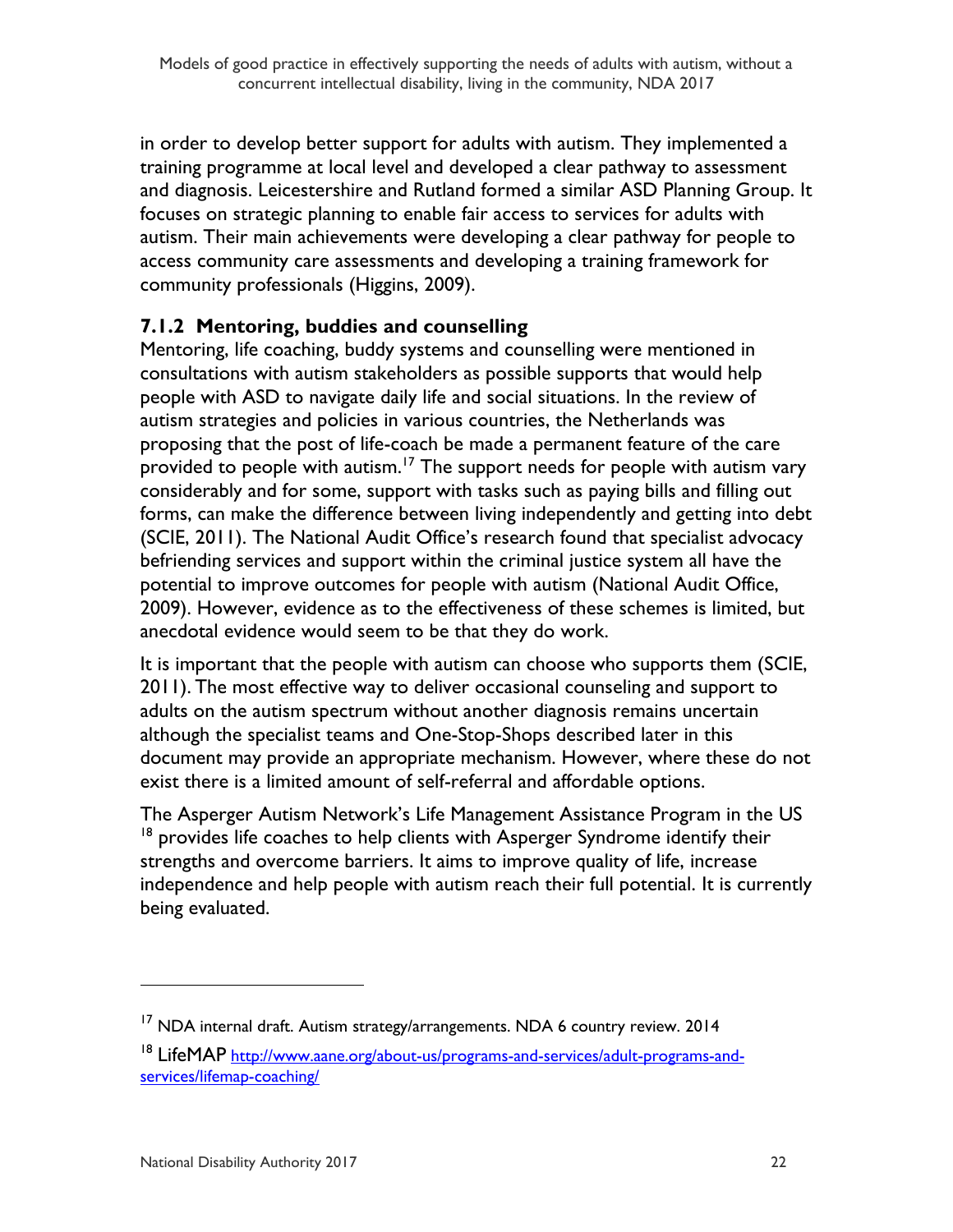### **7.1.3 Co-ordinator/Key worker**

A co-ordinator or key worker is mentioned in several strategies such as in England (Department of Health, 2010) and Norway<sup>19</sup>. Their role is to ensure that one person has the main responsibility for follow-up and coordination at all times with regard to accessing services. The quality measures for autism by NICE (2012) relate to evidence of local arrangements for people with autism to be offered a named key worker to coordinate the care and support detailed in their personalised plan. Several organizations report using this approach but there is no evidence of its effectiveness for example in terms of outcomes for the service users.

There are some arguments against a key worker model. It implies on-going service even if not needed and is likely to be costlier, and less replicable, than a drop-in or self-referral model as provided by some of the One-Stop-Shops and specialist teams described later in this document. An obvious advantage of the key-worker system is the ability to provide more targeted individualised support and the building of a relationship, which is important for people with ASD. However, there is no research on the effectiveness of different types of models.

Some consultation event participants indicated that some people with autism would need support from a community connector for them to be able to participate in mainstream community activities. This role is becoming more important as services become more community based.

#### **7.1.4 Good transition support**

Good services and supports for people with autism should carry through to supports at times of transition such as leaving school or college and starting a job or changing accommodation. Although important for all people with a disability, aspects of autism can make transition particularly difficult for many reasons. These include the lack of a structure, difficulty with change, inability to conceive a possible range of options, limited adult services or education options available, and dealing with personal relationships (Mills and Francis, 2010; SCIE, 2011; Taylor and Marrable, 2011). If transition for people with autism goes badly they can be stuck in poor quality services and have limited independence (Department of Health, 2009). According to Higgins (2009), good practice during transition needs to include:

 Full involvement of young people with autism and their families in multiagency transition planning

<sup>&</sup>lt;sup>19</sup> NDA internal draft. Autism strategy/arrangements. NDA 6 country review. 2014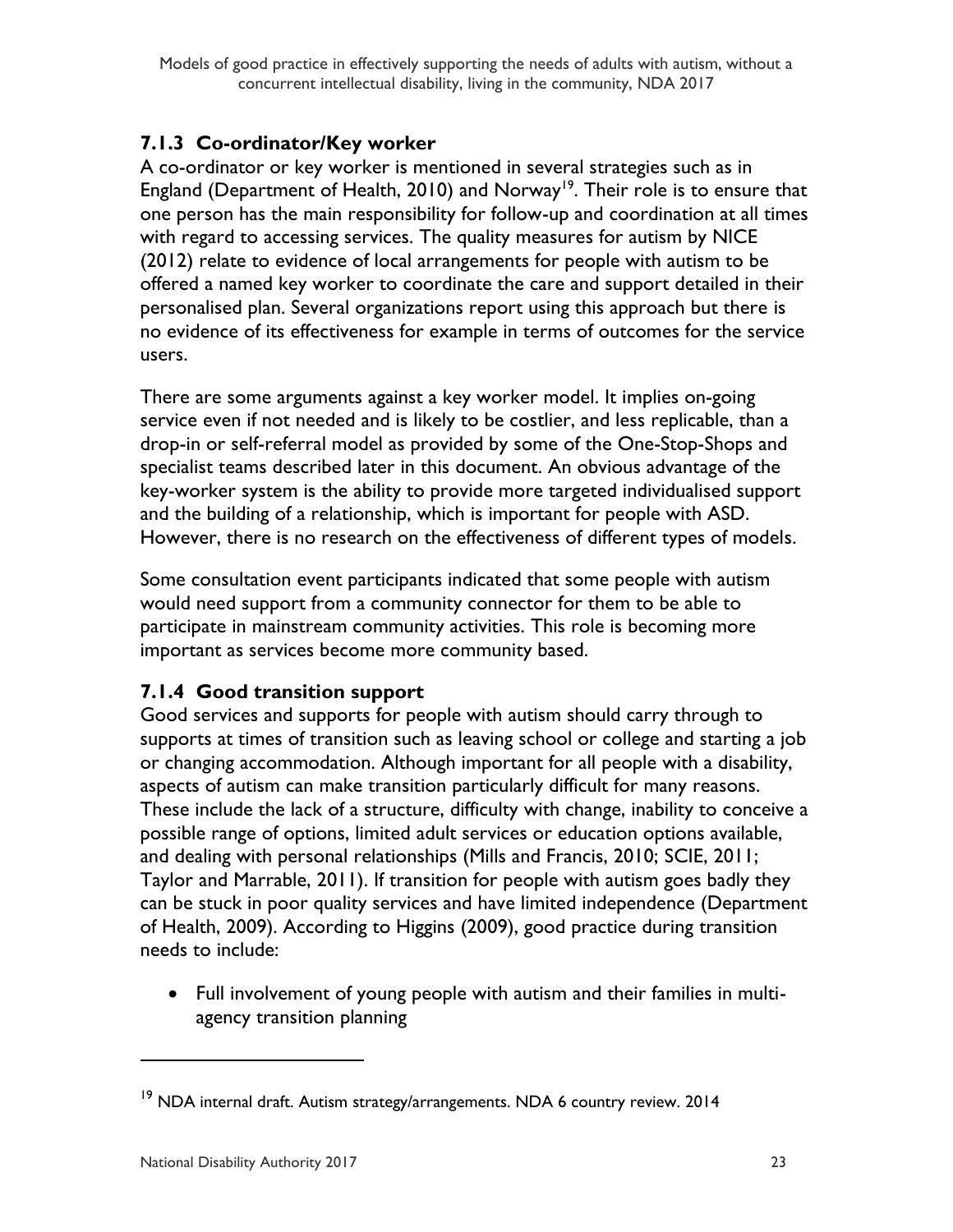- Respect given to the preferences of young people with autism
- Better information given to families as young people approach transition
- $\bullet$  Better communication between adults and children's services.<sup>20</sup>
- Training in autism for transition staff
- Attention to the needs of young people with autism who display challenging behaviour
- Differentiation in assessments between support needs and education needs so that people are not put on academically limited courses due to their communication difficulties

#### **7.1.5 Student supports**

Transition to third level education is a key area where support is often required for people with autism. Colleges are becoming more aware of this and are increasingly offering tailored supports. Trinity College Dublin has seen a huge increase in students with ASD. They are using supports from the Disability Service and occupational therapy service who have developed a model of support for students with ASD, which aims to support the students at all stages in their student journey from College entrance to graduation and employment.<sup>21</sup> Dublin City University is aiming to become Europe's first autism-friendly campus and is including many of the good practices listed below.<sup>22</sup>

A College Inclusion Charter, developed in the UK by Ambitious About Autism (2012) as part of the Finished at School Campaign, aims to get colleges to commit to delivering quality education opportunities to learners with autism and other disabilities. The charter includes eight actions that colleges can take to improve their services to young people with disabilities, which include supporting transition, flexibility, inclusive teaching methods, reasonable adjustments, social supports, and a whole college culture and ethos of inclusion.

The Finished at School group developed a document highlighting good practice in colleges. Many of the examples pertain to planning for the transition from postprimary to third level education. Key approaches recommended by the colleges were to be as flexible as possible in designing learning programmes and to be led by the aspirations and needs of each individual learner rather than by structures within the college. They also recommended building relationships with local

 $\overline{a}$ 

 $20$  Some local areas in the UK are placing children with disabilities staff within adult teams to promote joint working. Others are adopting a 'single trusted contact' model. Research is needed into whether approaches like this can be effective in improving outcomes.

<sup>21</sup> <https://www.tcd.ie/disability/services/ASD-Support.php>

<sup>&</sup>lt;sup>22</sup> <https://www.dcu.ie/news/2016/jan/s0116j.shtml>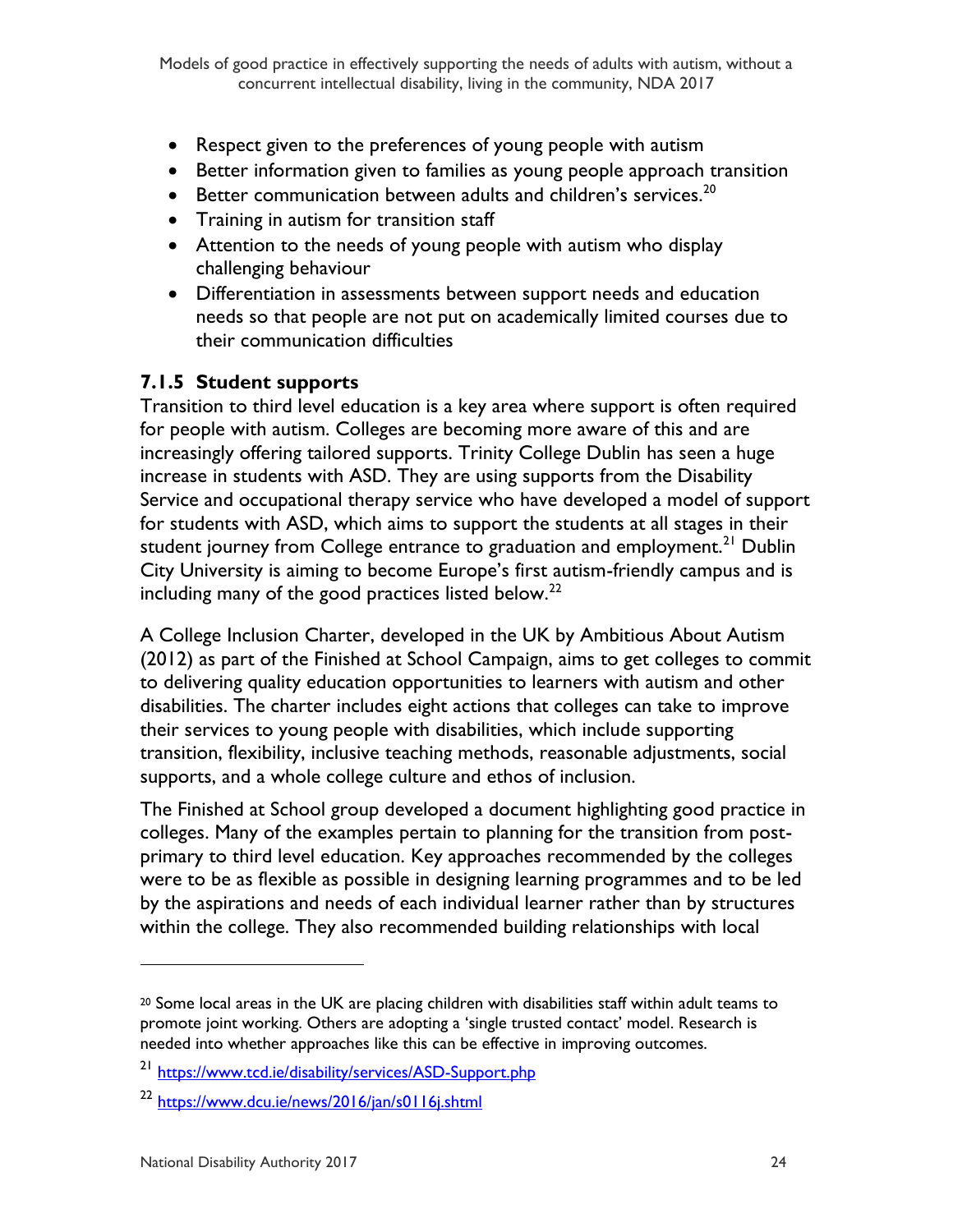employers, supported employment providers, and adult services, to support a successful transition out of college and into work or independent living. They also highlighted the importance of including leadership teams in training on inclusion and disability to ensure the culture of inclusion starts at the top and filters through the college.

Several of the colleges included in the good practice document highlighted how they supported people with autism in every aspect of college life including learning, socialising, gaining independence, career development, and how they worked with students to ensure their efforts were inclusive. Some specific examples of good practice and reasonable accommodation included in this guide and elsewhere (Emerson and Robertson, 2008; SCIE, 2011) are:

- break clubs before and during college
- a buddy and mentor system
- a dedicated 'meeting and greeting' area at the college reception
- personalised curriculum, including late starts or early finishes as required
- availability of a personal tutor
- support around organizing time e.g. accessible timetables
- feedback diaries and plenary recaps
- staff autism awareness training
- disability awareness events
- supported social interaction through the use of a social room
- parent and carer support group
- taster sessions so that learners can try different courses
- Asperger social group
- quiet periods in the Fresher' Fair
- web-based courses
- pastoral support from trained staff
- information provided in clear and literal language, including in exams
- providing extra time for coursework
- support around organising time
- extra support around exam time and other periods when routines change
- making specific teaching and learning accommodation arrangements, taking into account sensory sensitivities for example, 'low arousal' classrooms

The colleges reported several positive outcomes including increased retention, achievement and enrolments of people with disabilities. They also reported happy students who were more confident, willing to share ideas, supportive of each other and ready to take on new and exciting challenges. The students made a positive contribution within the local community and interacted with a mix of people, which was crucial to their personal and social development. The colleges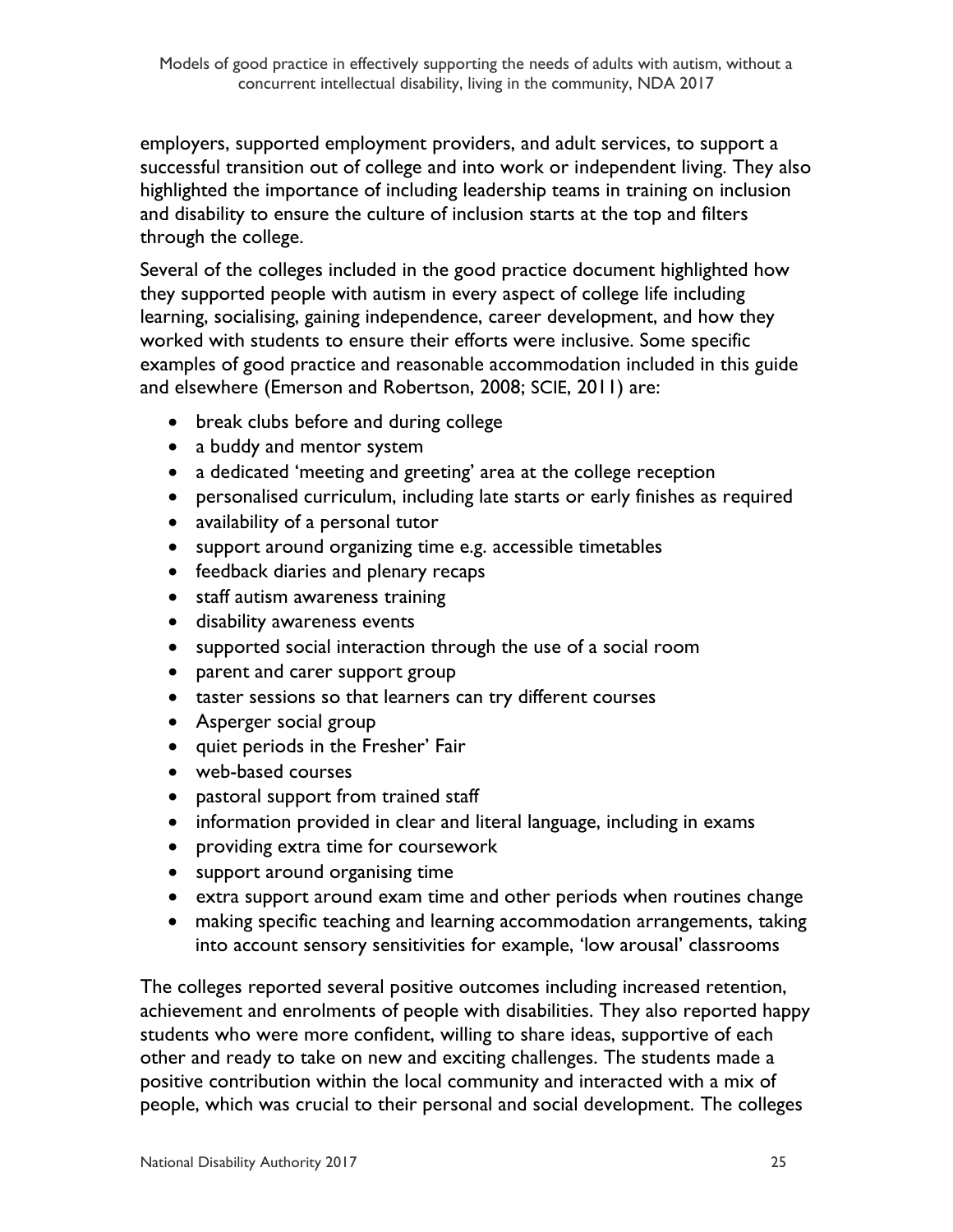also reported that parents and carers have developed a trust in the organisation to teach and care for their young people. The college formed sustainable partnerships with schools, colleges, local authorities, housing associations, employers and local communities. This has led to tangible benefits: improving outcomes for learners, promoting social and economic inclusion and well-being, enriching lives and demonstrating value for money.

### **7.1.6 Staff training**

Autism education and training must be available at a range of levels to suit a range of staff development needs from basic awareness through to advanced specialist knowledge. Generic awareness raising can be done as part of general disability training for staff or as a stand-alone training. For example, during 2016 the NDA facilitated train the trainer sessions conducted by an autism support and education organisation,  $AsIAm<sub>1</sub><sup>23</sup>$  to enhance autism awareness and customer service within the public sector. Autism education should be a core part of the curriculum for several health and social care professionals. Continuing professional development courses should be available for people who will be working more directly to support people with autism that focus on dealing with people with autism within particular situations or environments. Professional forums for sharing experience can also be valuable.

However, there are limited courses available to acquire in depth knowledge for those who need it. Centres of excellence such as in Middletown Centre for Autism<sup>24</sup> could provide a model for providing training and sharing experience for relevant professionals working with adults with autism. While Middletown is focused on education, there could be scope either to expand or to develop other centres of excellence in other areas such as challenging behaviour or employment support, which would be assessable to a wide range of professionals.

The literature reports that training is often done inefficiently with an ad hoc approach without an overarching planning and coordination of training (Ravet, 2012). SCIE in the UK recommends that commissioners should insist that good autism training is built into the services they purchase (2011). Some of the key principles that training should include are as follows (SCIE, 2011; Taylor and Marrable, 2011; Ravet, 2015):

• Follow up after training to ensure that the practitioners are supported in changing practice

<sup>23</sup> <https://asiam.ie/>

<sup>24</sup> <https://www.middletownautism.com/>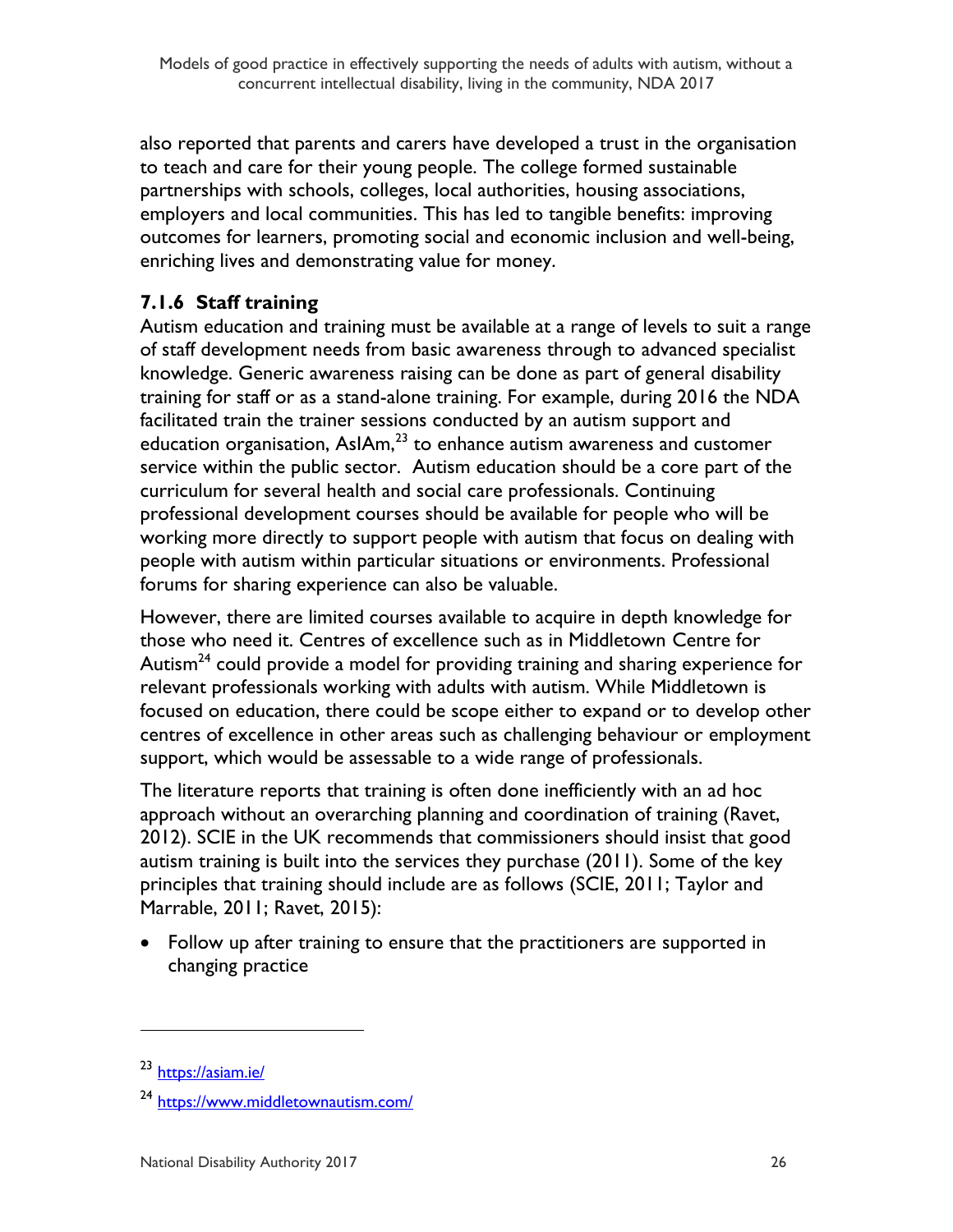- Practitioners should be able to form an 'autism lens' through which they can recognise and make sense of the behaviour and responses of clients
- Practitioners should be able to develop appropriate interventions and reasonable adjustments to meet the needs of people with autism
- Include input from people with autism and their families
- Raise awareness about autism without an ID
- Include management staff in training so that they can anticipate the impact of the organisational structures, processes, environment and resources upon clients with autism, and make executive decisions about appropriate adaptations across the workplace to ensure consistency and coherence

During the NDA consultation with autism stakeholders in 2014, some participants suggested that a framework around the quality, type and level of autism training required by different sectors of the public service or different professionals should be developed.

## <span id="page-27-0"></span>**7.2 Good practice in dedicated autism services**

### **7.2.1 A menu of interventions**

The Scottish Government Autism Strategy (2011) recommended that agencies and services developed a menu of interventions for advice, therapeutic intervention and counselling supports for people with an ASD. The group tasked with developing the menu took an innovative approach and, rather than listing the myriad of interventions available, they took a needs based approach. Firstly, they looked at the challenges people on the autism spectrum face, secondly they looked at the needs arising from these challenges, thirdly they looked at the types of service provision required to address these needs, and finally they looked at the gaps in existing services. They gave examples of how this method could be used for an individual and how the gaps in services could be filled over time (Meil-MacLachlan, 2013; The Scottish Strategy for Autism, 2013). The menu of interventions can be found in Appendix 1 and includes a variety of interventions ranging from post diagnostic discussions and individualised counselling, to targeted social communication programmes, access to social groups and friendship circles, work on assessing behaviour and recognising triggers and developing behaviour support plans, and career guidance. The authors were unable to make evidence based recommendations on these interventions due to a lack of research but included interventions that are being widely used in practice and which appear to have success. The interventions are relevant to all with ASD regardless of whether they have an ID.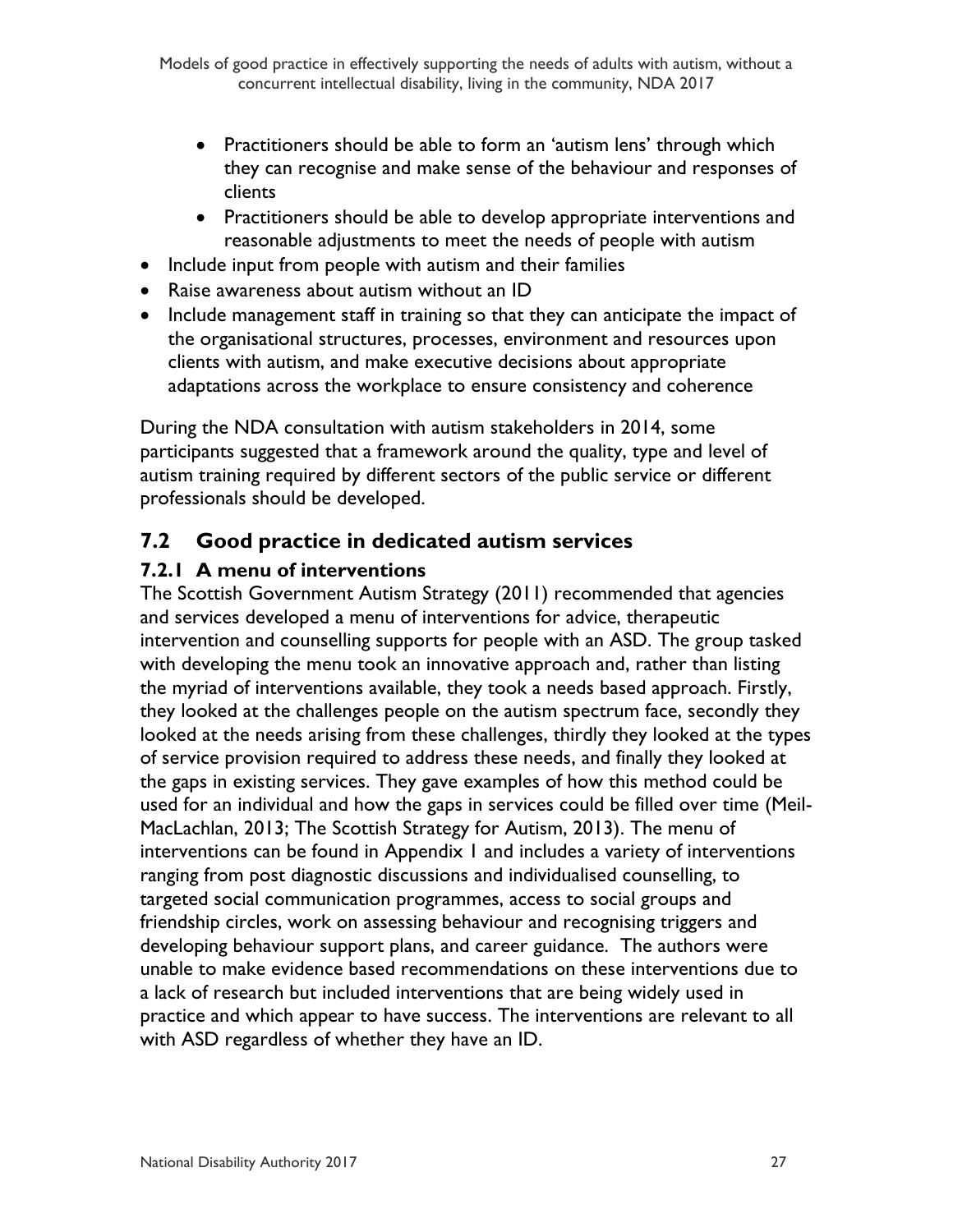### **7.2.2 Specialist Autism Teams**

The English autism strategy proposed the introduction of a range of specialist services for people with autism, built around specialist autism teams (2010). These teams aim to provide local specialist expertise to mainstream services. Teams often consist of a social worker, training coordinator, autism employment adviser, clinical psychologist, therapist and community psychiatric nurse. The strategy also recommended sub-regional centres of excellence, which can provide a collaborative approach by pulling together services and expertise across local statutory agencies and the voluntary sector.

In Nottinghamshire, both the NHS trust and the adult social care departments have established autism specialist teams. The health team is made up of a clinical psychologist, occupational therapist, and speech and language therapist, and focuses on multi-disciplinary diagnostic assessment and post-diagnostic support. The social care team, made up of five social care staff, provides specialist assessment, care management and short-term interventions. The team also provides social and emotional support and assistance with employment and accommodation. The team is able to offer community care assessments by assessors who have a good understanding of autism (Higgins, 2009). It is not clear whether the specialist team is specific for adults with autism without an ID or for all those with autism. Higgins also describes a specialist team in Oldham, which was specifically set up to target vulnerable adults with autism who do not have an ID or a mental health illness.

Scotland also developed specialist autism teams. In the Greater Glasgow and Clyde health authority in Scotland, in response to an increase in referrals, the Adult Autism Team developed a new partnership-working model. Adults with autism were enabled to make informed choices about how they led their lives, and how and when to draw on different types of support (Gallagher et al, 2013). The programme, targeted at people with autism without an ID, aims to improve their understanding of their condition such as:

- Identify strategies to enable them to keep themselves healthy and safe,
- Recognise when they may benefit from supported self-health
- Access a service appropriate to their needs at the right time.

The team facilitates access to mainstream services and a large part of their work is supporting adults with autism who are not currently receiving support from any other service. The team comprised a clinical lead who was also a speech and language therapist with expert knowledge of autism, four clinical autism specialists and limited time from two consultant psychiatrists.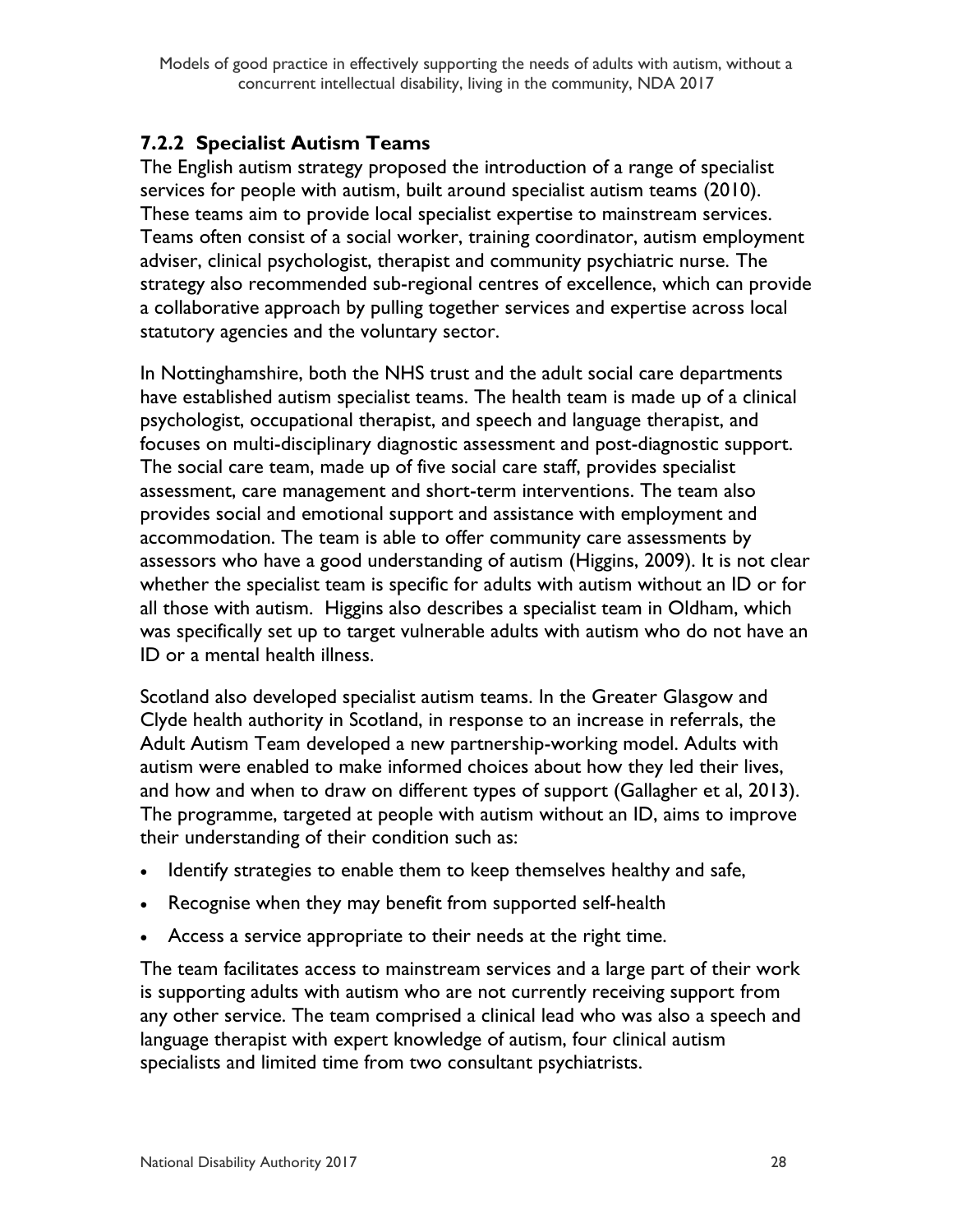Those who receive a diagnosis of autism or those previously diagnosed are offered a place on a post-diagnostic group course that discusses issues such as social interaction, stress and anxiety. Follow-up consultations are then held to help participants to develop a 'Living for Today Success Plan', which supports participants in understanding where sources of stress and anxiety exist in their lives so that stress-reducing coping strategies may be identified and developed. The service also provides 'easy-in, easy-out' advice surgeries. These are selfreferral clinics with a presenting difficulty, which usually manifests itself as stress and anxiety. The team helps to work through the problem and develop possible solutions. Common challenges presented include the breakdown of relationships, the death of a close family member, a change in employment status, disputes at work, with neighbours or family members, and physical illness. The person with autism is usually seen within a week or two and usually requires two or three one-hour sessions. Sometimes onward referral will be required and the autism team offers joint working with the other professionals. These surgeries are considered essential in keeping people with autism healthy and safe.

Feedback from the target group of adults with autism, who are not receiving another service and who have been involved in the programme, have been very positive. However, there has been no formal evaluation conducted.

Research conducted by the National Audit Office in England found that supporting more people with autism without an ID (through specialist autism teams) quickly becomes cost neutral and can potentially lead to long-term savings (2009). These savings come from higher tax incomes and reduced benefits payments as people are supported into employment. They also come from reduced carer, mental health, and criminal justice costs through supporting people before they reach crisis points in their lives. The key determinants of whether such benefits are realised were:

- the proportion of the local population with autism without an ID which the service could identify
- the proportion of its clients in supported housing or residential care who could more cost-effectively be cared for in private households
- the proportion of its clients finding employment

Although the data are limited, evidence from the report suggests that people with autism without an ID who have access to these teams have better outcomes, such as they:

- find getting a diagnosis easier
- lead more independent lives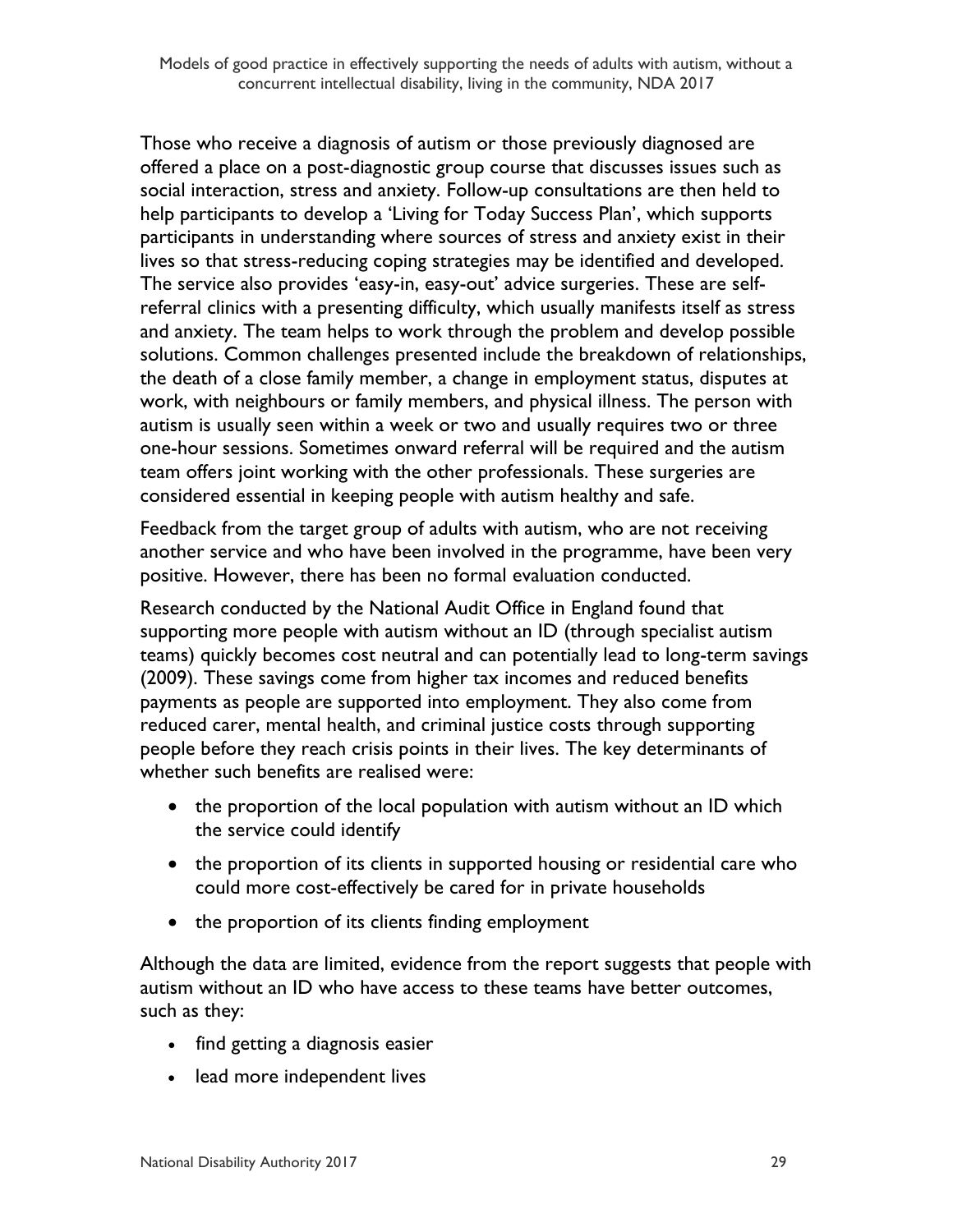- are more likely to work
- are less likely to have mental health difficulties
- are more likely to have carers who are in work (i.e. parents or other carers have not had to give up their jobs to care for the person with autism)
- are less likely to be in residential care

As outlined in table 2 the report estimated that if established autism specific services identified and supported around 4% more adults with autism without an ID in their local area, they could over time become cost-neutral for overall public expenditure. Increasing the identification rate to 6% could lead to potential savings of  $E38$  million per year, and an increase to  $8\%$  to savings of  $E67$  million. There are no similar economic estimates in Ireland.

#### **Table 2: Estimated savings from increasing autism specific services**

| Increase autism specific<br>services to adults with autism<br>without an ID | <b>Result</b>       |  |
|-----------------------------------------------------------------------------|---------------------|--|
| 4% more adults                                                              | Become cost neutral |  |
| 6% more adults                                                              | Save £38 million    |  |
| 8% more adults                                                              | Save £67 million    |  |

Source: National Audit Office, 2009

Despite these positive examples of the specialist teams and the findings of the National Audit Office, the National Institute for Clinical Excellence (NICE) in the UK found little evidence to guide the establishment and development of these teams (NICE, 2012: 41). It found

'...uncertainty about the precise nature of the population to be served (all people with autism or only those who have an IQ of 70 or above), the composition of the team, the extent of the team's role (for example, diagnosis and assessment only, a primarily advisory role or a substantial care coordination role), the interventions provided by the team, and the team's role and relationship with regard to non-statutory care providers. Therefore, it is likely that in the near future a number of different models will be developed, which are likely to have varying degrees of success in meeting the needs of people with autism.'

NICE recommended a large-scale observational study, which should provide important information on the characteristics of teams associated with positive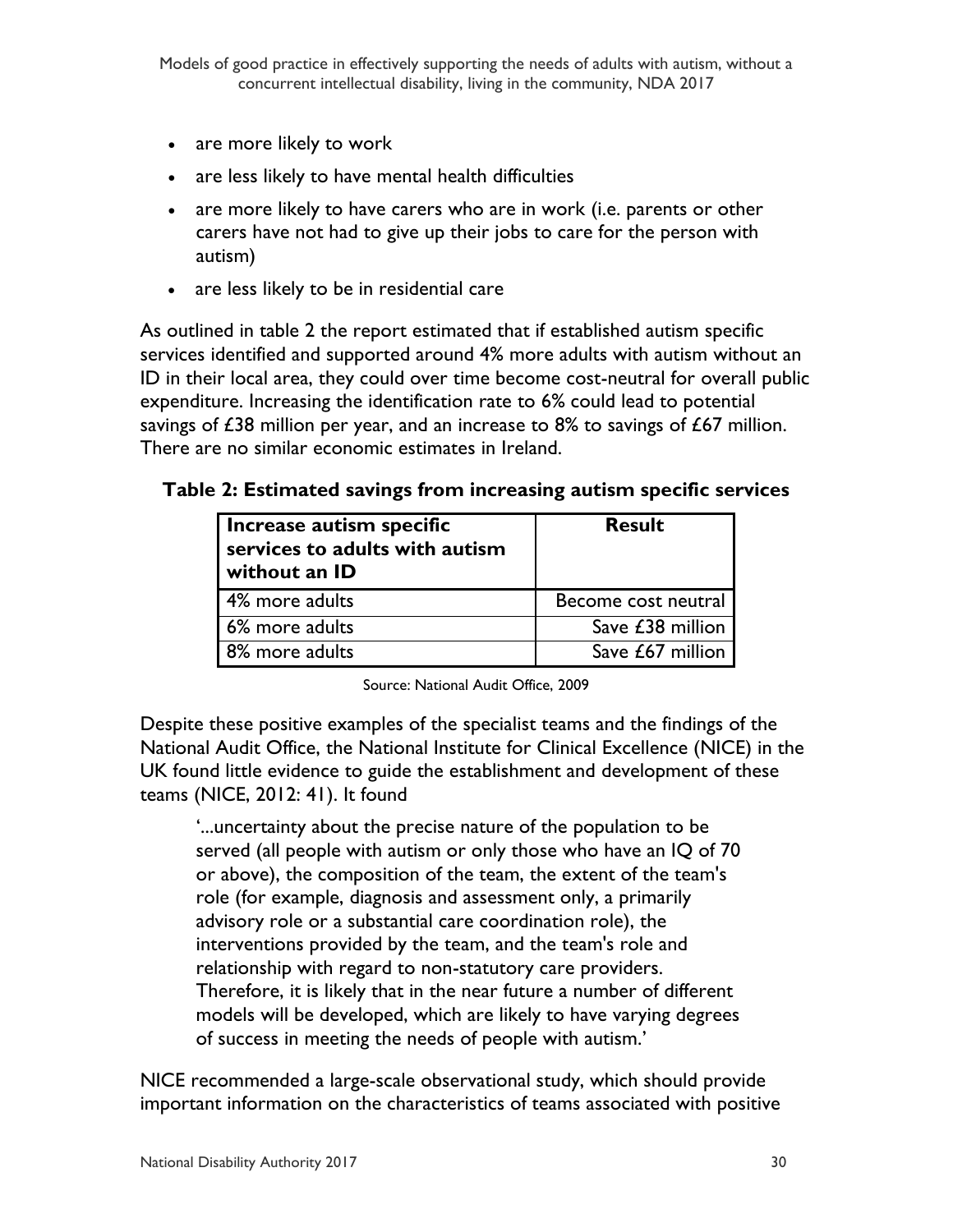outcomes for people with autism in terms of access to services and effective coordination of care. There is no information as to whether this recommendation is being advanced.

### **7.2.3 One-Stop-Shops**

Following a pilot of two One-Stop-Shops in Scotland, a further six were developed under the Scottish Autism Strategy (2011). These One-Stop-Shops aimed to prevent unnecessary referrals of people with autism to more specialist settings by providing support and linking service users to relevant mainstream services. As well as acting as an information hub for people with ASD and their families, they work closely with other groups and agencies collaborating to understand and respond to the needs of the autism community. The term 'onestop-shop' can be a bit misleading, as it does not mean that all autism services are delivered from a central location. Rather, it works to enhance the capacity of other services as well as the capacities of the people who access them. Tait et al (2013) have suggested a 'first-stop-shop' or 'autism hub' as better terms.

The approach is based on two assumptions; firstly, that the provision of reliable and accessible locally relevant information is used by services users, their families and service providers as a valuable means to improve outcomes. Secondly, by providing timely preventative services to those who are not usually in receipt of direct service provision can significantly reduce the costs of support later. Tait et al (2013) have reported how in the eight years of operation, the two original One-Stop-Shops (Edinburgh and Glasgow) have demonstrated a consistent and steadily growing demand on the services they provide. One of the success factors was the embedding of a high level of involvement from service users and their families from the start. While a final report is not yet published on the six new One-Stop-Shops, feedback from service users have been positive and it seems as though the pilots were a success. The issue now seems to be around sustainability and continued funding.

The one-stop-shops provide a range of services with four examples provided below and in table 3. An example from Ireland and England are included in addition to two from Scotland. Although the Irish and English services do not identify themselves as One-Stop-Shops the services they provided are similar.

 Aspect –Asperger Syndrome Support Services run by the Cork Association for Autism. This was set up as a small pilot project in 2007 and now caters for 250 clients with Asperger Syndrome or ASD without ID. Each client has a key worker who he or she meet with regularly for support.  $^{25}$ 

<sup>25</sup> <http://corkautism.ie/aspect/>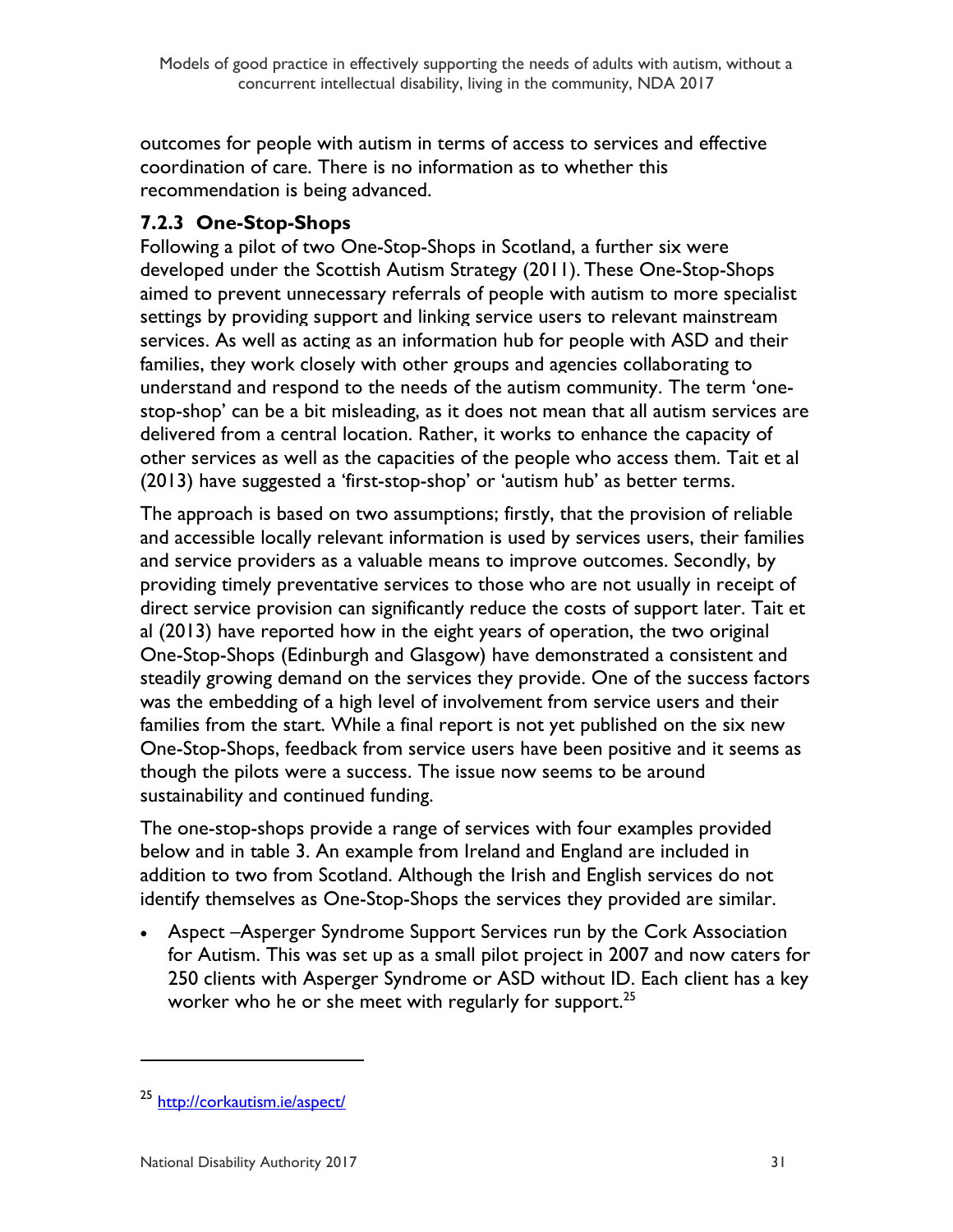- Matthew's Hub –Hull, England. Families for Individual Needs and Dignity (FiND). This charity was set up in 2000 to meet the needs of people with high functioning Autism and Asperger Syndrome.<sup>26</sup>
- The Lanarkshire one-stop-shop was one of the six new pilots set up by the Scottish Government. A self-evaluation using the Learning, Evaluation and Planning Framework found that the service had high demand and that it was an invaluable resource to families and professionals. Unfortunately, this project ended after three years funding as local funding did not materialise. (Scottish Autism, 2016) <sup>27</sup>
- The Autism Resource Centre in Glasgow was one of the original One-Stop-Shops set up by the Scottish Government and has now been operating for 10 years. It is a partnership between Glasgow City Council, NHS Greater Glasgow, the Scottish Society for Autism, the National Autistic Society and Strathclyde Autistic Society. An evaluation after the first two years (2004- 2006) found that 87% of people with autism who used the service felt that their overall experience at the Centre was 'very positive' or 'positive' (Marwick and Tait, 2006). Most found that the service met their needs and that it is the one safe place they can go to relax and be understood and they outlined a range of benefits from their contact with the centre. Most parents and carers (69%) felt that their overall experience of the Centre was 'very positive' or 'positive'. The results indicated that the Centre is meeting its aims in relation to service users. $^{28}$

The One-Stop-Shops vary in whether they provide services for people with autism with an ID. While some clearly do not and concentrate on those with autism without an ID, for example, Aspect and Matthew's hub, others such as ARC include people with autism and ID in their services and the Lanarkshire onestop-shop provides separate sessions for adults with autism without an ID.

<sup>26</sup> <http://matthewshub.org/>

<sup>27</sup> [http://www.scottishautism.org/services-support/support-families/one-stop-shops/lanarkshire](http://www.scottishautism.org/services-support/support-families/one-stop-shops/lanarkshire-one-stop-shop)[one-stop-shop](http://www.scottishautism.org/services-support/support-families/one-stop-shops/lanarkshire-one-stop-shop)

<sup>&</sup>lt;sup>28</sup> [http://www.autismnetworkscotland.org.uk/autism-resource-centre-arc-the-glasgow-one-stop](http://www.autismnetworkscotland.org.uk/autism-resource-centre-arc-the-glasgow-one-stop-shop/)[shop/](http://www.autismnetworkscotland.org.uk/autism-resource-centre-arc-the-glasgow-one-stop-shop/)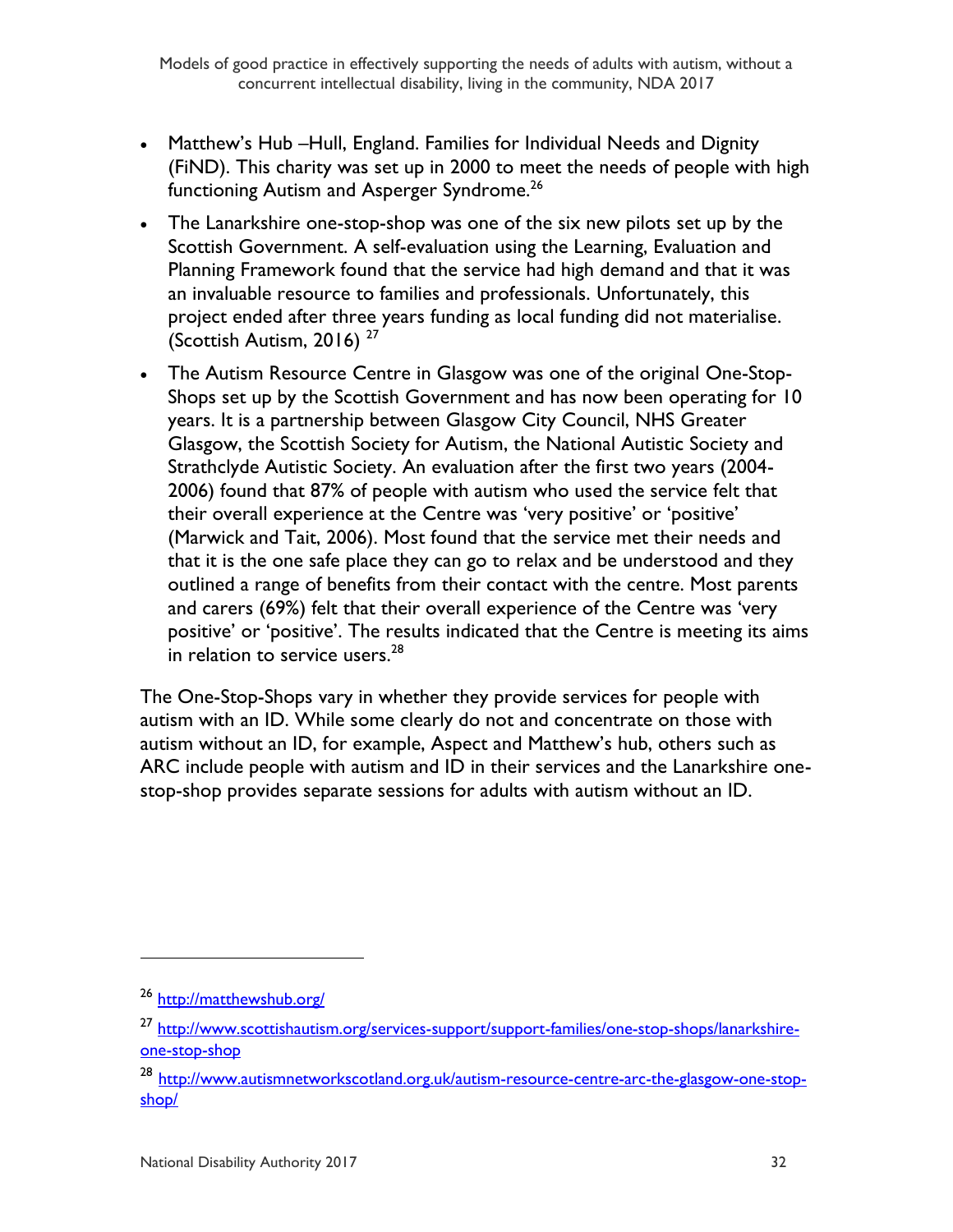| <b>Services provided</b>                  | <b>Aspect</b><br>(Cork,<br>Ireland) | Matthew's<br><b>Hub</b><br>(Hull,<br>England) | Lanarkshire<br><b>OSS</b><br>(Lanarkshire,<br>Scotland) | <b>Autism</b><br><b>Resource</b><br><b>Centre</b><br>(ARC)<br>(Glasgow,<br>Scotland) |
|-------------------------------------------|-------------------------------------|-----------------------------------------------|---------------------------------------------------------|--------------------------------------------------------------------------------------|
| Adults only                               | X                                   | $\sf X$                                       |                                                         | $\overline{\mathsf{X}}$                                                              |
| Self-referral                             | X                                   | $\sf X$                                       | X                                                       | $\sf X$                                                                              |
| Promoting independence                    | $\sf X$                             | $\overline{\mathsf{X}}$                       | $\times$                                                | $\overline{\mathsf{X}}$                                                              |
| Link with statutory services              | $\overline{\mathsf{X}}$             | $\overline{\mathsf{X}}$                       | $\overline{\mathsf{X}}$                                 | $\overline{\mathsf{X}}$                                                              |
| Information/advice                        | $\overline{\mathsf{X}}$             | $\overline{\mathsf{X}}$                       | $\overline{\mathsf{X}}$                                 | $\overline{\mathsf{X}}$                                                              |
| Counselling                               | $\overline{\mathsf{X}}$             |                                               |                                                         |                                                                                      |
| Social / communication skills<br>training | X                                   | X                                             | $\times$                                                | X                                                                                    |
| Courses/workshops/seminars                | $\overline{\mathsf{X}}$             | $\overline{\mathsf{X}}$                       | $\overline{\mathsf{X}}$                                 | $\overline{\mathsf{X}}$                                                              |
| Volunteering and work                     |                                     | $\overline{\mathsf{x}}$                       | $\overline{\mathsf{x}}$                                 |                                                                                      |
| Drop in service                           |                                     | $\overline{\mathsf{X}}$                       | $\overline{\sf X}$                                      |                                                                                      |
| Support to relatives                      | X                                   |                                               | $\overline{\mathsf{X}}$                                 | X                                                                                    |
| Sensory integration<br>interventions      | $\overline{\mathsf{x}}$             |                                               |                                                         |                                                                                      |
| Social groups                             | $\overline{\mathsf{x}}$             |                                               |                                                         | X                                                                                    |
| Online social networking                  |                                     | X                                             |                                                         |                                                                                      |
| Regular social outings                    | X                                   |                                               |                                                         |                                                                                      |
| Advocacy                                  |                                     | X                                             |                                                         |                                                                                      |
| Diagnosis and assessment                  |                                     |                                               |                                                         | X                                                                                    |

**Table 3: Profile of services provided by selected One-Stop-Shops**

#### **7.2.4 Services for children with autism**

There are many innovation and developments of services for children with autism particularly in education. The Middletown Centre for Autism in County Armagh is one such example. The decision to establish the Centre came about through the North-South Ministerial Council, which endorsed the agreement, which had been reached between the respective Departments of Education north and south. The centre, which focuses on the area of education in children, recognises the need to address the increasing prevalence of Autism Spectrum Disorders on the Island of Ireland, recognise good practice, and support and complement current services. It does this through research, training of parent and professionals, and advice and guidance to individual children. This approach could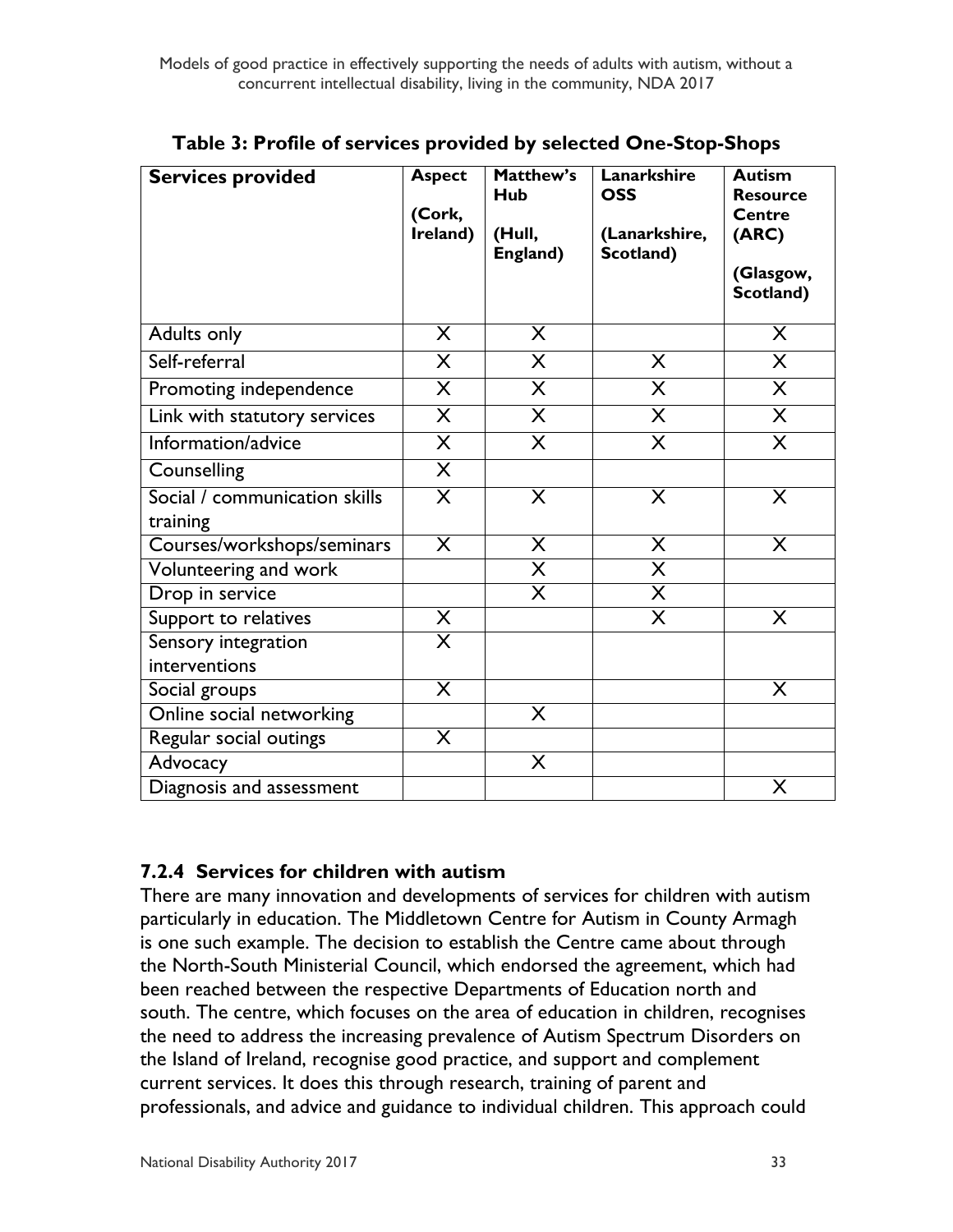have the potential to be replicated for adults. For example, a centre with a focus on employment and autism could deliver the same type of training and sharing of best practice in addition to offering job-coaching services.

#### **7.2.5 Accreditation and standards**

A number of autism accreditation organizations exist across the developed world (European Platform for Rehabilitation, 2009). Accreditation is a means to gain objective recognition of quality, to distinguish the organisation and benchmark at national or international level. It also offers a framework for quality improvement within the organisation. Most accreditation is based on a level of self-examination followed by either a formal peer review or specialist accreditation body review. Standards are set using expert opinion in consultation with stakeholder groups with particular emphasis on the participation of clients with autism. They can help identify both good practice and service gaps, which should lead to service improvements. The British National Autistic Society is the most advanced and most recognised organisation running an autism-specific accreditation programme of service provision and is associated with high standards of excellence.<sup>29</sup> Some service providers in Ireland have achieved accreditation from this body.<sup>30</sup>

Some autism consultation participants from the HSE review of autism services suggested that a mechanism needs to be in place to hold service providers to account and to monitor quality and effectiveness of the supports they are provided to people with autism in a variety of different service settings (HSE, 2012a). The Health Information and Quality Authority in Ireland has responsibility for the regulation of residential services for people with disabilities but does not have a role in regulating standards for other services provided by disability service providers such as autism-specific non-residential services. The National Institute of Clinical Excellence (NICE) in the UK have developed guidelines on best practice advice on the care of adults with autism and an associated pathway (NICE, 2012).<sup>31</sup> It outlines how to develop and manage local care pathways and how these care pathways can promote access for adults, promote a range of evidence-based interventions, and be integrated across all care settings.

<sup>29</sup> <http://www.autism.org.uk/professionals/accreditation.aspx>

<sup>30</sup> <http://www.nuahealthcare.ie/accreditation>

<sup>31</sup> <http://pathways.nice.org.uk/pathways/autism>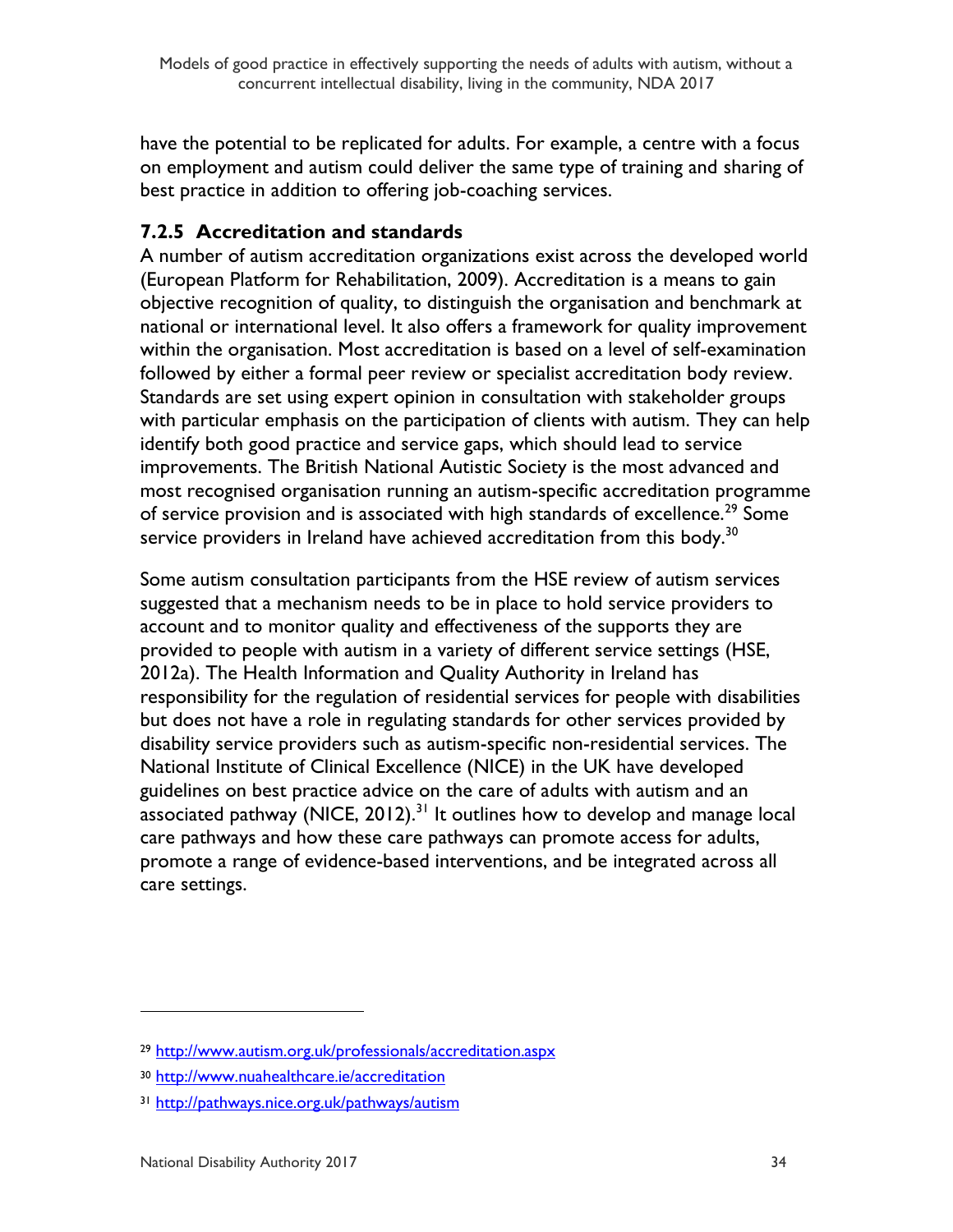## <span id="page-35-0"></span>**7.3 Good practice in making normal daily life more autism friendly**

#### **7.3.1 Autism friendly environments**

In the service context an autism friendly environment has been defined by Ravet (2015: 105) as

'...a service context in which the physical, sensory, social, communication, learning and organisational environments have been purposefully modified, using the autism lens, in order to maximise the inclusion and well-being of individuals with autism.'

The Irish Disability Act (2005) aims to promote equality and social inclusion and therefore the provision of autism friendly services should be a priority for all professionals. Specialist knowledge of autism is a key requirement for the development of an autism friendly service. Over the past year, the NDA has been advancing work under the Programme of Autism Actions to improve services available to people with ASD through fostering a better understanding of autism. It has revised the Code of Practice on Accessibility of Public Services and Information provided by Public Bodies, $^{32}$  with the specific aim of including a focus on autism. The NDA has also developed guidance for justice professionals and housing officers on communicating with people with autism, and is in the process of developing guidance for line managers in employment settings.

#### **7.3.2 Autism card**

A number of Autism Support Groups have developed an autism card. For example, Irish Autism Action has a card that allows a person to be identified with ASD.<sup>33</sup> It is recognised by many state bodies and organisations that will provide specific services to people with an ASD, for example, Dublin Airport. The card can be presented to staff in all kinds of situations where communication is difficult for the person who has an ASD, or there is the risk that their behaviour might become inappropriate or open to misinterpretation. Cards may be specific to a jurisdiction so may be of limited application for some. In addition, some people do not want to disclose that they have an ASD due to stigma and they want to appear neurotypical so these cards do not benefit everyone.

In Scotland one of the autism specialist teams supported people with ASD to develop an 'Individual Guide to Successful Interactions' (Gallagher, 2013). This

<sup>32</sup> [http://nda.ie/Good-practice/Codes-of-Practice/Code-of-Practice-on-Accessibility-of-Public-](http://nda.ie/Good-practice/Codes-of-Practice/Code-of-Practice-on-Accessibility-of-Public-Services-and-Information-Provided-by-Public-Bodies-/)[Services-and-Information-Provided-by-Public-Bodies-/](http://nda.ie/Good-practice/Codes-of-Practice/Code-of-Practice-on-Accessibility-of-Public-Services-and-Information-Provided-by-Public-Bodies-/)

<sup>33</sup> <http://autismireland.ie/autism-id-card/>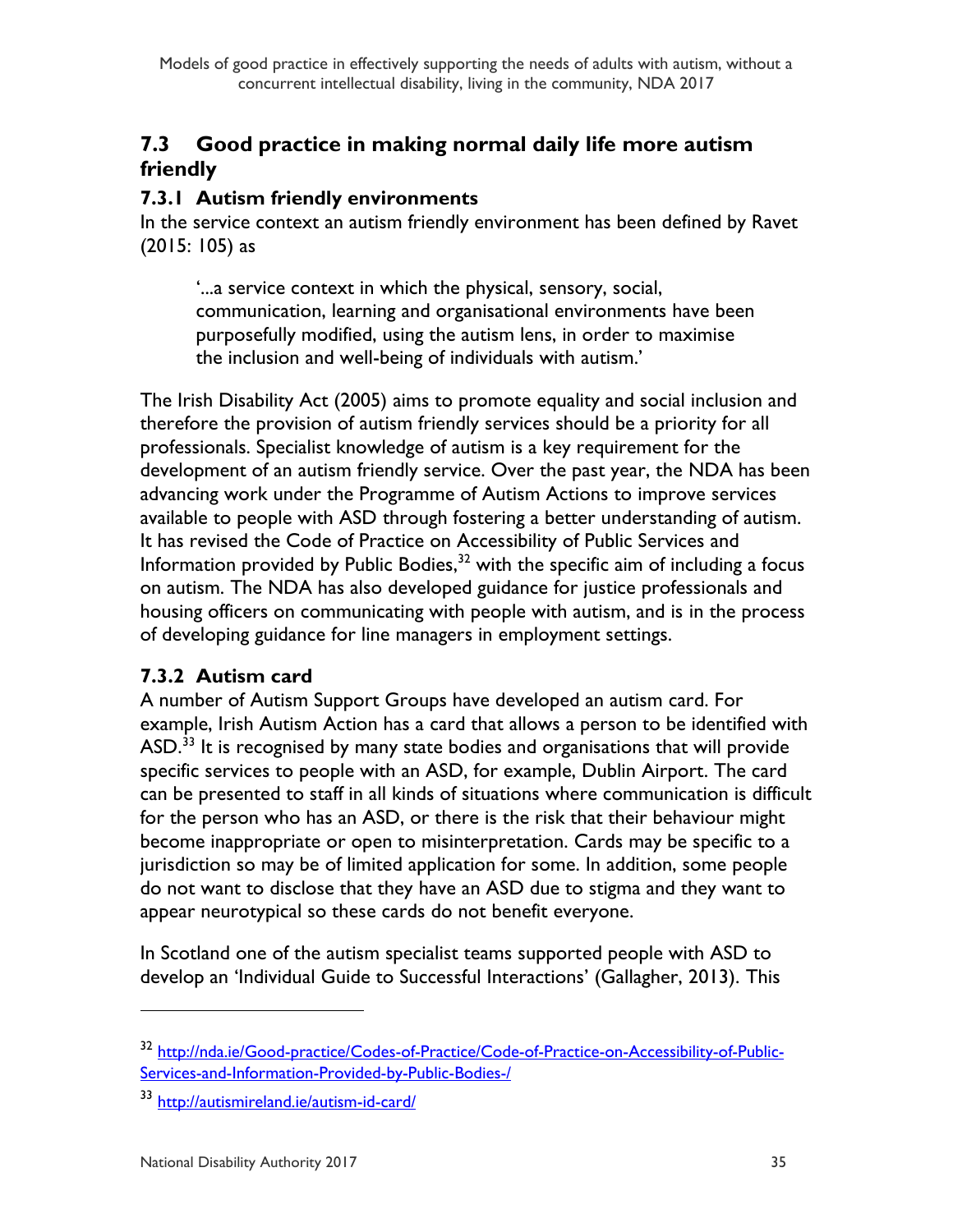laminated card can be shared with service providers and others to optimise communication exchanges and make communication less challenging. For example, the guide may say 'Please don't touch me without warning' or 'More than one person speaking at a time is very stressful'.

### **7.3.3 Assistive technology and the internet**

Face to face communications can be particularly challenging for people with ASD. The internet can therefore provide a medium in which people can exert more control over the timing pace and flow of both giving and receiving information. Interacting online may have real benefits for many people with autism and service providers should therefore look to this as a method of communication (SCIE, 2011). Mental health services in particular have adopted this approach. Silver Cloud offers on-line supportive programmes for a range of mental and behavioural health issues with content that is designed to be motivational, easy to use, relevant and interactive.<sup>34</sup> Other examples include Aware<sup>35</sup> that provides online discussion forums, Help-Link<sup>36</sup> that provides on-line or phone counselling and HeadStrong<sup>37</sup> that provides a text service. The UK autism research charity Autistica**<sup>38</sup>** are working on the development of an app for people with ASD to self-manage their anxiety.

With the increase in technology in recent years, the use of assistive technology for people with autism is increasing. Portable organisers, personal digital assistance, smart phones or tablets can be useful as cognitive aids and to aid in communication. Applications (apps) specifically to address the communication difficulties experienced by people with autism have been developed such as Avail<sup>39</sup> and there is an app called Autism Apps, which contains a list of apps suitable for autism, which provides descriptions and reviews. No evidence of the usefulness of these approaches specifically for people with ASD have been reviewed but they seem to be broadly welcomed by autism stakeholders.

<sup>34</sup> <http://www.silvercloudhealth.com/>

<sup>35</sup> <http://www.aware.ie/>

<sup>36</sup> <http://www.helplink.ie/>

<sup>37</sup> <http://www.headstrong.ie/>

<sup>38</sup> https://www.autistica.org.uk/research/mental-health/

<sup>39</sup> http://www.availsupport.ie/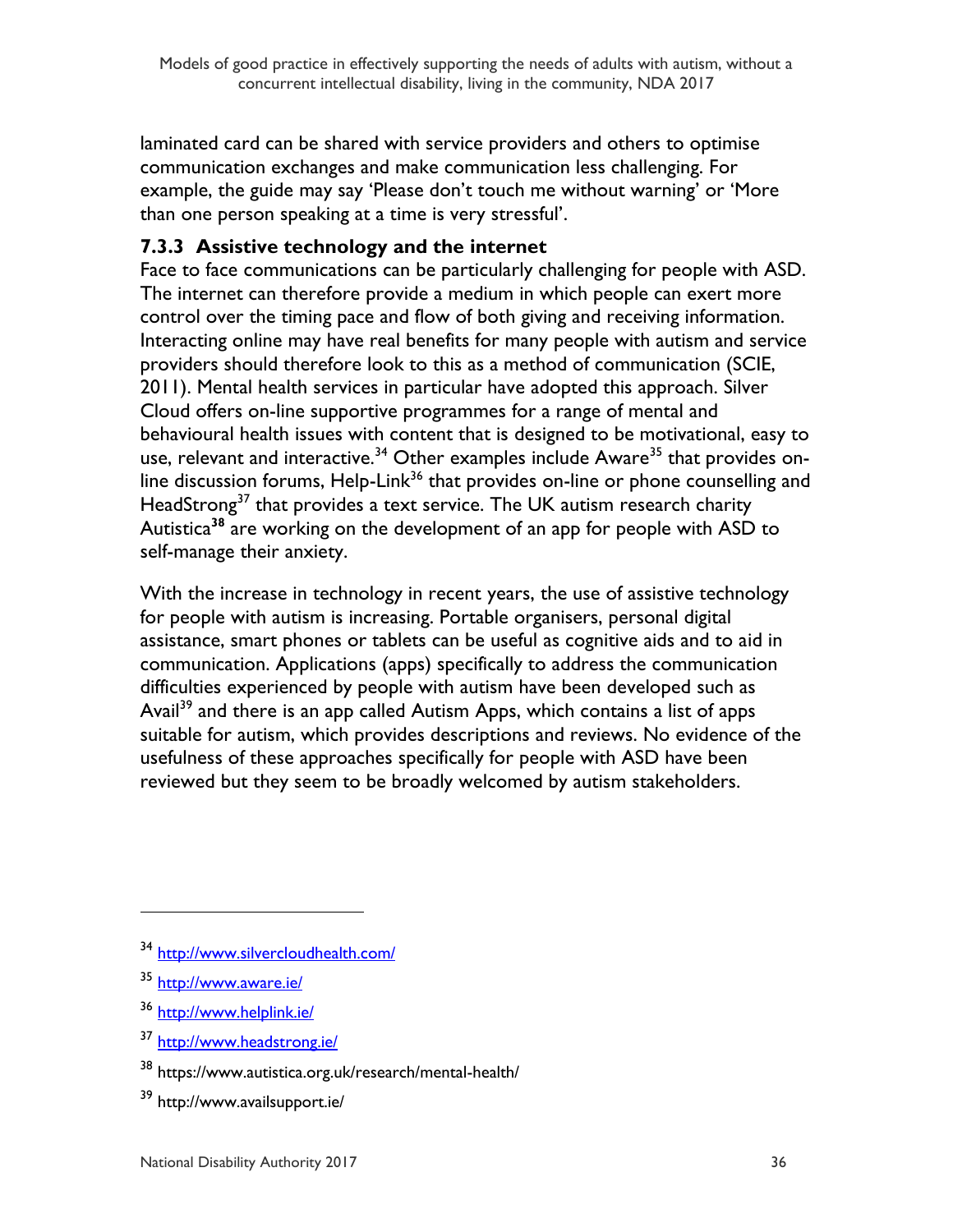Models of good practice in effectively supporting the needs of adults with autism, without a concurrent intellectual disability, living in the community, NDA 2017

# <span id="page-37-0"></span>**8. Research**

Lack of evidence about effectiveness and cost-effectiveness of interventions to support people with ASD can lead to a waste of effort and resources when scarce resources are invested in interventions that do not work. In general, there is a clear need for large scale systematic and rigorous peer reviewed research on the best social care approaches for adults with autism without an ID. Iemmi and colleagues (2017) highlight the lack of funding for research and acknowledge that some researchers appear to over-claim the relevance of their findings. Piven (2011) reports on the research gaps for older adults with autism and suggests that this group may have more need for services and supports as their primary carers die. Some of the research gaps identified by Iemmi and Piven are as follows:

- There is a need to develop better and more specific diagnostic tools that are adult specific and are based on adult symptom profiles and not on historic childhood data which may not be available for older adults
- More descriptive and other studies using epidemiological population-based samples should be conducted
- More investigations into co-occurring morbidities such as epilepsy
- More long-term studies of interventions looking at effectiveness at different ages
- Develop, test and evaluate new models of care (including long-term care) based on the specific needs of older adults with ASD
- Develop and promote mechanisms to support training in research on aging in people with an ASD

# <span id="page-37-1"></span>**9. Conclusion and recommendations**

In general, there is a lack of research, and a consequent lack of evidence, around the optimal configuration of services and the most effective and efficient supports that are required to ensure that adults with autism without an ID can live as independent and fulfilling a live as possible. There is some evidence that a relatively low level of ongoing support for adults with an ASD can prevent anxiety and distress, and negate the need for more expensive crisis support later. While One-Stop-Shops and specialist autism services have had some success in doing this, their structures and functions vary and they struggle to retain funding. In the Irish context, few services were identified for people with autism who may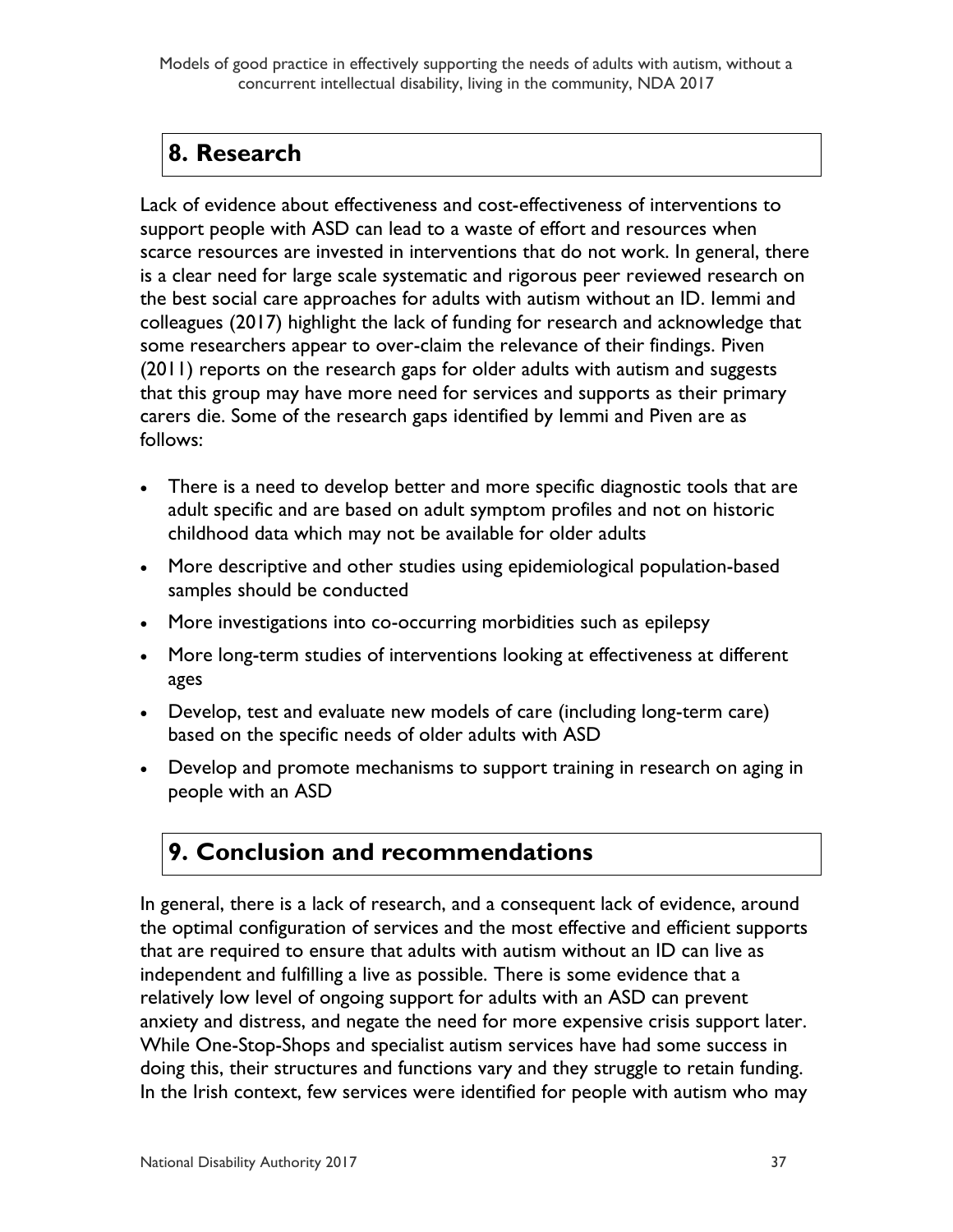require low-level or preventative services. The evidence from the UK, although weak, mostly focuses on specialist services to support mainstream services and suggests that, despite the need for an initial investment, the investment will be cost saving in the long term. More evidence is needed about how specially trained multi-disciplinary or multi-agency approaches work but they currently suggest a promising way forward.

The lack of a clear pathway to diagnosis and assessment for adults with autism needs to be addressed. While this should resolve over time as autism is increasingly diagnosed in childhood, there is a need for some action now. Examples from the UK of diagnosis, assessment, and subsequent supports provided by specialist teams may be required in Ireland.

The policy in Ireland is for mainstreaming services for people with disabilities including ASD with services and supports that are more specific provided as necessary. However, in reality the majority of people with autism without an ID use mainstream services but are either experiencing gaps in services or are unable to access these services. The HSE also currently funds some specialist services for people with autism without and ID but based on feedback from stakeholder consultations there remain many gaps and these services are not provided evenly throughout the country. It would be beneficial to know both the number of people with autism without an ID with an unmet need for services and to define which services for people with autism without an ID should be provided by mainstream services and which by specialist services. It would also be useful to conduct a formal evaluation including a cost effectiveness analysis of existing specialist services for people with autism without an ID. All this information would allow a discussion with commissioners and providers of services to determine the opportunities for a more systematic provision of services for this group of adults.

For autism services to be successfully embedded in existing services there is a need for extensive training of service providers. This includes both autism awareness training as part of routine disability awareness training and more comprehensive training for those who will be providing more in-depth services for adults with autism.

A number of recommendations are provided below based on some of the gaps identified in this report.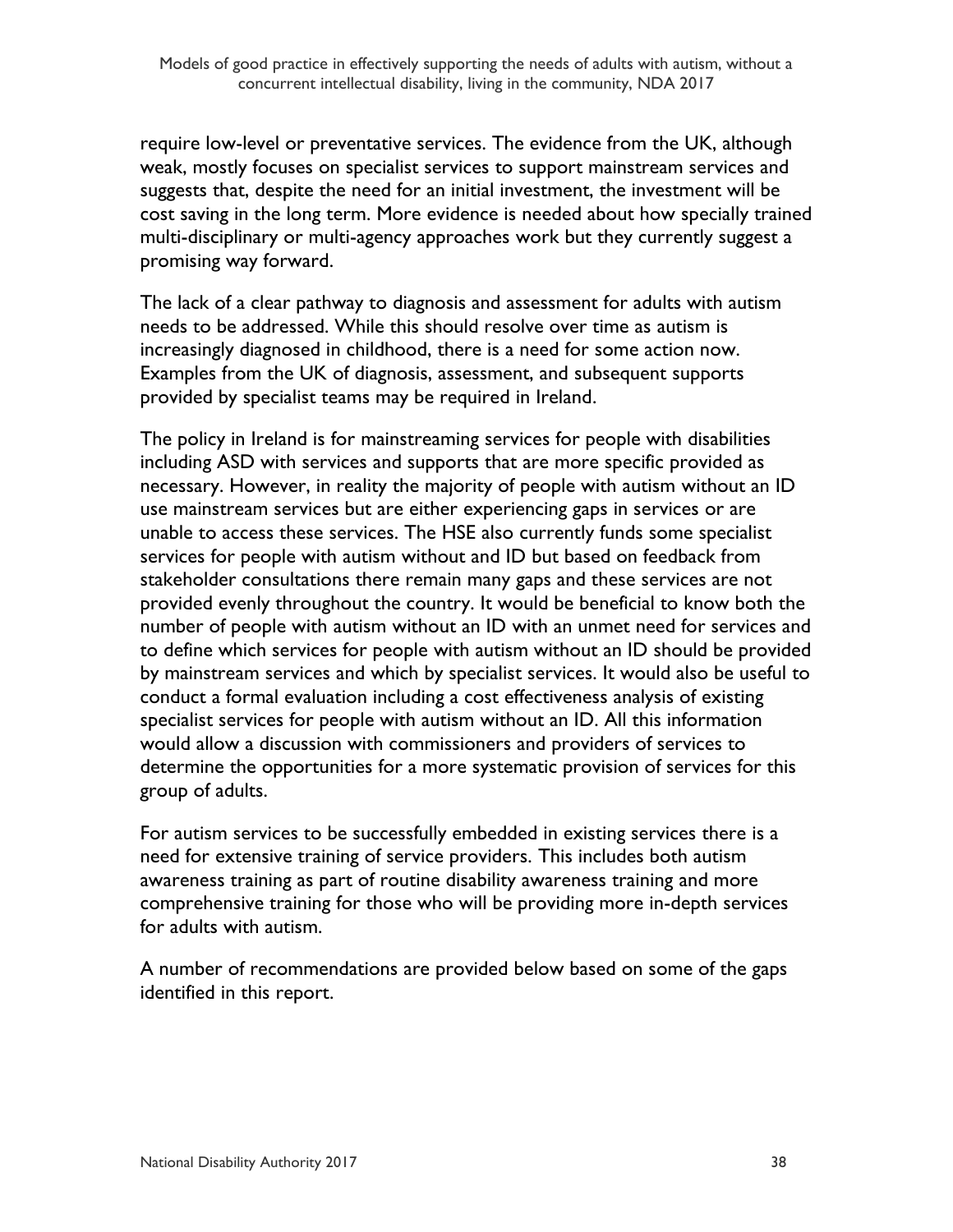#### **Recommendations**

#### **Recommendations relating to research and evidence**

- 1. Estimate the number of adults with autism without an ID, both receiving and not receiving supports and include the number of undiagnosed adults who may require support in the future. This would include conducting an extensive mapping exercise of who is currently receiving services (the NDA/HSE school leavers survey has started this process).
- 2. Evaluate the efficiency and effectiveness of existing autism services for adults with autism without an ID that are publically funded. Estimate the costs of replicating the well performing services throughout the country.
- 3. Develop and pilot test new models of support for the Irish context.
- 4. Explore the development of autism research priorities for Ireland and ways this research might be funded. For example, conducting a comparative study on a drop-in type support centre for people with autism without an ID and a key-worker service model would provide valuable information for future service planning.
- 5. Develop a number of case studies of people with autism without an ID documenting met and unmet need to help clarify the existing unmet need.

#### **Recommendations relating to training and awareness**

- 6. Continue to train public service workers on issues surrounding disability including ASD. ASD specific training for professionals and service providers including gatekeepers and managers involved in ASD services should be further developed.
- 7. Consider options that would give access to in-depth training on ASD across disciplines such as through a centre for excellence in autism model.
- 8. Identify the support needs and challenges of carers of people with autism without an ID and support them in their role.

#### **Recommendations relating to service improvement**

- 9. Identify a clear pathway to diagnosis for adults who are suspected to be on the autistic spectrum. For those diagnosed with autism without an ID there should be an appropriate referral pathway to address any unmet support needs. Related to this is the need to develop and test new and improved tools for the diagnosis of autism in adults
- 10. Explore ways of providing a seamless service in supporting people with autism without an ID through multidisciplinary and inter-sectoral working. This is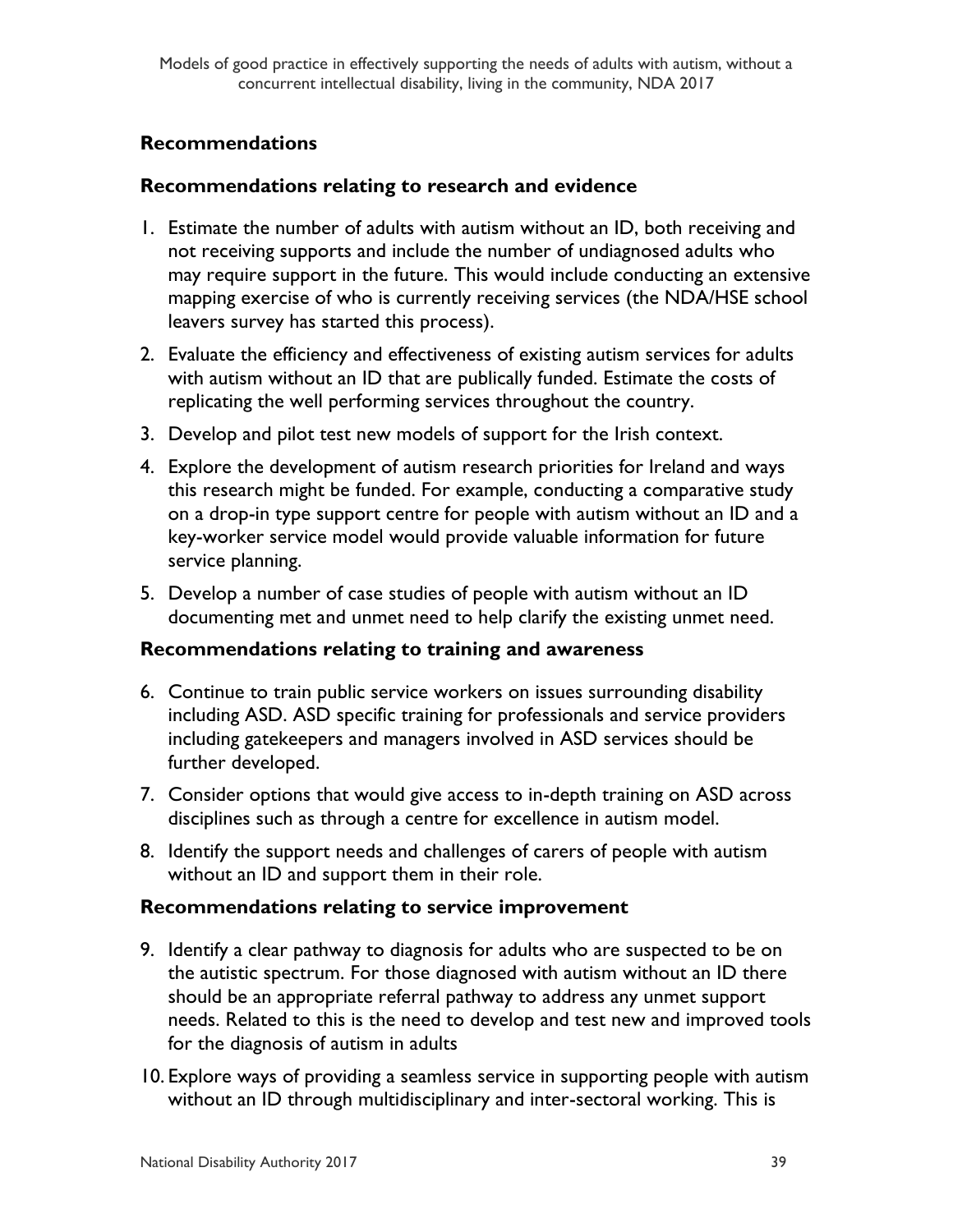particularly so for the transition periods, for example, a move from child to adult services

- 11. Establish a shared understanding regarding what services should be delivered by mainstream versus specialist services in the context of adults with autism without an ID and in the context of New Directions. There should be a clear outline of what is envisaged for a local community level service and the longterm role of the voluntary sector.
- 12. Examine, and where relevant improve, the policies, procedures and supports available to people with autism without an ID who drop out of school, college or work due to their autism.
- 13. Ensure choice, control and person-centred planning are central in working with people with autism without an ID.

#### **Recommendations relating to next steps**

14. Bring together the HSE, relevant service providers and other stakeholders to discuss these recommendations in more detail ultimately leading to a policy advice paper for the government (the NDA could facilitate this)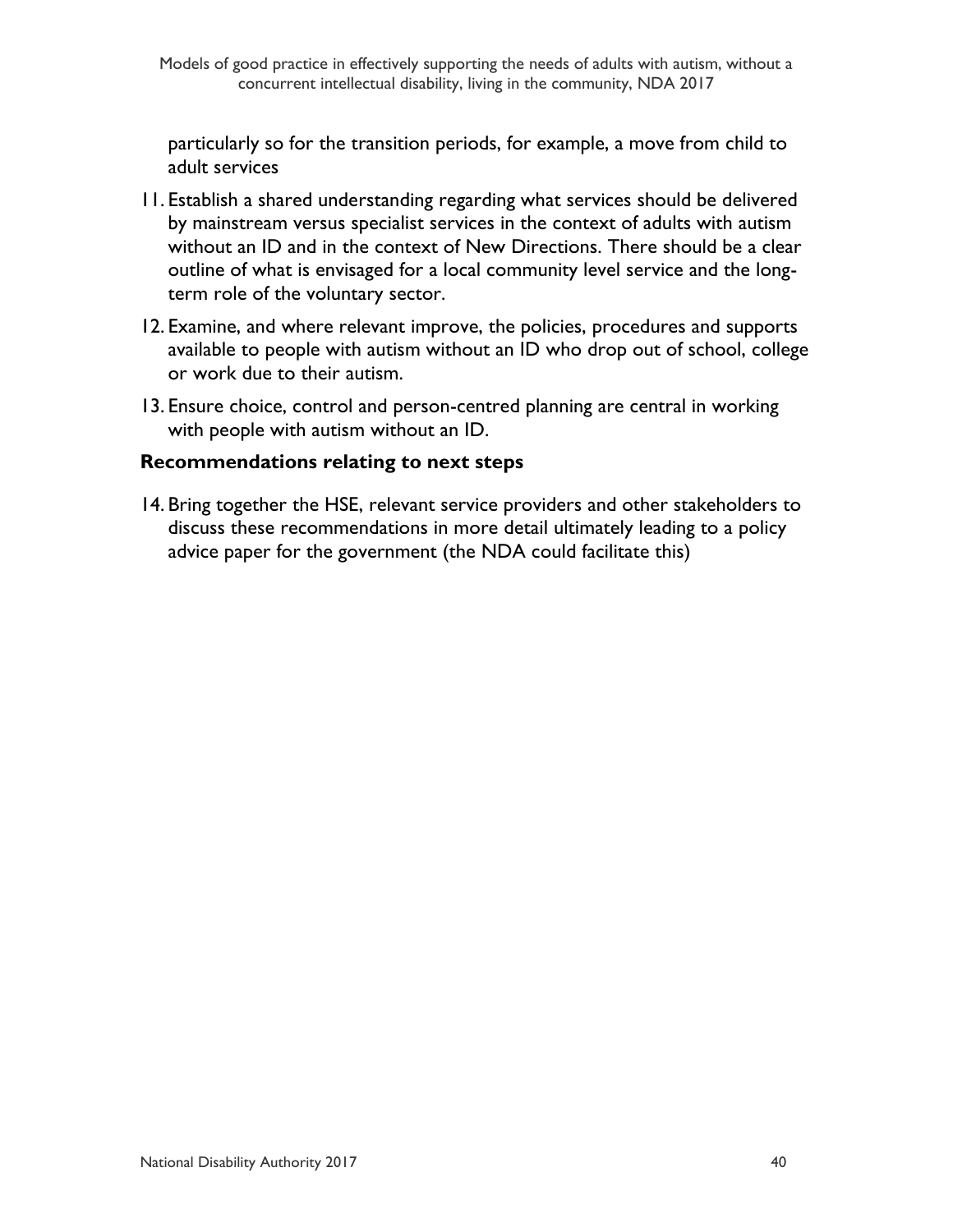Models of good practice in effectively supporting the needs of adults with autism, without a concurrent intellectual disability, living in the community, NDA 2017

## <span id="page-41-0"></span>**References**

- A Vision for Change. Report of the Expert Group on Mental Health Policy (2006) The Stationary Office. Dublin.
- Ambitious About Autism (2012) Finished at School. Creating Inclusive colleges for Learners with Autism. Ambitious About Autism.
- American Psychiatric Association. (2013). Diagnostic and statistical manual of mental disorders (5th ed.). Arlington, VA: American Psychiatric Publishing.
- Beadle-Brown J, Roberts R, Mills R (2009). 'Person centred approaches to supporting children and adults with autism spectrum disorders', **Tizard Learning Disability Review,** 14 (3) 18-27.
- Bhaumik S, Tyrer F, McGrother C, Ganghadaran SK (2008) 'Psychiatric service use and psychiatric disorders in adults with intellectual disability', **J Intellect Disabil Res**, 52 986–995.
- Bourke J, et al (2016) 'Population-Based Prevalence of Intellectual Disability and Autism Spectrum Disorders in Western Australia: A Comparison with Previous Estimates', **Medicine (Baltimore),** 95 (21).
- Brugha T. et al (2009) Autism spectrum disorders in adults living in households throughout England: report from the Adult Psychiatric Morbidity Survey, 2007. Leeds: NHS Information Centre for Health and Social Care. <http://www.hscic.gov.uk/catalogue/PUB01131> (accessed January 2017)
- [Brugha TS,](https://www.ncbi.nlm.nih.gov/pubmed/?term=Brugha%20TS%5BAuthor%5D&cauthor=true&cauthor_uid=21536975) [McManus S,](https://www.ncbi.nlm.nih.gov/pubmed/?term=McManus%20S%5BAuthor%5D&cauthor=true&cauthor_uid=21536975) Bankart | et al (2011) Epidemiology of autism spectrum disorders in adults in the community in England. **Archives of General Psychiatry** 68 (5):459-65.
- Brugha T. et al. (2012) Estimating the prevalence of autism spectrum conditions in adults: extending the 2007 Adult Psychiatric Morbidity Survey. Leeds: NHS Information Centre for Health and Social Care. <http://www.hscic.gov.uk/pubs/autism11> (accessed January 2017).
- Buescher A, Cidav Z, Knapp M, Mandell D (2014). 'Costs of autism spectrum disorders in the United Kingdom and United States of America.' **JAMA Pediatrics**, 168, 721-728.
- Cassidy S, Bradley P, Robinson J, et al (2014) Suicidal ideation and suicide plans or attempts in adults with Asperger's syndrome attending a specialist diagnostic clinic: a clinical cohort study, **Lancet Psychiatry**, 1 142–47.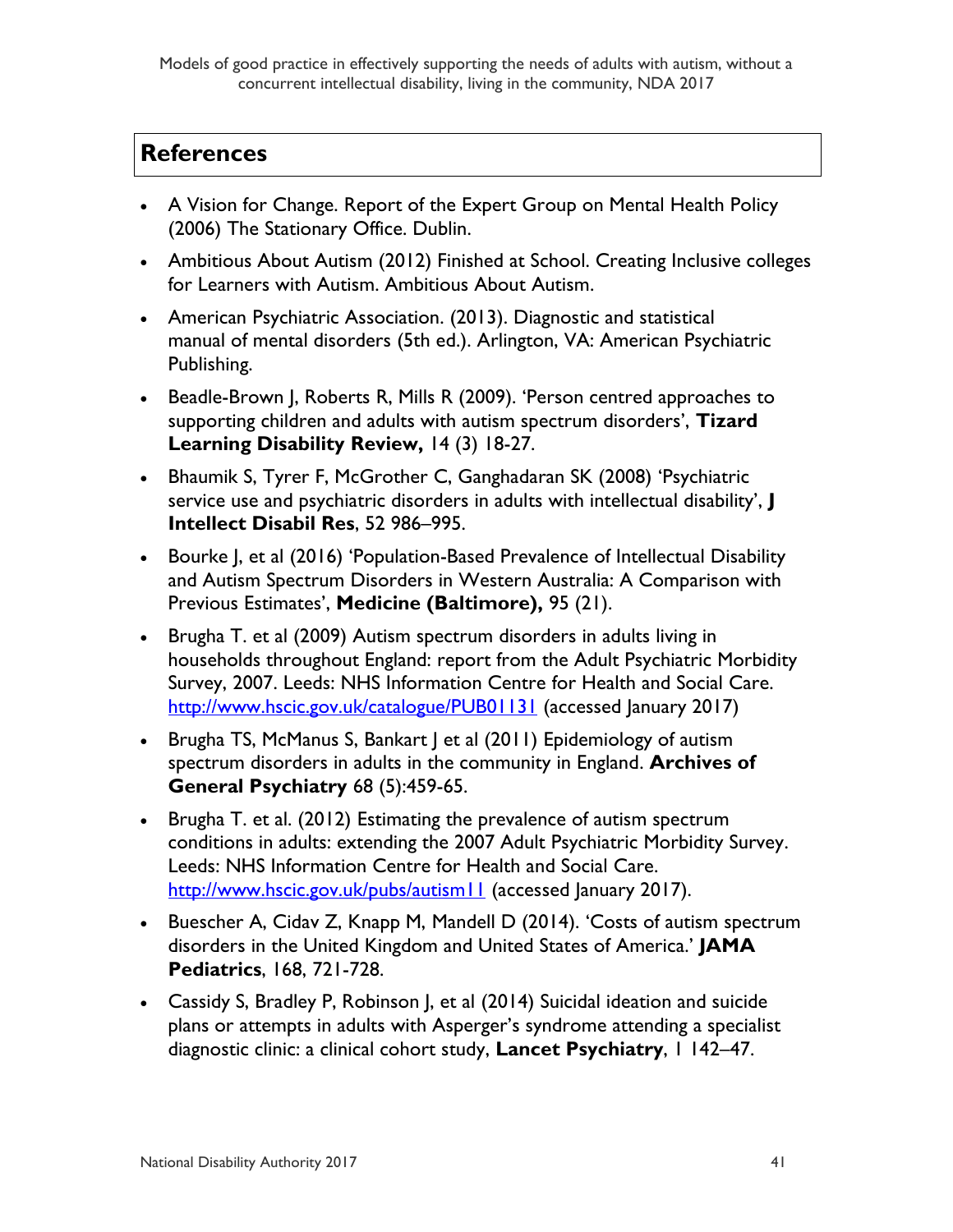- Centres for Disease Control and Prevention (2013). Changes in prevalence of parent-reported autism spectrum disorder in school aged US children. National Health Statistics Report 65. CDC.
- Cooper S-A, Smiley E, Morrison J, et al (2007) 'Mental ill-health in adults with intellectual disabilities: prevalence and associated factors', **Br J Psychiatry**, 190 27–35.
- Crowe B, Salt A (2015) 'Autism: the management and support of children and young people on the autism spectrum (NICE Clinical Guideline 170)', **Arch Dis Child Educ Pract Ed**, 100 (1) 20–23.
- Department of Health (2009) Services for adults with autistic spectrum conditions (ASC) London: Department of Health.
- Department of Health (2010) Fulfilling and Rewarding Lives. The strategy for adults with autism in England. London: Department of Health.
- Department of Justice (2017), National Disability Inclusion Strategy (2017- 2021). Department of Justice.
- Disability Act 2005. Government of Ireland.
- Emerson E, Robertson | (2008) Commissioning person-centred, cost-effective, local support for people with learning disabilities, Knowledge Review 20, London: Social Care Institute for Excellence.
- European Platform for Rehabilitation (2009) Autism Specific Accreditation programmes and accreditation services across Europe. EPR.
- Farrelley M, (2001) 'What happens after school? Outcomes for individuals with Asperger Syndrome/High functioning autism', **Frontline,** 47.
- Gallagher AM, O'Donnell J, Ward J, Cole C, McCutcheon M (2013) 'Developing an expert Patient intervention programme for adults on the autism spectrum across a health authority', **GAP**, 14, Supplement 1.
- Geurts HM, Stek M, Comijs H (2016) 'Autism characteristic in older adults with depressive disorders', **American Journal of Geriatric Psychiatry,** 24 (2) 161-9.
- Health Service Executive (2011). Time to Move on from Congregated Settings: A Strategy for Community Inclusion. Report of the Working Group on Congregated Settings. Dublin, Health Service Executive.
- Health Service Executive (2012a) National Review of Autism Services Past, Present and Way Forward. HSE.
- Health Services Executive (2012b) New Directions. Review of HSE Day Services and Implementation Plan 2012 – 2016. Working group report. HSE.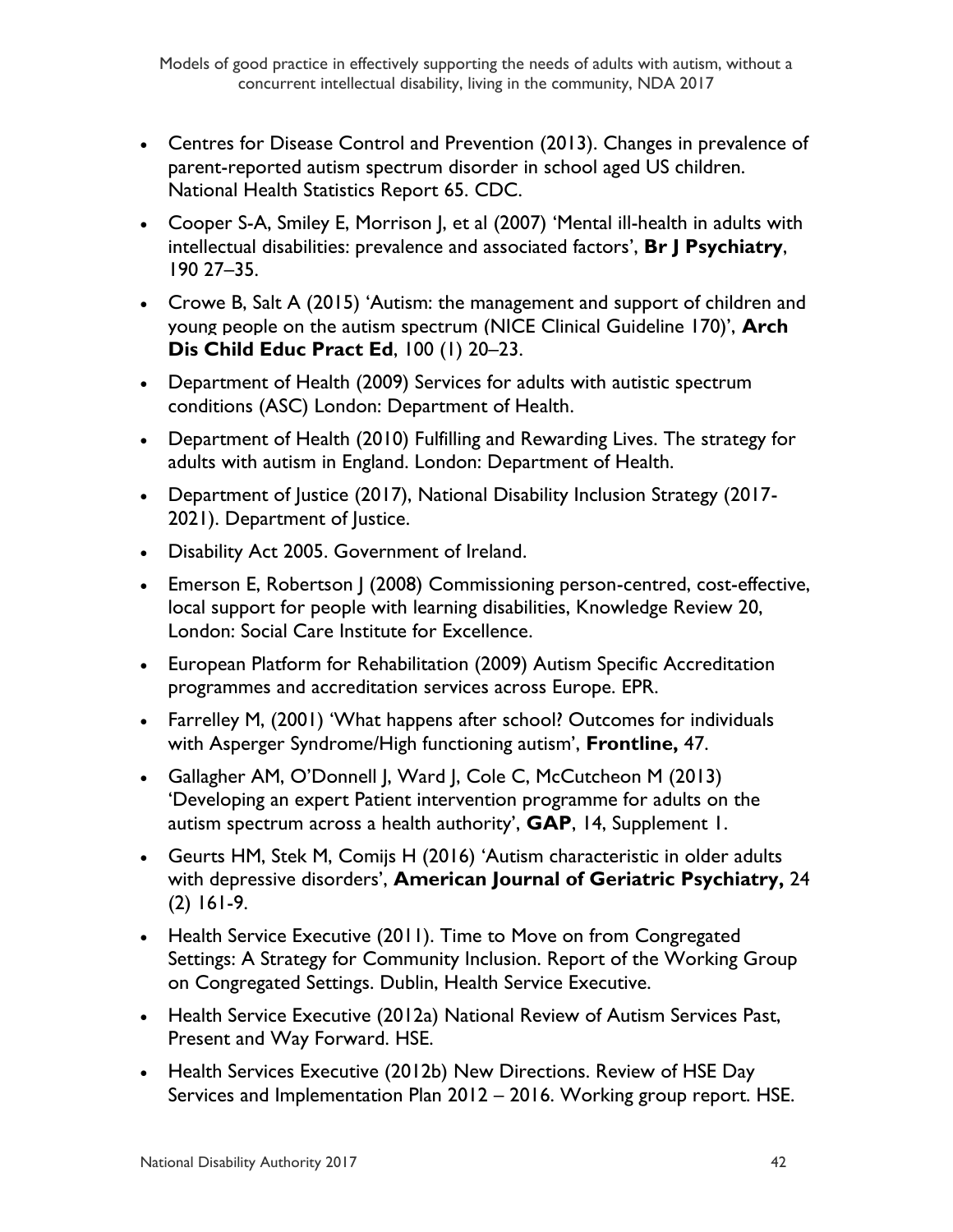- Hermelin B (2001) **Bright splinters of the Mind: A personal story of research with autistic savants.** Jessica Kingsley Publishers. London.
- Higgins B (2009) Good practice in supporting adults with autism: guidance for commissioners and statutory services. The National Autistic Society.
- Hirvikoski T, Mittendorfer-Rutz E, Boman M et al. (2016). 'Premature mortality in autism spectrum disorder.' **British Journal of Psychiatry** 208 232-238.
- Iemmi V, Knapp M, Ragan I (2017) The Autism Dividend. Reaping the rewards of better investment. National Autism Project.
- Knapp M, Romeo R, Beecham J (2009) The economic cost of autism in the UK. **Autism**, 13, 317-336.
- Marwick H, Tait C, (2006) Final Evaluation Report of the Autism Resource Centre (ARC) in Glasgow. National Centre for Autism Studies.
- Matson JL, Shoemaker M (2009) 'Intellectual disability and its relationship to autism spectrum disorders', **Res Dev Disabil,** 30,1107–1114.
- Meil-MacLachlan J (2013) 'A strategic approach to developing a 'menu of interventions' for people on the autism spectrum and their families', **GAP** 14, Supplement 1.
- Mills R, Francis | (2010) Access to social care and support for adults with autistic spectrum conditions. Research briefing 32. London: Social Care institute for Excellence.
- **Morbidity and Mortality Weekly Report** (2012) 'Prevalence and Characteristics of Autism Spectrum Disorder Among Children Aged 8 Years' Autism and Developmental Disabilities Monitoring Network, 11 Sites', United States, 65 (3) 1–23.
- National Audit Office (2009) Supporting people with autism through adulthood, London: The Stationary Office.
- The National Autistic Society. You need to know. Mental health in children and young people with autism. A guide for parents and carers. The National Autistic Society. London.
- National Council for Special Education (2015) Supporting Students with Autism Spectrum disorder in Schools. NCSE Policy Advice Paper no. 5.
- National Disability Authority (2014) National Disability Strategy Implementation Plan – focus on autism consultation. NDA.
- National Disability Strategy Implementation Group (2013) National Disability Strategy Implementation Plan 2013-2015.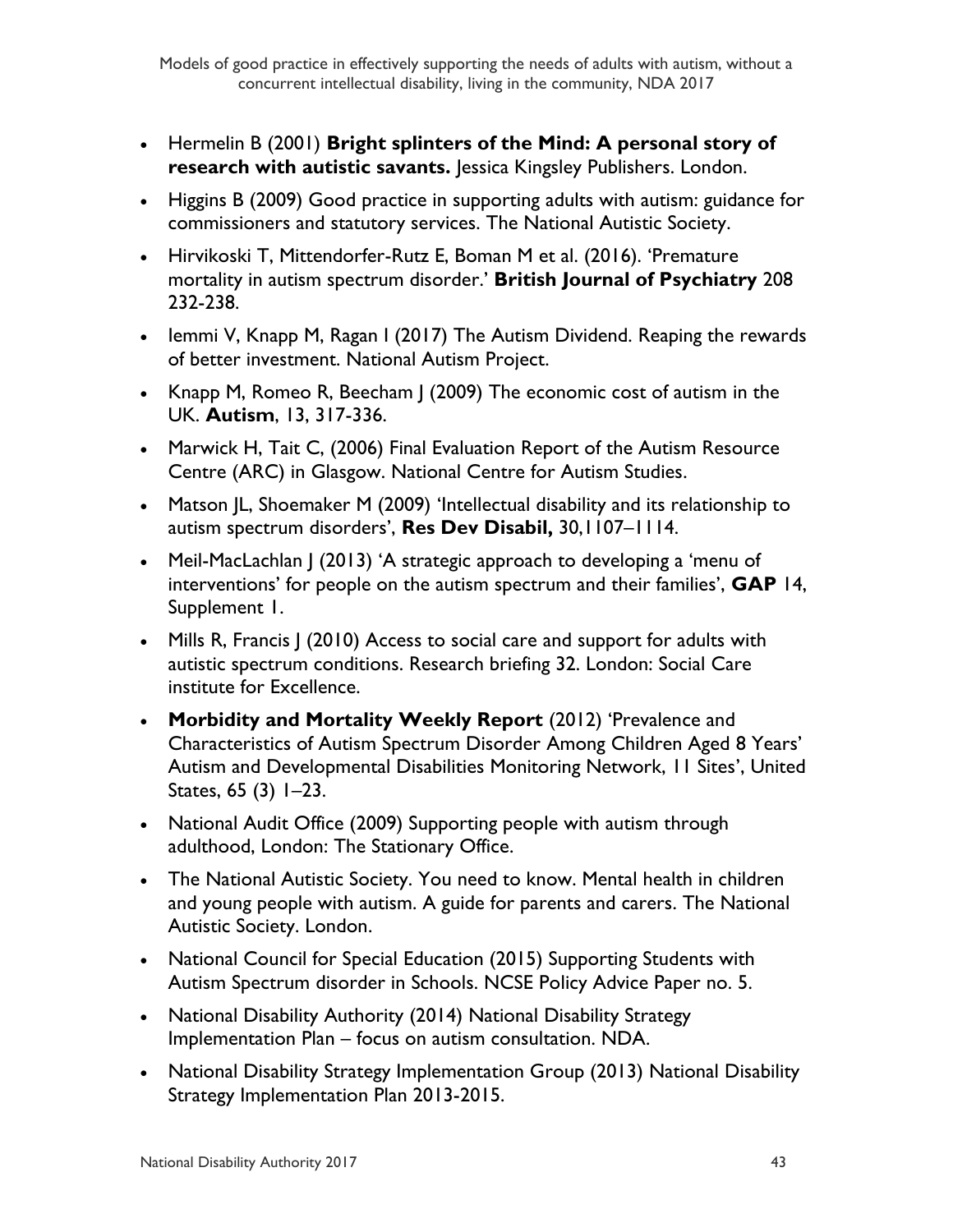http://www.justice.ie/en/JELR/NDS ImplementationPlan\_FINAL.pdf/Files/NDS ImplementationPlan\_FINAL.pdf (accessed January 2017).

- National Disability Strategy Implementation Plan (2015) Programme of Additional Actions in relation to Autism.
- National Institute for Clinical Excellence (2012) Autism in Adults: Diagnosis and Management. NICE.
- Piven J, Rabins P (2011) Autism Spectrum Disorders in Older Adults: Towards defining a research agenda. **Journal of the American Geriatrics Society** 59/11 2151-2155.
- Postorino V et al (2016) 'Intellectual disability in Autism Spectrum Disorder: Investigation of prevalence in an Italian sample of children and adolescents', **[Research in Developmental Disabilities,](http://www.sciencedirect.com/science/journal/08914222)** [48,](http://www.sciencedirect.com/science/journal/08914222/48/supp/C) 193–201.
- Ravet J (2012) 'From interprofessional education to interprofessional practice: exploring the implementation gap', **Professional Development in Education**, 38 (1) 49-64.
- Ravet J (2015**) Supporting Changes in Autism Services. Bridging the Gap Between Theory and Practice.** Routledge. London.
- Russell AI, et al (2013) 'Cognitive Behavior Therapy for Comorbid Obsessive-Compulsive Disorder in High-Functioning Autism Spectrum Disorders: A Randomized Controlled Trial', **Depression and Anxiety,** 30 (8) 697–708.
- SCIE (2011) Improving access to social care for adults with autism. SCIE guide 43. Social Care Institute for Excellence.
- SCIE (2013) Access to Social care and support for adults with autistic spectrum conditions. SCIE Research Briefing 32Social Care Institute for Excellence.
- Scottish Autism (2016) Lanarkshire one stop shop three year progress report. Scottish Autism.
- Skokauskas N, Gallagher L (2012) 'Mental health aspects of autistic spectrum disorders in children', **J Intellect Disabil Res**, 56 (3) 248–57.
- Tait C, (2013) 'The "Autism One Stop Shop": a developing model in Scotland', **GAP**, 14, Supplement 1.
- Taylor I, Marrable T (2011) Access to social care for adults with autistic spectrum conditions. London: SCIE and University of Sussex.
- The National Autistic Society (2016). [The autism employment gap: Too Much](http://www.autism.org.uk/~/media/nas/get-involved/tmi/nas%20tmi%20employment%20report%2024pp%20web.ashx?la=en-gb)  [Information in the workplace.](http://www.autism.org.uk/~/media/nas/get-involved/tmi/nas%20tmi%20employment%20report%2024pp%20web.ashx?la=en-gb)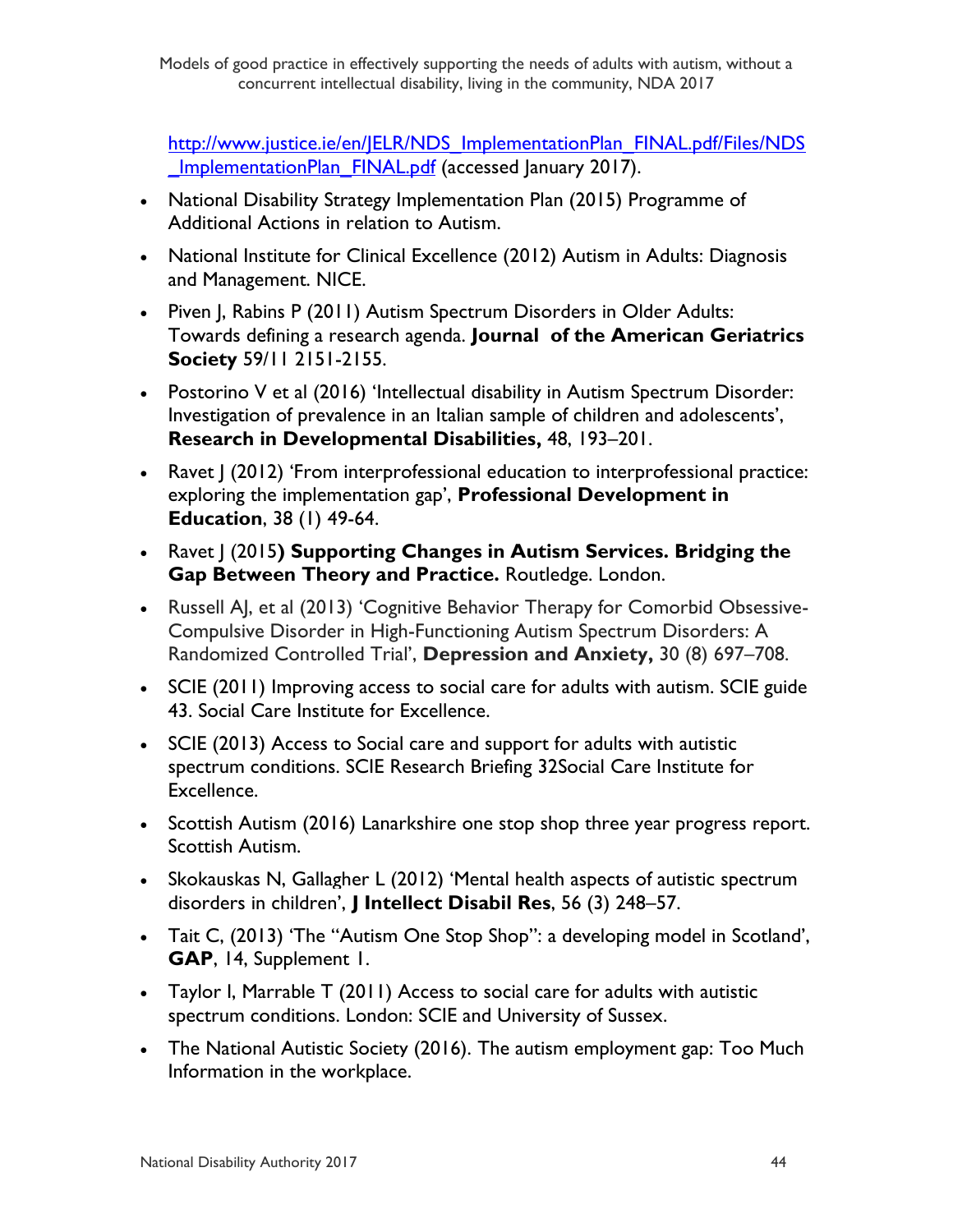- Scottish Government (2011) The Scottish Strategy for Autism Edinburgh: The Scottish Government.
- Scottish Government (2013) The Scottish Strategy for Autism Menu of Interventions. Edinburgh: The Scottish Government.
- Tsai L, Stewart MA, August G (1981) 'Implication of sex differences in the familial transmission of infantile autism', **J Autism Dev Disord**, 11 (2):165- 73.
- World Health Organisation (1992) The ICD-10 classification of mental and behavioural disorders: clinical descriptions and diagnostic guidelines. Vol. 1, World Health Organisation, Geneva.
- Wing, L and Gould, J (1979) 'Severe impairments of social interaction and associated abnormalities in children: epidemiology and classification', **J Autism Dev Disord,** 9: 11–29.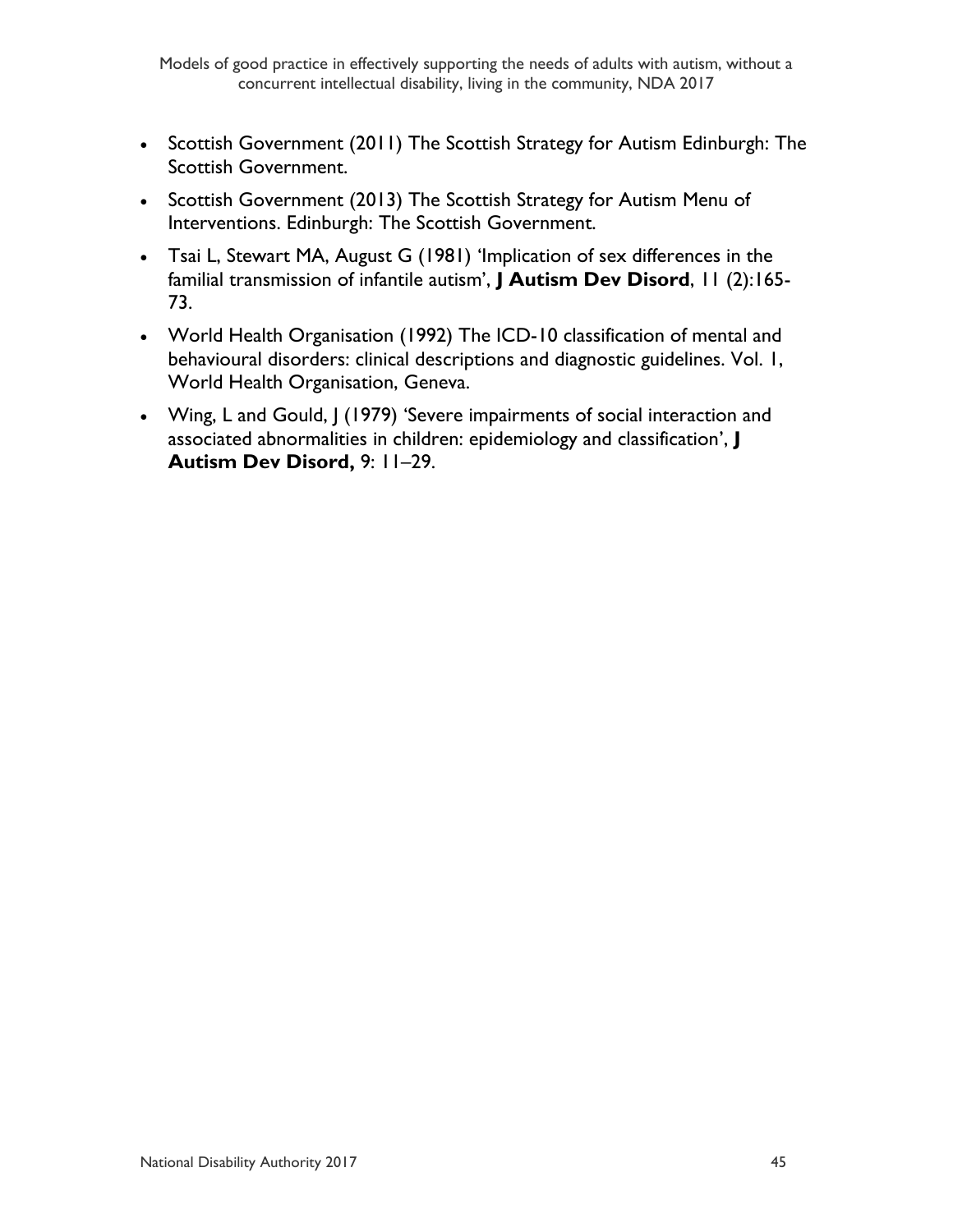# <span id="page-46-0"></span>**Appendix**

### **Appendix 1**

### **Menu of Interventions for advice, therapeutic interventions and counselling for people with ASD**

| <b>ASD</b> challenge                                           | <b>Interventions</b>                                                                                                                                                                                                                                                                                                                            |
|----------------------------------------------------------------|-------------------------------------------------------------------------------------------------------------------------------------------------------------------------------------------------------------------------------------------------------------------------------------------------------------------------------------------------|
| I. Understanding the<br>implications of an<br>autism diagnosis | Post diagnostic discussion (s) and individualised counselling<br>The provision of good quality education and information packs for<br>individuals, families/carers along with appropriate verbal discussion<br>at time of need. Use of visual props if needed. Signposting to useful<br>websites and forums.                                    |
| 2. Development of<br>effective means of<br>communication       | Individualised language therapy assessment. Updated as required.<br>Alternative and augmentative communication systems introduced<br>where required. Work to ensure language system (regardless of<br>form) is used functionally and is therefore effective on an individual<br>basis. Teaching/learning on internet etiquette and supervision. |
| 3. Social<br>communication                                     | Targeted social communication programmes delivered either<br>individually or in a group setting as required and appropriate to the<br>individual to include internet etiquette and promotion of online<br>safety.                                                                                                                               |
| 4. Developing and<br>maintaining<br>relationships              | Work to assess the understanding of relationships and promotion of<br>skills to develop relationships including sexuality issues and intimate<br>relationships. Access to social groups, friendship circles etc.                                                                                                                                |
| 5. Social isolation for<br>individual with autism              | Accessible social groups and opportunities, support in the<br>community. Befrienders. Respect the need to be alone at times.<br>Acceptance by families that friendships can take many forms                                                                                                                                                     |
| 6. Social isolation for<br>family                              | Family/ Partner/ Carer support, opportunity for respite. Access to<br>autism friendly environments                                                                                                                                                                                                                                              |
| 7. Learning to learn<br>skills                                 | A functional assessment of the person's cognitive abilities and<br>learning style leading to a planned programme both directly with the<br>individual and indirectly with the family, carers etc. Formal<br>psychometric testing may be conducted if appropriate to inform<br>intervention.                                                     |
| 8. Predicting and<br>managing change                           | Timely individual direct work with individuals to teach methods<br>where required. Family/carer /employer guidance/education in these<br>methods Visual supports; timetables, timers, text alerts, choice<br>boards etc. to be used as appropriate                                                                                              |